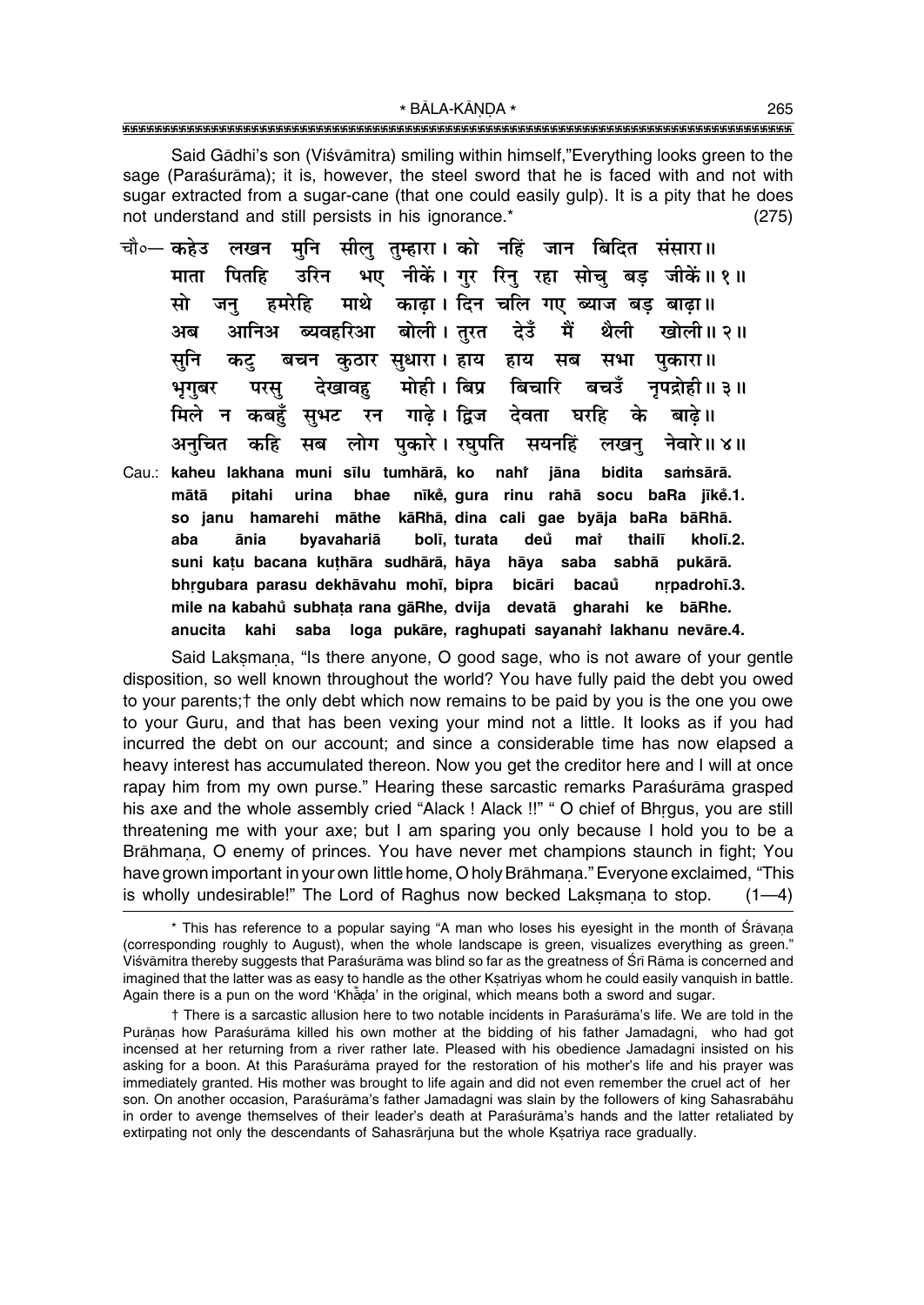## वे०-लखन उतर आहुति सरिस भूगुबर कोपु कुसानु। बढत देखि जल सम बचन बोले रघुकुलभान् ॥ २७६॥

#### Do.: lakhana utara āhuti sarisa bhrgubara kopu krsānu, baRhata dekhi jala sama bacana bole raghukulabhānu.276.

Perceiving the flames of Parasurama's passion grow with the pouring of oblation in the form of Laksmana's rejoinder, the Sun of Raghu's race spoke words like water.  $(276)$ 

करह बालक पर छोहू।सूध दूधमुख करिअ न कोहू॥ चौ∘— **नाथ** जौं पै प्रभु प्रभाउ कछ जाना। तौ कि बराबरि करत अयाना॥१॥ जौं लरिका कछ अचगरि करहीं। गुर पितु मातु मोद मन भरहीं॥ करिअ कपा सिस सेवक जानी। तम्ह सम सील धीर मनि ग्यानी॥२॥ राम बचन सनि कछक जुडाने। कहि कछ लखनु बहरि मुसुकाने॥ हँसत देखि नख सिख रिस ब्यापी। राम तोर भ्राता बड़ पापी॥ ३॥ मन माहीं। कालकुटमुख गौर सरीर पयमख नाहीं॥ स्याम न तोही। नीच मीच सम देख न मोही॥४॥ टेढ सहज अनहरड Cau.: nātha karahu bālaka para chohū, sūdha dūdhamukha karia na kohū. jaů pai prabhu prabhāu kachu jānā, tau ki barābari karata ayānā.1. jaŭ larikā kachu acagari karahī, gura pitu mātu moda mana bharahī. karia krpā sisu sevaka jānī, tumha sama sīla dhīra muni gyānī.2. rāma bacana suni kachuka juRāne, kahi kachu lakhanu bahuri musukāne. håsata dekhi nakha sikha risa byāpī, rāma tora bhrātā baRa pāpī.3.

gaura sarīra syāma mana māhī̇̃, kālakūṭamukha

sahaja teRha anuharai na

"My Lord, have compassion on a child; and wreak not your wrath on this guileless youngster (lit., who has the mother's milk still on its lips). If he had any idea of your might, how could he be so foolish as to affront you? If children play some pranks, their teacher and parents are in raptures at it; therefore, take pity on him, knowing him to be a child and your servant. For you are an even-minded, good-tempered, forbearing and illumined anchorite." On hearing Srī Rāma's words Paraśurāma cooled down a little; but uttering something Laksmana smiled again. Seeing him smile, Paraśurāma flushed all over with sage and said," Rāma, your brother is too wicked. Though fair of hue, he is black at heart; he has deadly poison, and not the mother's milk on his lips. Perverse by nature, he does not take after you, nor does this vile imp regard me as the very image of Death."  $(1-4)$ 

payamukha

tohī, nīcu mīcu sama dekha na mohī.4.

nahi.

### केन्लखन कहेउ हँसि सुनहु मुनि क्रोधु पाप कर मूल। जेहि बस जन अनुचित करहिं चरहिं बिस्व प्रतिकुल ॥ २७७॥

### Do.: lakhana kaheu håsi sunahu muni krodhu pāpa kara mūla, jehi basa jana anucita karahi carahi bisva pratikula.277.

Laksmana smilingly said, "Listen, holy sir: passion is the root of sin. Swayed by it men perpetrate unseemly acts and indulge in misanthropic activities."  $(277)$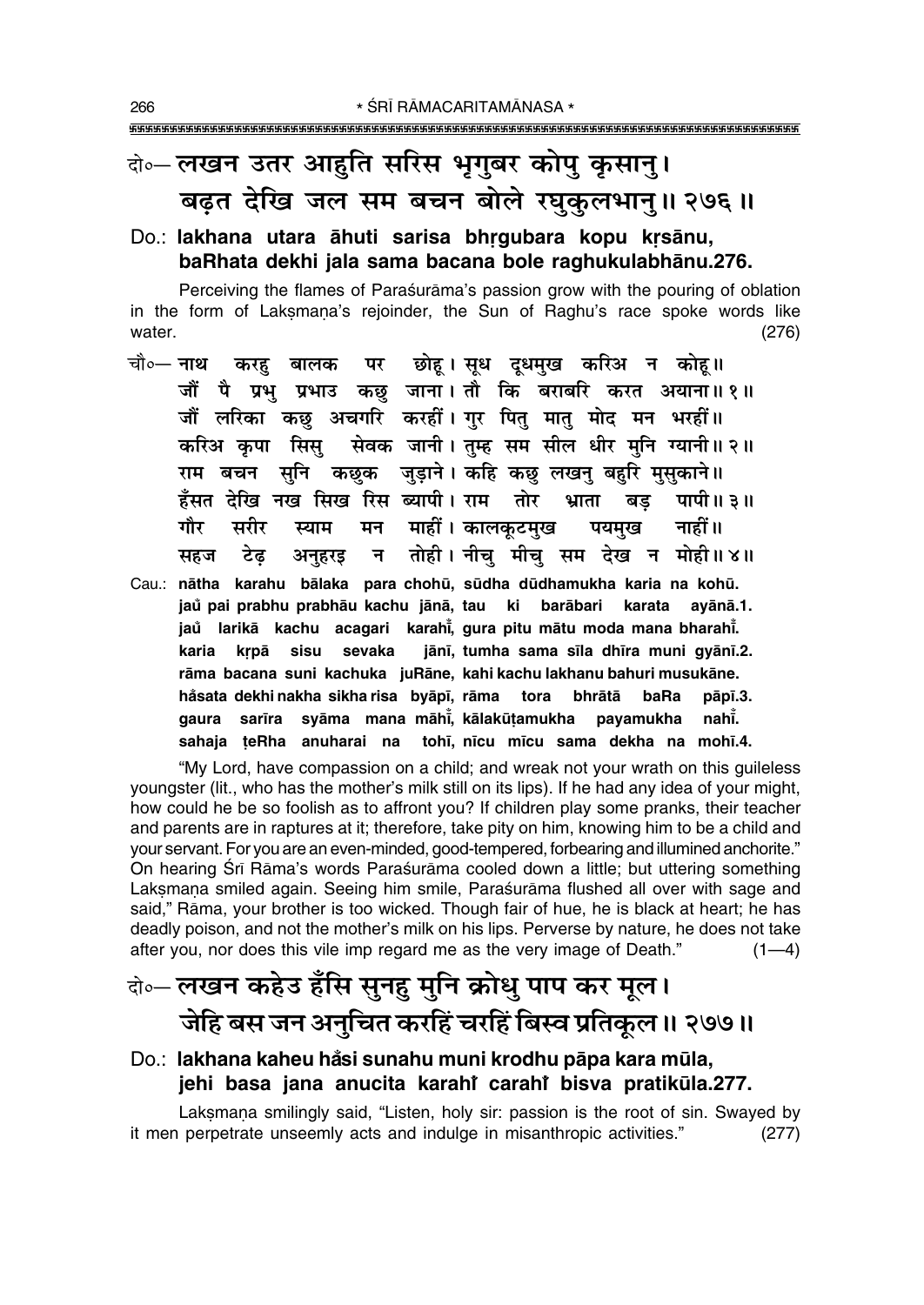- चौ०— मैं मनिराया। परिहरि कोप करिअ अब दाया॥ तम्हार अनचर चाप नहिं जरिहि रिसाने। बैठिअ होइहिं टूट पाय पिराने॥ १॥ जौं अति प्रिय तौ करिअ उपाई। जोरिअ कोउ बड गनी बोलाई॥ डेराहीं । मष्ट करह अनचित भल नाहीं ॥ २ ॥ लखनहिं जनक बोलत थर काँपहिं पर नर नारी। छोट कमार खोट बड भारी॥ धर भूगुपति सुनि सुनि निरभय बानी। रिस तन जरड होड़ बल हानी ।। ३ ।। निहोरा। बचउँ बिचारि बंध लघ तोरा॥ बोले रामहि देड कैसें। बिष रस भरा कनक घट जैसें॥४॥ मलीन संदर मन् तन
- tumhāra anucara munirāyā, parihari kopu Cau.: mat karia aba dāyā. nahi jurihi risāne, baithia hoiht pirāne.1. tūta cāpa pāya priya tau karia upāī, joria jaů ati kou baRa qunī bolāī. janaku derāhi, masta karahu anucita bhala nāhi.2. lakhanahi bolata thara thara kapahi pura nara nārī, chota kumāra khota baRa bhārī. bhrgupati suni suni nirabhaya bānī, risa tana jarai hoi bala hānī.3. bole rāmahi dei nihorā, bacaŭ bicāri bamdhu laghu torā. manu malīna tanu sumdara kaisē, bisa rasa bharā kanaka ghatu jaisē.4.

"I am your servant, O Chief of sages; put away your wrath and show mercy upon me. Anger will not mend the broken bow. Pray sit down; your legs must be aching. If you are very fond of it, let us devise some means to mend it by calling in some expert." Janaka was frightened at Laksmana's words and said, "Pray be quiet; it is not good to transgress the limits of propriety." The people of the city trembled like aspen leaves; they said to themselves." The younger prince is really very naughty." As the chief of Bhrgus heard the fearless words of Laksmana, his whole body burnt with rage and his strength diminished. In a condescending manner he said to Rāma, "I am sparing the boy because I know he is your younger brother. So fair without and foul within, he resembles a jar of gold full of poison."  $(1-4)$ 

### केन्-सुनि लछिमन बिहसे बहुरि नयन तरेरे राम। गुर समीप गवने सकुचि परिहरि बानी बाम॥ २७८॥

Do.: suni lachimana bihase bahuri nayana tarere rāma, gura samīpa gavane sakuci parihari bānī bāma.278.

At this Laksmana laughed again, but Srī Rāma cast an angry look on him. Therefore, putting away all petulance of speech he submissively went up to his Guru.  $(278)$ 

चौ⊶ अति बिनीत मद सीतल बानी।बोले राम जोरि जग पानी॥ तुम्ह सहज सुजाना । बालक बचनु करिअ नहिं काना ॥ १ ॥ नाथ सूनह बरौ एकु सुभाऊ।इन्हहि न संत बिदूषहिं काऊ॥ बालकू कछु काज बिगारा। अपराधी तेहिं मैं नाहीं नाथ तुम्हारा॥ २॥ बधु बँधब गोसाईं। मो पर करिअ दास की नाईं॥ कोप कपा कहिअ बेगि जेहि बिधि रिस जाई। मुनिनायक सोइ करौं उपाई॥३॥ 267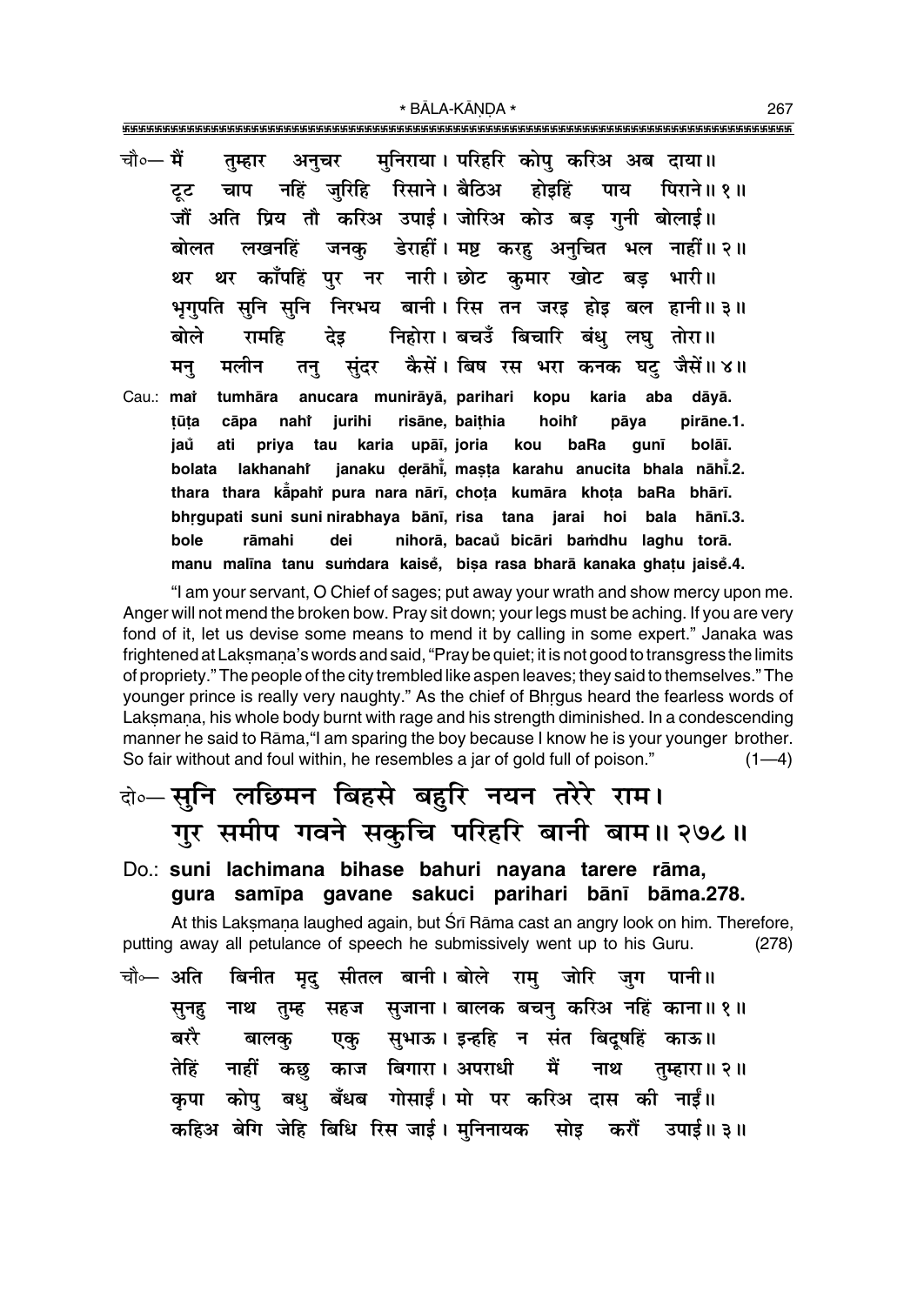मनि जाइ रिस कैसें । अजहँ अनज तव चितव अनैसें ॥ कह राम कठारु न दीन्हा।तौ मैं काह कोपु करि कीन्हा॥४॥ एहि कें कंठ Cau.: ati binīta mrdu sītala bānī, bole jori rāmu juga pānī. sunahu nātha tumha sahaia suiānā, bālaka bacanu karia nahi kānā.1. subhāū, inhahi na bidūsaht bararai **bālaku** eku samta kāū. tehr nāhī kachu kāja bigārā, aparādhī nātha tumhārā.2. mar krpā kopu badhu bådhaba gosāi, mo dāsa kī nāi. para karia kahia begi jehi bidhi risa jāī, munināyaka soi karaů upāī.3. kaha muni rāma jāi risa kaisě, ajahů anuja tava citava anaisě. ehi kě kamtha kuthāru na dīnhā, tau mar kāha kopu kari kīnhā.4.

Joining both His palms together and speaking in most humble, gentle and placid tones Śrī Rāma said, "I pray you, my lord: wise as you are by nature, pay no heed to the words of a child. A wasp and a child have alike disposition; saints never find fault with them. Besides, the boy has done you no harm; it is I, my lord, who have offended you. Therefore, your reverence, deal to me as your servant whatever you please, whether it be a favour or frown, death or captivity. Tell me quickly the means, O chief of sages, by which your anger may be appeased; I shall do accordingly." Said the sage, "How can my passion be pacified, O Rāma, when your younger brother is still looking mischievously at me. So long as I do not cut his throat with my axe, my wrath is ineffectual."  $(1-4)$ 

## बे॰- गर्भ स्त्रवहिं अवनिप रवनि सुनि कुठार गति घोर। परसु अछत देखउँ जिअत बैरी भूपकिसोर॥ २७९॥

#### Do.: garbha sravahi avanipa ravani suni kuthāra gati ghora, achata dekhaů jiata bairī bhūpakisora.279. parasu

"At the very news of the cruel doings of my axe the consorts of kings miscarry. To think that having the same axe still at my service I should see this princeling, my enemy, alive !"  $(279)$ 

- चौ∘— बहड़ न हाथ् दहड़ रिस छाती। भा कठारु कंठित नृपघाती॥ भयउ बाम बिधि फिरेउ सभाऊ। मोरे हृदयँ कपा कसि काऊ॥१॥ दया दुखु दुसह सहावा। सुनि सौमित्रि बिहसि सिरु नावा॥ आज कृपा मूरति अनुकूला। बोलत बचन झरत जनु फूला॥२॥ बाउ जौं पै कपाँ जरिहिं मनि गाता। क्रोध भएँ तन राख बिधाता॥ बालकु एहू। कीन्ह चहत जड़ जमपुर गेहू॥३॥ देख जनक हठि बेगि करह किन आँखिन्ह ओटा। देखत छोट खोट नप ढोटा॥ लखनु कहा मन माहीं। मूदें आँखि कतहुँ कोउ नाहीं॥४॥ बिहसे Cau.: bahai na hāthu dahai risa chātī, bhā kuthāru kumthita nrpaghātī.
- bhayau bāma bidhi phireu subhāū, more hrdayå krpā kasi kāū.1. āju dayā dukhu dusaha sahāvā, suni saumitri bihasi siru nāvā. anukūlā, bolata bacana iharata janu phūlā.2. bāu krpā mūrati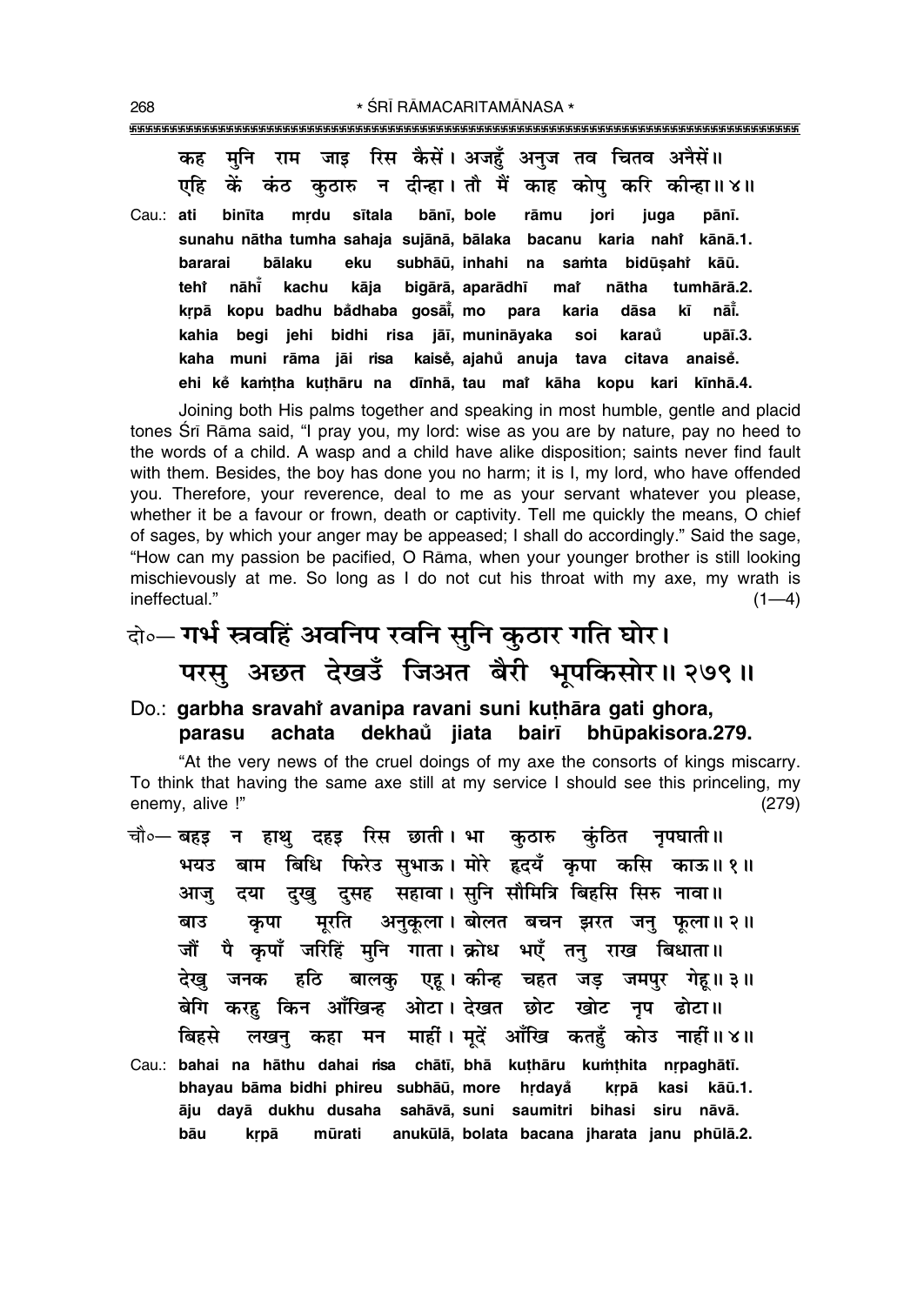pai krpå jarihi muni gātā, krodha bhaĕ tanu rākha bidhātā. jaů dekhu janaka hathi bālaku ehū, kīnha cahata jaRa jamapura gehū.3. begi karahu kina åkhinha otā, dekhata chota khota nrpa dhotā. bihase lakhanu kahā mana māhī̇̃. mūdeઁ ākhi katahů kou nāhī.4.

"My hand moves not, though passion consumes my breast; while this axe, which has slain kings without number, has gone blunt. Fate has turned against me; that is why I find my nature changed. Otherwise compassion at any time is unknown to my heart. My tenderness of feeling has imposed on me a severe strain today." On hearing this the son of Sumitra bowed his head with a smile. "The breeze of your benevolence is so befitting your frame; the words you speak appear as though blossoms drop from a tree. O reverend sir, when compassion sets your whole frame on fire, God help you when you are angry." "Look here, Janaka, this stupid boy in his perversity intends to migrate to the region of Death. Why not put him out of my sight? Though small to look at, the princeling is yet so wicked !" Laksmana smilingly said to himself, "Shut your eyes and the whole world will vanish out of your sight."  $(1-4)$ 

## के-परसुरामु तब राम प्रति बोले उर अति क्रोध्। संभु सरासनु तोरि सठ करसि हमार प्रबोधु॥ २८०॥

#### Do.: parasurāmu taba rāma prati bole ura ati krodhu, sambhu sarāsanu tori satha karasi hamāra prabodhu.280.

Then Paraśurāma spoke to Rāma, his heart boiling with rage, "Having broken Sambhu's bow, O wretch, do you now teach me?"  $(280)$ 

- संमत तोरें। तु छल बिनय करसि कर जोरें॥ चौ∘— बंध कहड कट् मोर संग्रामा। नाहिं त छाड कहाउब रामा॥१॥ करु परितोष छल तजि करहि समरु सिवद्रोही।बंध सहित न त मारउँ तोही॥ कठार उठाएँ। मन मसकाहिं राम सिर नाएँ ॥२॥ भगपति बकहिं पर रोष् । कतहँ सुधाइह ते गनह लखन कर हम बड दोष॥ टेढ जानि बंदइ काह । बक्र चंद्रमहि सब ग्रसइ न राह॥३॥ कहेउ रिस तजिअ मुनीसा। कर कुठारु आगें यह सीसा॥ राम जेहिं रिस जाइ करिअ सोइ स्वामी। मोहि जानिअ आपन अनुगामी॥४॥
- Cau.: bamdhu kahai katu sammata tore, tū chala binaya karasi kara jore. karu paritosu mora samgrāmā, nāhi ta chāRa kahāuba rāmā.1. chalu taji karahi samaru sivadrohī, bamdhu sahita na ta māraŭ tohī. bakahî kuthāra uthāě, mana musukāhî rāmu sira nāě.2. bhrqupati gunaha lakhana kara hama para rosū, katahů sudhāihu te baRa dosū. jāni teRha saba bamdai kāhū, bakra camdramahi grasai na rāhū.3. kaheu tajia munīsā, kara kuthāru rāma risa āqě yaha sīsā. jeht risa jāi karia soi svāmī, mohi jānia āpana anugāmī.4.

"It is with your connivance that your brother addresses such pungent words to me; while you make false entreaties with joined palms. Either give me satisfaction in combat, or forswear your name of 'Rama'. Give battle to me. O enemy of Siva, without taking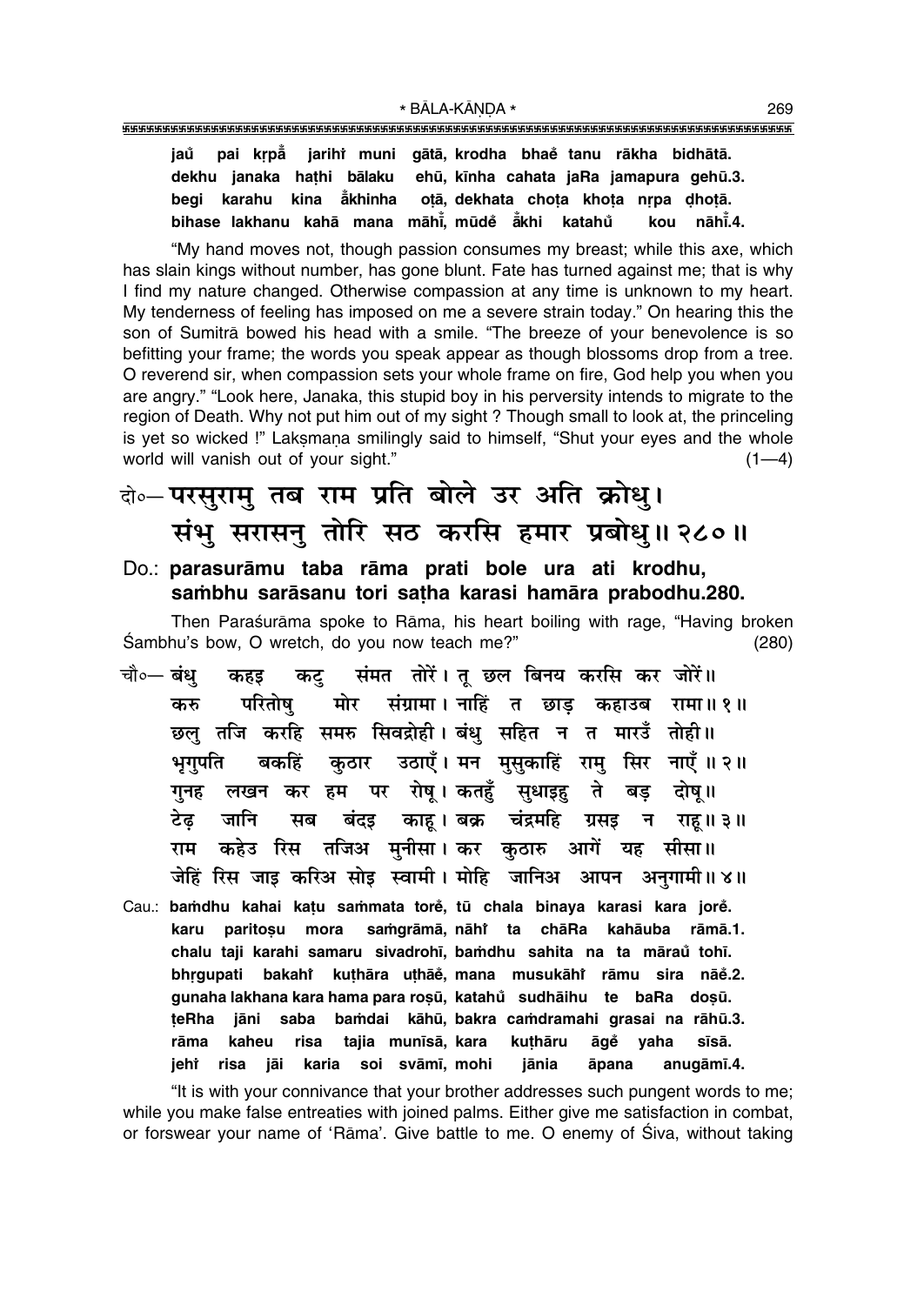recourse to any wily trick; or else I will despatch you and your brother both." While the chief of Bhrgus thus raved with his axe raised on high, Sri Rama smiled within Himself, bowing His head to the sage, "While the fault is Laksmana's, the sage's wrath is against me. Sometimes meekness too begets much evil. A crooked man is reverenced by all; the crescent moon is not devoured by the demon Rāhu." Said Rāma, "Cease from wrath, O lord of sages; the axe is in your hand, while my head is before you. Do that, my lord, which may pacify your anger; know me to be your servant."  $(1-4)$ 

### वे∘– प्रभुहि सेवकहि समरु कस तजह बिप्रबर रोस्। बेषु बिलोकें कहेसि कछु बालकहू नहिं दोसु॥ २८१॥

### Do.: prabhuhi sevakahi samaru kasa tajahu biprabara rosu, besu bilokė kahesi kachu bālakahū nahi dosu.281.

"How can there be any duel between a master and his servant? Give up your anger, O great Brāhmana; it is only because he saw you in the garb of a warrior that the boy said something to you and he cannot be blamed for it."  $(281)$ 

- बान धन् धारी। भै लरिकहि रिस बीरु बिचारी॥ चौ०— देखि कठार जान पै तम्हहि न चीन्हा।बंस सभायँ उतरु तेहिं दीन्हा॥१॥ नाम तम्ह औतेह मनि की नाईं। पद रज सिर सिस धरत गोसाईं॥ जौं अनजानत केरी। चहिअ बिप्र उर कपा घनेरी॥२॥ चूक छमह हमहि तम्हहि सरिबरि कसि नाथा। कहह न कहाँ चरन कहँ माथा॥ हमारा। परसु सहित बडु नाम तोहारा॥३॥ राम मात्र लघ नाम देव धनष हमारें । नव गन पनीत तम्हारें॥ गुन् परम एक प्रकार हम तुम्ह सन हारे। छमह सब बिप्र अपराध हमारे॥ ४॥
- Cau.: dekhi kuthāra bāna dhanu dhārī, bhai larikahi risa bīru bicārī. nāmu jāna pai tumhahi na cīnhā, bamsa subhāyå utaru tehî dīnhā.1. jaů tumha autehu muni kī nāi, pada raja sira sisu dharata gosāi. cūka anajānata kerī, cahia bipra ura krpā ghanerī.2. chamahu hamahi tumhahi saribari kasi nāthā, kahahu na kahā carana kahā māthā. rāma mātra laghu nāma hamārā, parasu sahita baRa nāma tohārā.3. deva eku gunu dhanușa hamārě, nava guna parama punīta tumhārě. saba prakāra hama tumha sana hāre, chamahu bipra aparādha hamāre.4.

"Seeing you equipped with an axe, arrows and bow, the boy took you for a champion and got excited. Although he knew you by name, he did not recognize you in person and answered you according to his lineage. If you had come as a sage, the child, O holy sir, would have placed the dust of your feet on his head. Forgive the error of one who did not know you; a Brāhmaṇa should have plenty of mercy in his heart. What comparison, my lord, can there be between you and me? Tell me if there is any affinity between the head and feet. Mine is a small name consisting of the single word 'Rama'; where as yours is a long one, having the word 'Paraśu' prefined to 'Rāma'. O lord, whereas there is only one merit in me and that is my bow while you have got nine most auspicious characteristics such as; tranquillity, restraint, penance, purity, forbearance, straight forwardness, knowledge, supreme knowledge and faith in God. I am thus inferior to you in everyway; therefore, O holy sir, forgive my faults."  $(1-4)$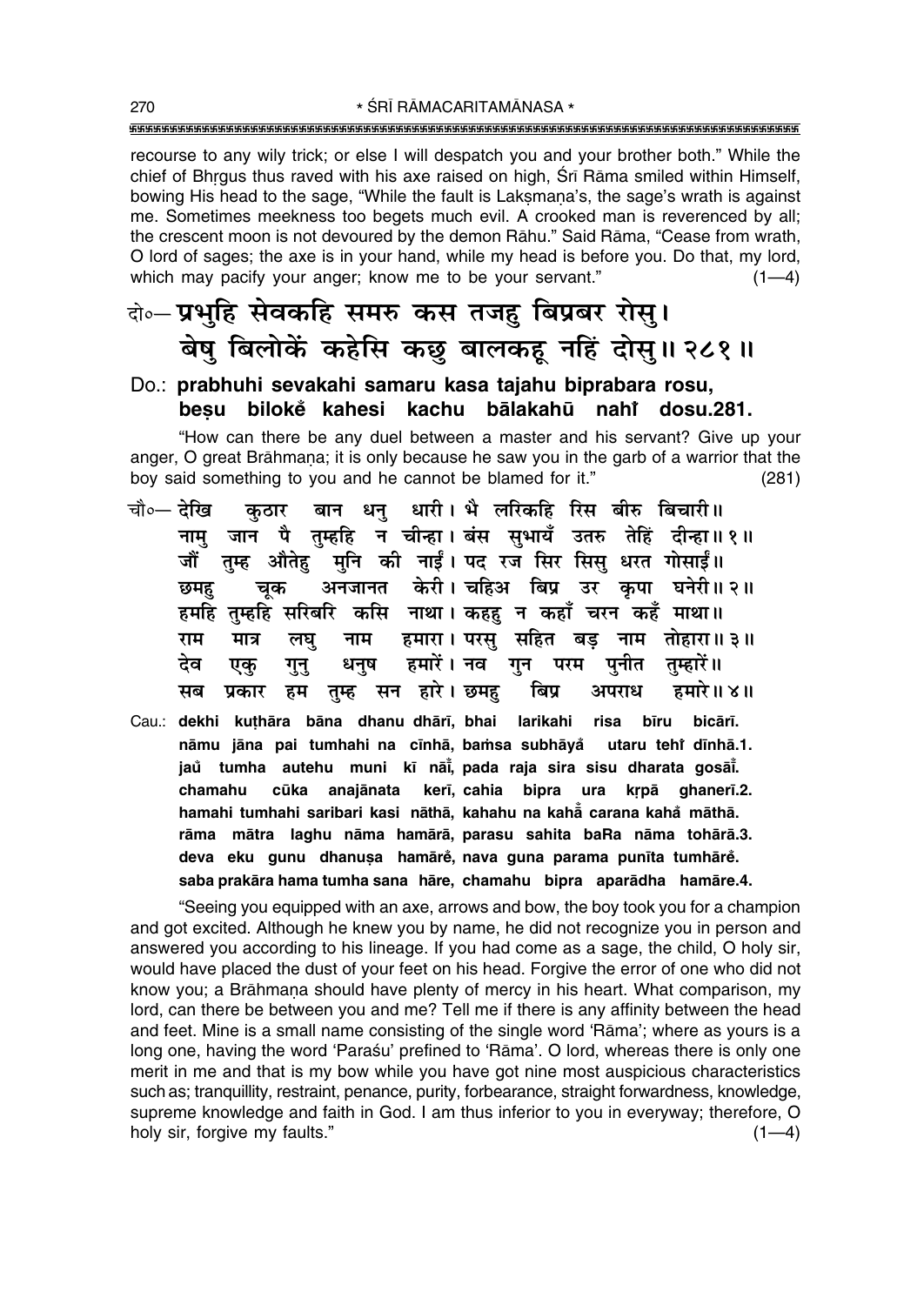### दो∘— बार बार मनि बिप्रबर कहा राम सन राम। बोले भूगुपति सरुष हसि तहूँ बंधु सम बाम॥ २८२॥

#### Do.: bāra bāra muni biprabara kahā rāma sana rāma, bole bhrqupati sarusa hasi tahu bamdhu sama bāma.282.

Again and again did Rāma address His namesake as a sage and as a great Brāhmana, till the chief of Bhrgus exclaimed in his fury, "You are as perverse as your younger brother!"  $(282)$ 

- चौ∘— निपटहिं द्विज करि जानहि मोही। मैं जस बिप्र सनावउँ तोही॥ आहति जान् । कोप् मोर अति घोर कसान् ॥ १ ॥ चाप स्रवा सर समिधि सुहाई । महा महीप भए सेन चतुरंग पस आई॥ मैं एहिं परस काटि बलि दीन्हे। समर जग्य जप कोटिन्ह कीन्हे॥२॥ नहिं तोरें। बोलसि निदरि बिप्र के भोरें॥ मोर प्रभाउ बिदित बड़ बाढ़ा। अहमिति मनहुँ जीति जगु ठाढ़ा॥३॥ भंजेउ चाप दाप बिचारी। रिस अति बड़ि लघु चूक हमारी॥ राम कहा मनि कहह पुराना । मैं केहि हेतु करौं अभिमाना॥४॥ छुअतहिं पिनाक टूट
- Cau.: nipatahi dvija kari jānahi mohī, mai jasa bipra sunāvaů tohī. cāpa sruvā sara āhuti jānū, kopu mora ati qhora krsānū.1. samidhi caturamga suhāī, mahā bhae sena mahīpa pasu āī. mai ehi parasu kāti bali dīnhe, samara jagya japa kotinha kīnhe.2. prabhāu bidita nahi torė, bolasi mora nidari bipra ke bhorě. bhamjeu cāpu dāpu baRa bāRhā, ahamiti manahů jīti jagu thāRhā.3. rāma kahā muni kahahu bicārī, risa ati baRi laghu cūka hamārī. pināka purānā, mai kehi hetu karaŭ abhimānā.4. chuatahi tūta

"You know me to be a mere Brāhmana; I tell you what kind of a Brāhmana I am. Know that the bow is my sacrificial ladle, the arrows my oblation and my wrath, the blazing fire; the brilliant fourfold forces (consisting of the horse, the elephant, the chariots and footsoldiers) are the fuel; and mighty princes have served as victims, whom I have cut to pieces with this very axe and offered as sacrifice. In this way I have performed millions of sacrifices in the shape of armed conflicts, accompanied by the muttering of sacred formulas in the shape of war-cries. My glory is not known to you; that is why you address me in contemptuous terms mistaking me for a mere Brāhmana. Since you have broken the bow, your arrogance has transgressed all limits; in your self-esteem you stand as if you have conquered the whole world." Said Rāma, "O sage, think before you speak; your anger is out of all proportions with my error, which is a trifling one. Worn out as it was, the bow broke at my mere touch. What reason have I to be proud?"  $(1-4)$ 

### बे-जौं हम निदरहिं बिप्र बदि सत्य सुनहु भृगुनाथ। तौ अस को जग सुभटु जेहि भय बस नावहिं माथ॥ २८३॥

#### Do.: jaŭhama nidarahi bipra badi satya sunahu bhrgunātha, tau asa ko jaga subhatu jehi bhaya basa nāvahi mātha.283.

"Hear the truth, O lord of the Bhrgus; if, as you say, I treat you with disrespect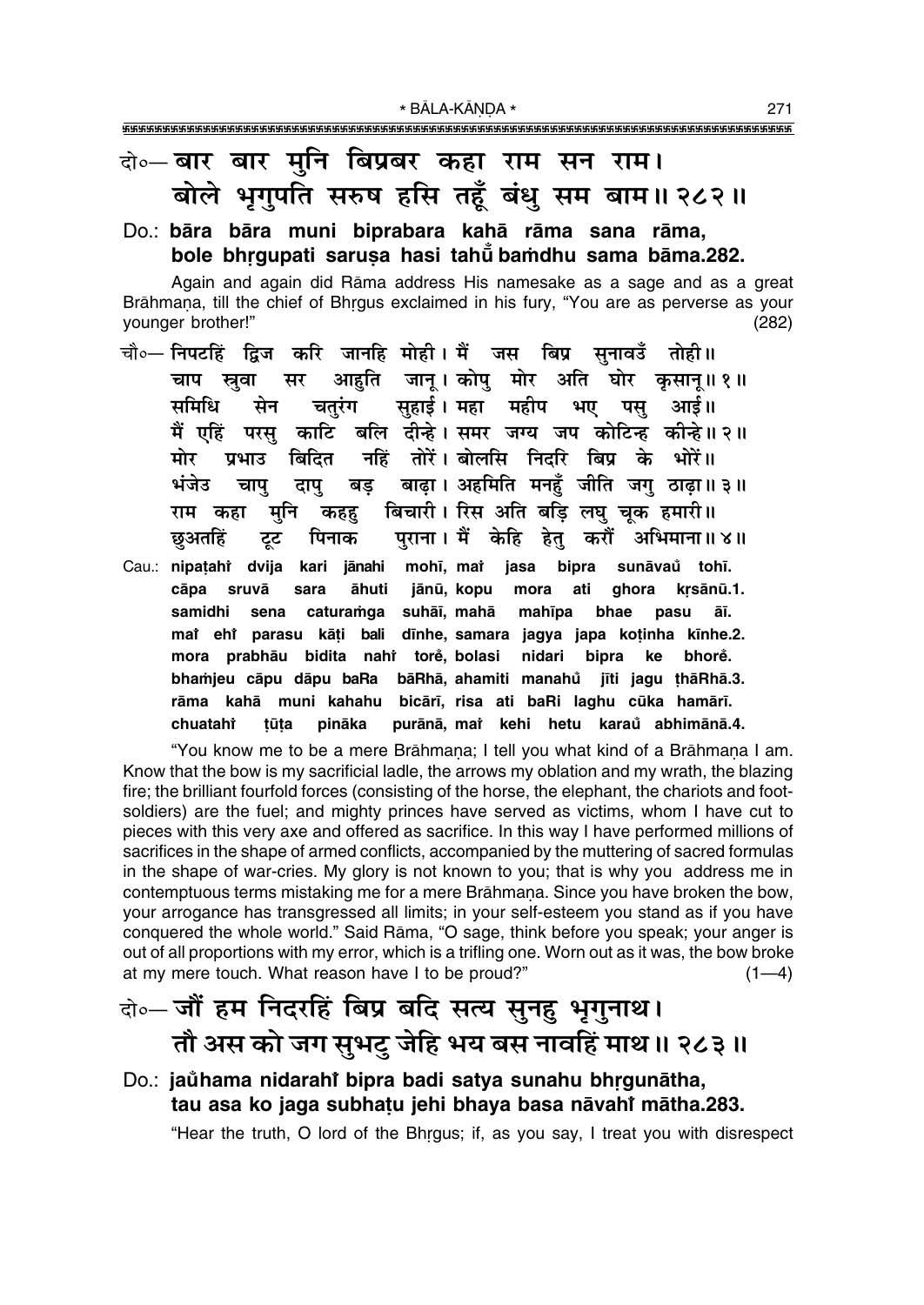272

because you are a Brāhmana, who is that gallant warrior in this world to whom I would bow my head out of fear?"  $(283)$ 

चौ०— देव भपति भट नाना।समबल अधिक होउ बलवाना॥ दनज पचारै कोऊ।लरहिं सुखेन कालु किन होऊ॥१॥ जौं रन हमहि तनु धरि समर सकाना।कुल कलंकु तेहि पावँर आना॥ छत्रिय कहउँ सुभाउ न कुलहि प्रसंसी। कालहु डरहिं न रन रघुबंसी॥२॥ प्रभुताई। अभय होड़ जो तुम्हहि डेराई॥ कै असि बिपबंस मृद् गृढ़ बचन रघुपति के। उघरे पटल परसुधर मति के॥३॥ सूनि लेहू। खैंचहु धनु कर मिटै राम रमापति मोर संदेह ॥ देत चाप आपुहिं चलि गयऊ। परसुराम मन बिसमय भयऊ॥४॥ Cau.: deva danuja bhūpati bhata nānā, samabala adhika hou balavānā. jaů rana hamahi pacārai koū, larahi sukhena kālu kina hoū.1. chatriya tanu dhari samara sakānā, kula kalamku tehi pāvåra ānā. kahaŭ subhāu na kulahi prasamsī, kālahu darahi na rana raghubamsī.2. biprabamsa kai asi prabhutāī, abhaya hoi jo tumhahi derāī. suni mrdu gūRha bacana raghupati ke, ughare patala parasudhara mati ke.3. rāma ramāpati kara dhanu lehū, khaicahu mitai mora samdehū. cāpu āpuhi cali gayaū, parasurāma mana bisamaya bhayaū.4. deta

"A god, a demon, a king or a body of warriors, whether My equal in strength or more powerful than myself-should any of these challenge me to combat, I would gladly fight with him, no matter if it is Death himself. For he who is born as a Ksatriya, and is yet afraid of fighting, is a veritable wretch and has brought a slur on his lineage. I tell you in my natural way and not by way of a tribute to my race: Raghu's descendants do not tremble to meet in fight even Death. Such is the glory of the Brāhmana race that he who is afraid of you (Brāhmanas) is rid of all fear." When he heard these soft yet profound words of Sri Rama, Parasurama's mind was disillusioned. "O Rāma, take this bow of Ramā's lord and draw it, so that my doubts may be cleared."\* As Paraśurāma offered his bow it passed into Rāma's hands of its own accord, and Paraśurāma felt amazed at this.  $(1-4)$ 

### केन्-जाना राम प्रभाउ तब पुलक प्रफुल्लित गात। जोरि पानि बोले बचन हृदयँ न प्रेम् अमात॥ २८४॥

Do.: jānā rāma prabhāu taba pulaka praphullita gāta, jori pāni bole bacana hrdayă na premu amāta.284.

He then recognized Srī Rāma's might and his whole frame was thrilled with joy and his hair stood on end. Joining his palms together he addressed the following words to Śrī Rāma, his heart bursting with emotion:- $(284)$ 

| चौ०— जय  रघुबंस  बनज  बन  भानू । गहन  दनुज  कुल  दहन  कृसानू॥ |  |                                                       |  |  |  |
|---------------------------------------------------------------|--|-------------------------------------------------------|--|--|--|
|                                                               |  | जय सुर बिप्र धेनु हितकारी। जय मद मोह कोह भ्रम हारी॥१॥ |  |  |  |

<sup>\*</sup> Paraśurāma had got this bow from God Vișņu Himself, who had told that when the Lord descended on the earth in the form of Sri Rama, his own life's work would have ended and the bow would pass into the hands of Sri Rama.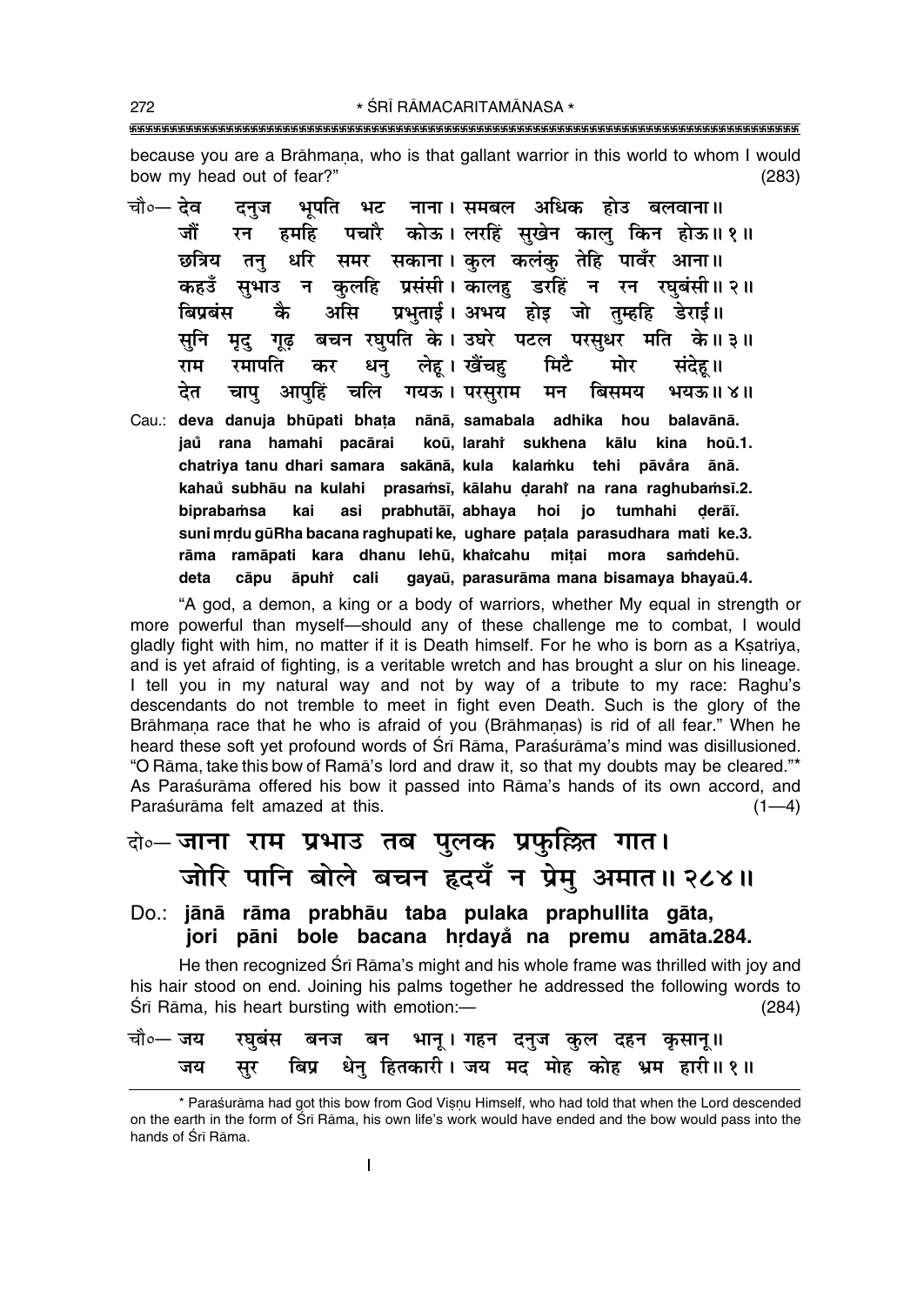गन सागर। जयति बचन रचना अति नागर॥ बिनय सील करुना सुखद सुभग सब अंगा। जय सरीर छबि कोटि अनंगा॥२॥ सेवक एक प्रसंसा। जय महेस करौं मख काह मन मानस हंसा॥ कहेउँ अग्याता । छमह छमामंदिर अनचित बहुत दोउ भ्राता ॥ ३ ॥ कहि जय जय जय रघकलकेत् । भगपति गए बनहि तप हेत् ॥ डेराने। जहँ तहँ कायर गवँहिं पराने॥४॥ अपभयँ महीप कटिल

Cau.: jaya raghubamsa banaja bana bhānū, gahana danuja kula dahana krsānū. sura bipra dhenu hitakārī, jaya mada moha koha bhrama hārī.1. java binaya sīla karunā guna sāgara, jayati bacana racanā ati nāgara. sevaka sukhada subhaga saba amgā, jaya sarīra chabi koti anamgā.2. karaŭ kāha mukha eka prasamsā, jaya mahesa mana mānasa hamsā. bahuta kaheů agyātā, chamahu chamāmamdira dou bhrātā.3. anucita kahi jaya jaya jaya raghukulaketū, bhrgupati gae banahi tapa hetū. apabhayå kutila mahīpa derāne, jahå tahå kāyara gavåhî parāne.4.

"Glory to Srī Rāma, who delights Raghu's line even as the sun delights a cluster of lotuses! Glory to the Fire that consumes the forest of the demon race! Glory to the Benefactor of gods, Brāhmanas and cows ! Glory to Him who takes away pride, ignorance, passion and delusion ! Glory to Him who is an ocean of humility, amiability, compassion and goodness and a pastmaster in the art of speech. Glory to the Delighter of His servants and to Him who is graceful of every limb and whose form possesses the beauty of millions of Cupids ! How can I with one tongue utter Your praises? Glory to Him who sports in the mind of the great Lord Siva as a swan in the Mānasarovara lake ! In my ignorance I have said much that was unseemly; therefore pardon me, both brothers, abodes of forgiveness that You are. Glory, glory, all glory to the Chief of Raghu's race !" So saying, the lord of Bhrgus withdrew to the forest to practise penance. The wicked kings were all seized with imaginary fears and the cowards quietly fled in all directions.  $(1-4)$ 

## बे-देवन्ह दीन्हीं दुंदुभीं प्रभु पर बरषहिं फूल। हरषे पुर नर नारि सब मिटी मोहमय सुल॥ २८५॥

Do.: devanha dīnhi dumdubhi prabhu para barasahi phūla, harase pura nara nāri saba mitī mohamaya sūla.285.

The gods sounded their kettledrums and rained down flowers on the Lord. All the people of the city rejoiced and their heart's agony, born of ignorance, disappeared. (285)

चौ०— अति बाजने बाजे।सबहिं मनोहर मंगल गहगहे साजे॥ जुथ जुथ मिलि सुमुखि सुनयनीं। करहिं गान कल कोकिलबयनीं॥१॥ सुखु बिदेह कर बरनि न जाई।जन्मदरिद्र मनहँ निधि पाई ॥ बिगत त्रास भइ सीय सुखारी।जन् बिधु उदयँ चकोरकुमारी॥२॥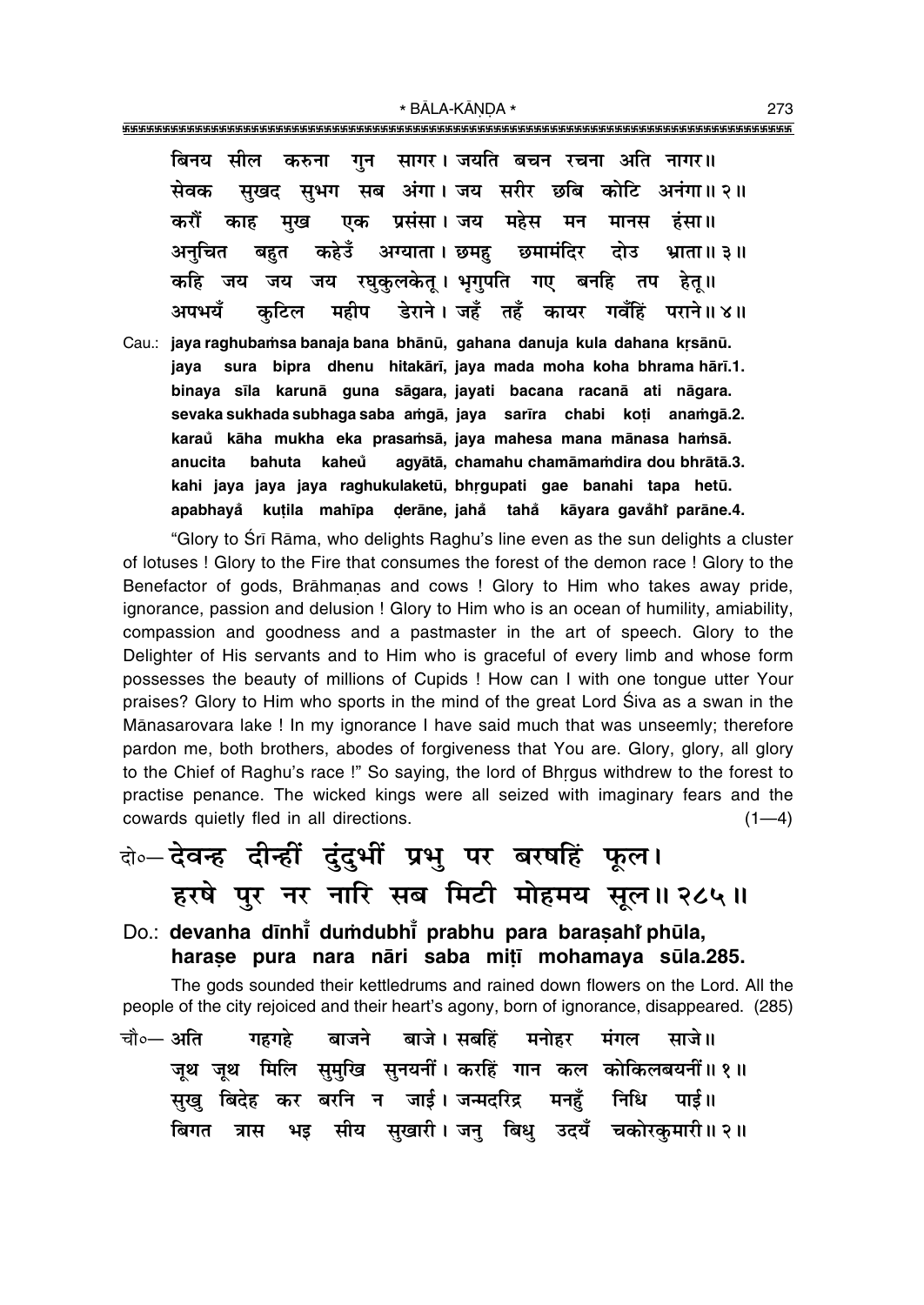\* ŚRĪ RĀMACARITAMĀNASA \* 

कीन्ह कौसिकहि प्रनामा। प्रभु प्रसाद धन् भंजेउ रामा॥ जनक कतकत्य कीन्ह दहँ भाईं। अब जो उचित सो कहिअ गोसाईं॥३॥ मोहि प्रबीना । रहा बिबाह मनि चाप आधीना॥ कह सून् नरनाथ बिबाह। सर नर नाग बिदित सब काह॥४॥ टटतहीं भयउ धन bāje, sabahi manohara mamgala sāje. Cau.: ati qahaqahe bāiane jūtha jūtha mili sumukhi sunayani̇̃, karahi gāna kala kokilabavani.1. sukhu bideha kara barani na jāī, janmadaridra manahů nidhi pāī. bigata trāsa bhai sīya sukhārī, janu bidhu udayå cakorakumārī.2. janaka kīnha kausikahi pranāmā, prabhu prasāda dhanu bhamjeu rāmā. mohi krtakrtya kīnha duhů bhāi, aba jo ucita **SO** kahia qosāĩ.3. kaha muni sunu naranātha prabīnā, rahā bibāhu ādhīnā. cāpa tūtatahī dhanu bhayau bibāhū, sura nara nāga bidita saba kāhū.4.

There was a tumultuous clash of musical instruments and everyone displayed charming and auspicious objects. Troops of fair-faced, bright-eyed damsels sang melodious songs in chorus, their voice resembling the notes of the cuckoo. Janaka's joy was beyond description, as that of a born beggar who has found a treasure. Sita was rid of Her fears and was as glad as a young of a Cakora bird at the rising of the moon. Janaka made obeisance before Kauśika and said, "It is due to your grace, my lord, that Śrī Rāma has been able to break the bow. The two brothers have gained me my purpose; pray tell me now, reverend sir, what it behoves me to do." Said the sage, "Listen, wise king: the marriage depended on the bow, and took place directly the bow broke, as is well-known to all, including gods, human beings and Nāgas."  $(1-4)$ 

## वे॰– तदपि जाइ तुम्ह करहु अब जथा बंस ब्यवहारु। बूझि बिप्र कुलबृद्ध गुर बेद बिदित आचारु॥ २८६॥

Do.: tadapi jāi tumha karahu aba jathā bamsa byavahāru, būjhi bipra kulabrddha qura beda bidita ācāru.286.

"Nevertheless you now go and perform according to the family usage whatever practices are prescribed in the Veda, after consulting the Brāhmanas, the elders of your family, and your own preceptor (Satananda)."  $(286)$ 

- जाई। आनहिं नप दसरथहि बोलाई॥ चौ∘— दत पठवह अवधपर मुदित राउ कहि भलेहिं कृपाला। पठए दूत बोलि तेहि काला॥१॥ सकल बोलाए। आइ सबन्हि सादर सिर नाए॥ बहरि महाजन मंदिर सुरबासा।नगरु सँवारह चारिहँ पासा॥२॥ बाट हाट हरषि चले निज निज गृह आए। पनि परिचारक बोलि पठाए॥ बिचित्र बितान बनाई। सिर धरि बचन चले सचु पाई॥ ३॥ रचह तिन्ह नाना। जे बितान बिधि कसल सजाना॥ गनी बोलि पठए बिधिहि बंदि तिन्ह कीन्ह अरंभा। बिरचे कनक कदलि के खंभा॥४॥
- Cau.: dūta avadhapura pathavahu jāī, ānahř nrpa dasarathahi bolāī. mudita rāu kahi bhalehi krpālā, pathae dūta boli tehi kālā.1.

274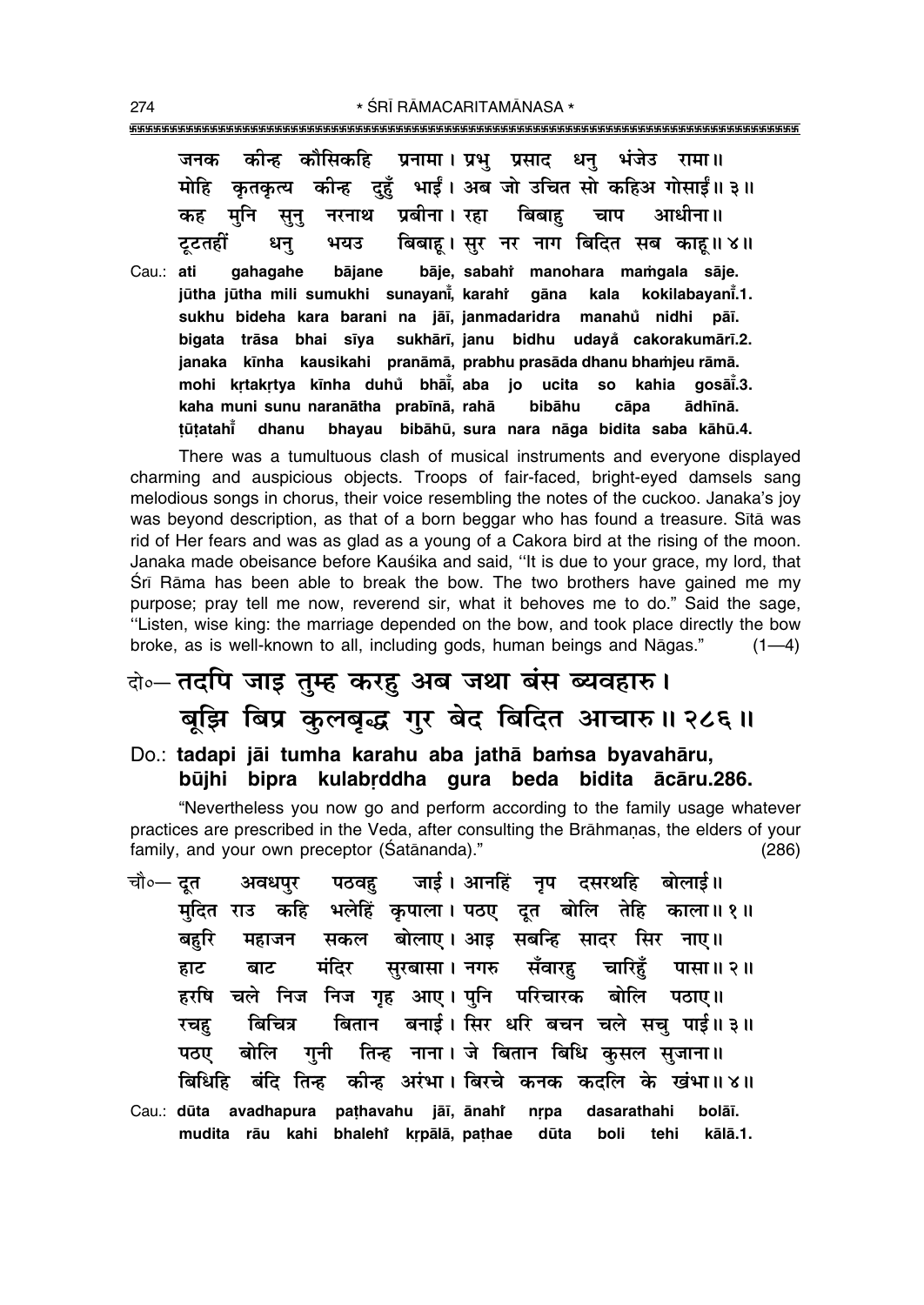bahuri mahājana sakala bolāe, āi sabanhi sādara sira nāe. hāta bāta mamdira surabāsā, nagaru såvārahu cārihů pāsā.2. cale niia arha āe, puni harasi niia paricāraka boli pathāe. bicitra bitāna racahu banāi, sira dhari bacana cale sacu pāī.3. pathae boli aunī tinha nānā, ie bitāna bidhi kusala suiānā. bidhihi bamdi tinha kīnha arambhā, birace kanaka kadali ke khambhā.4.

"Go and despatch to the city of Ayodhya messengers who may invite King Daśaratha and bring him here." Janaka gladly responded, "Very well, gracious sir," and summoning the messengers despatched them that very moment. He then summoned the leading citizens, and they all came and respectfully bowed their head. "Decorate the bazars, streets, houses, temples and the whole city on all its four sides," was the royal command. They returned in joy, each to his own house. The king then sent for his own servants and instructed them: "Erect pavilions of all kinds with due care." Bowing to the king's orders they returned glad of heart, and sent for a number of clever artisans skilled in erecting pavilions. Invoking Brahma they set to work and made pillars of gold in the shape of plantain trees- $(1-4)$ 

### बे॰ हरित मनिन्ह के पत्र फल पदुमराग के फूल। रचना देखि बिचित्र अति मनु बिरंचि कर भूल॥ २८७॥

#### Do.: harita maninha ke patra phala padumarāga ke phūla, racanā dekhi bicitra ati manu biramci kara bhūla.287.

-With leaves and fruits of emeralds and blossoms of rubies; seeing this most marvellous specimen of art the Creator himself was lost in bewilderment.  $(287)$ 

- मनिमय सब कीन्हे। सरल सपरब परहिं नहिं चीन्हे।। चौ∘— बेन हरित अहिबेलि बनाई।लखि नहिं परइ सपरन सहाई॥१॥ कनक कलित पचि बंध बनाए। बिच बिच मुकुता दाम सुहाए॥ तेहि के रचि कलिस पिरोजा। चीरि कोरि पचि रचे सरोजा॥२॥ मानिक मरकत किए भंग बिहंगा । गंजहिं बहरंग कजहिं पवन प्रसंगा॥ खंभन गढि काढीं। मंगल द्रब्य लिएँ सर प्रतिमा सब ठाढीं॥३॥ चौकें भाँति पराईं । सिंधर मनिमय अनेक सहाईं॥ ४॥ सहज
- Cau.: benu harita manimaya saba kinhe, sarala saparaba parahi nahi cinhe. kalita banāi, lakhi nahi parai saparana suhāi.1. kanaka ahibeli tehi ke raci paci bamdha banāe bica bica mukutā dāma suhāe. mānika marakata kulisa pirojā, cīri kori paci race sarojā.2. kie bhrmga bahuramga bihamgā, gumjahi kūjahi pavana prasamgā. sura pratimā khambhana gaRhi kāRhī, mamgala drabya lie saba thāRhī.3. bhẳti purāi, simdhura manimaya sahaja suhāi.4. cauke aneka

The bamboo sticks were made of emeralds; they were so straight and knotted that they could not be distinguished from real ones. Creepers known by the name of Piper-betle (the leaves of which are chewed in India with areca-nut parings) were artistically fashioned in gold and looked so charming with their leaves that they could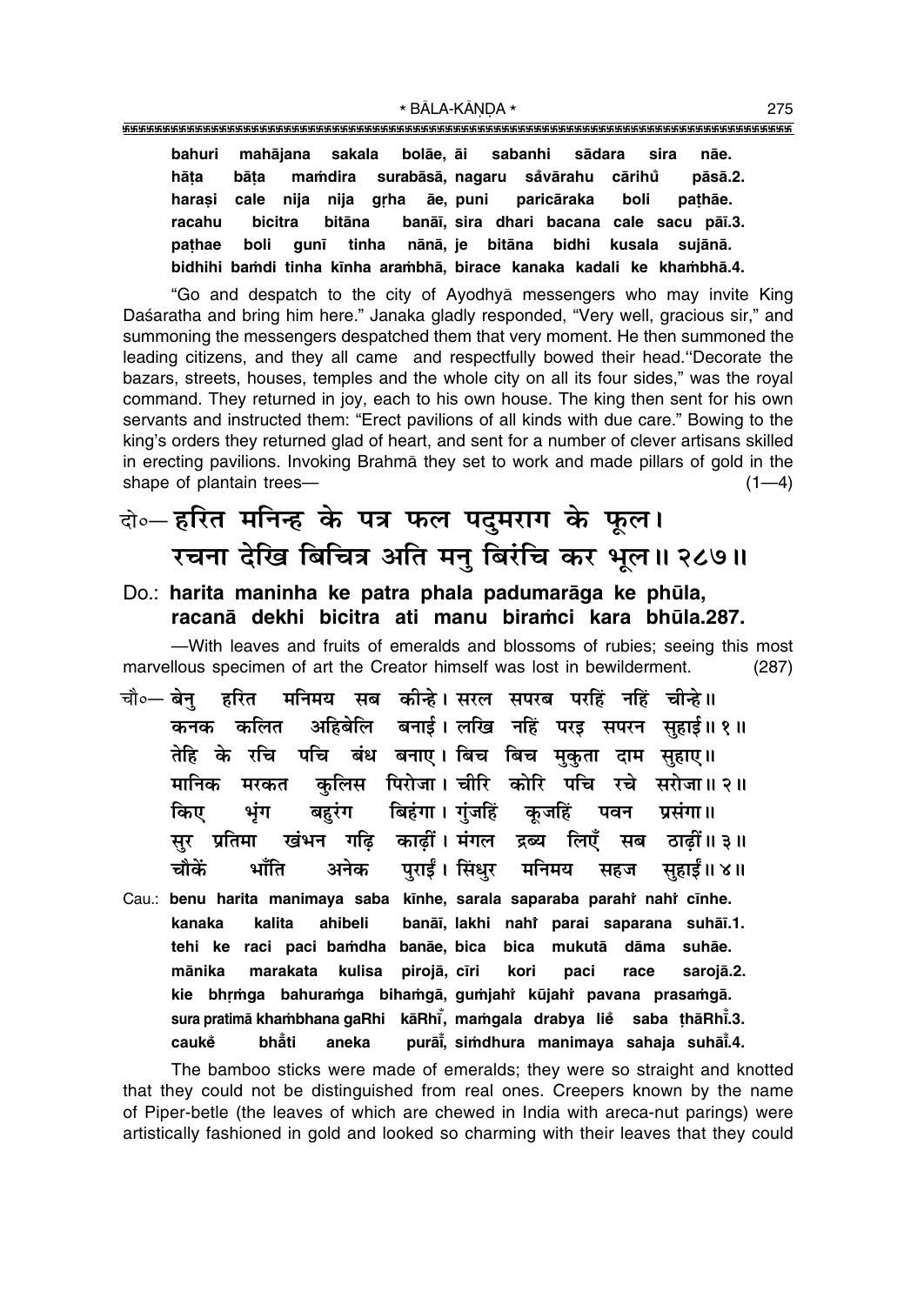not be marked as artificial. These creepers were intertwined into so many cords (for holding the bamboos together) with beautiful strings of pearls inserted here and there. After much cutting, carving and inlaying they made lotuses of rubies, emeralds, diamonds and turquoises. They also fashioned bees and birds of varied plumage, which buzzed and whistled in the restling breeze. On the pillars they sculptured images of gods, all standing with articles of good omen in their hands. Squares were drawn on the floor in various naturally charming devices and filled in with elephant pearls.  $(1-4)$ 

### बे॰ सौरभ पल्लव सुभग सुठि किए नीलमनि कोरि। हेम बौर मरकत घवरि लसत पाटमय डोरि॥ २८८॥

#### Do.: saurabha pallava subhaga suthi kie nīlamani kori, hema baura marakata ghavari lasata pātamaya dori.288.

They made most lovely mango-leaves of graven sapphires with blossoms of gold and bunches of emerald fruits glistening on silken cords.  $(288)$ 

- मनोभवँ चौ०— रचे बंदनिवारे । मनहँ रुचिर बर फंद सँवारे ॥ मंगल अनेक बनाए। ध्वज पताक पट चमर सहाए॥१॥ कलस दीप मनिमय नाना। जाड़ न बरनि बिचित्र बिताना॥ मनोहर जेहिं दलहिनि बैदेही। सो बरनै असि मति कबि केही॥२॥ मंडप सागर। सो बितान तिहूँ लोक उजागर॥ गन राम रूप दलह सोभा जैसी। गृह गृह प्रति पर देखिअ तैसी॥३॥ कै जनक भवन समय निहारी। तेहि लघ लगहिं भवन दस चारी॥ जेहिं तेरहति तेहि सोहा । सो बिलोकि सरनायक मोहा॥४॥ जो संपदा नीच गह
- bamdanivāre, manahů manobhavå phamda såvāre. Cau.: race rucira bara mamqala kalasa aneka banāe, dhvaja patāka pata camara suhāe.1. dīpa manohara manimaya nānā, jāi  $na$ barani bicitra bitānā. mamdapa dulahini baidehī, so mati kabi kehī.2. jeht baranai asi dūlahu rāmu rūpa guna sāgara, so bitānu tihů loka ujāgara. bhavana kai sobhā jaisī, grha grha prati pura dekhia taisī.3. janaka jehi terahuti tehi samaya nihārī, tehi laghu lagahi bhuvana dasa cārī. sampadā nīca grha sohā, so biloki suranāyaka mohā.4. jo

They further made charming and excellent festoons, which looked like so many nooses prepared as it were by Cupid. They also put up many auspicious vases as well as beautiful flags and banners, curtains and chowries. The marvellous pavilion with a number of beautiful lamps consisting of brilliant gems was beyond description. What poet has the wit wherewith to describe the pavilion which is going to shelter Videha's Daughter as the bride? The canopy which is going to hold Sri Rama, the ocean of beauty and perfection, as the bridegroom, must be the glory of all the three worlds. The splendour that belonged to King Janaka's palace was to be seen in every house of that city; to him who beheld Tirahuta (Janaka's capital) during that time all the fourteen

276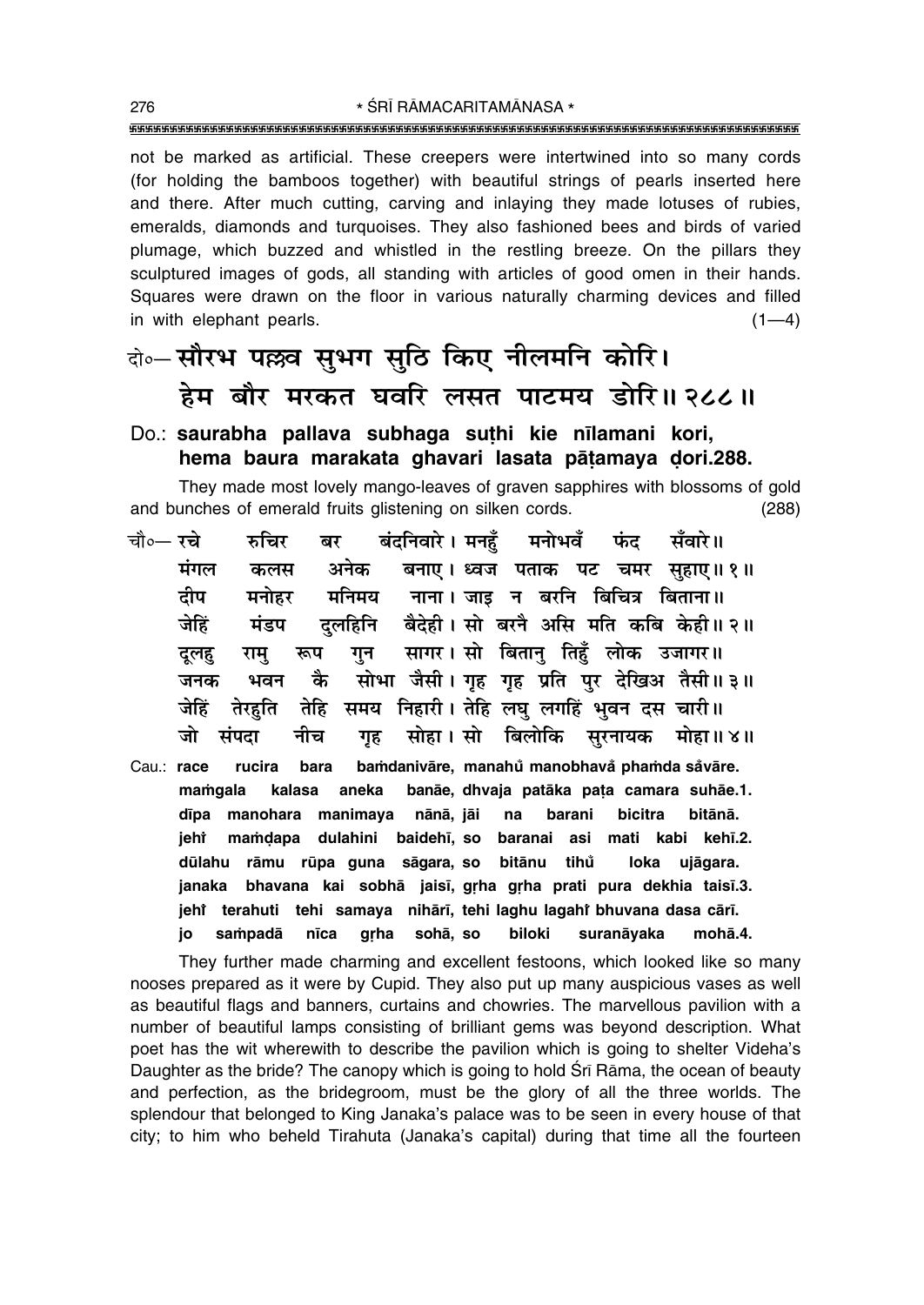spheres\* appeared of small account. The prosperity that reigned in the house of the humblest citizen was enough to fascinate even the lord of celestials.  $(1-4)$ 

## के-बसइ नगर जेहिं लच्छि करि कपट नारि बर बेषु। तेहि पुर कै सोभा कहत सकुचहिं सारद सेषु॥ २८९॥

#### Do.: basai nagara jehi lacchi kari kapata nāri bara besu, tehi pura kai sobhā kahata sakucahi sārada sesu.289.

The magnificence of the city wherein dwelt Goddess Laksmi in the charming disquise of a mortal woman made even Śāradā (the goddess of eloguence) and (the thousand-tongued) Sesa falter in describing it.  $(289)$ 

|              |          | चौ∘— पहुँचे दूत राम पुर पावन। हरषे नगर बिलोकि सुहावन॥              |  |  |       |          |
|--------------|----------|--------------------------------------------------------------------|--|--|-------|----------|
| भूप          |          | द्वार तिन्ह खबरि जनाई। दसरथ नृप सुनि लिए बोलाई॥१॥                  |  |  |       |          |
| करि          |          | प्रनामु तिन्ह पाती दीन्ही। मुदित महीप आपु उठि लीन्ही॥              |  |  |       |          |
| बारि         |          | ्बिलोचन बाँचत पाती। पुलक गात आई भरि छाती॥ २॥                       |  |  |       |          |
|              |          | रामु लखनु उर कर बर चीठी। रहि गए कहत न खाटी मीठी॥                   |  |  |       |          |
|              |          | पुनि धरि धीर पत्रिका बाँची।इरषी सभा बात सुनि साँची॥३॥              |  |  |       |          |
|              |          | खेलत रहे तहाँ सुधि पाई।आए भरतु सहित हित भाई॥                       |  |  |       |          |
|              |          | पूछत अति सनेहँ सकुचाई।तात कहाँ तें पाती आई॥४॥                      |  |  |       |          |
|              |          | Cau.: pahůce dūta rāma pura pāvana, harașe nagara biloki suhāvana. |  |  |       |          |
|              |          | bhūpa dvāra tinha khabari janāī, dasaratha nrpa suni               |  |  | lie   | bolāī.1. |
| kari         |          | pranāmu tinha pātī dīnhī, mudita mahīpa āpu uthi                   |  |  |       | līnhī.   |
| bāri         | bilocana | bācata pātī, pulaka gāta āī                                        |  |  | bhari | chātī.2. |
| rāmu         |          | lakhanu ura kara bara cīthī, rahi gae kahata na khāṭī              |  |  |       | mīthī.   |
| puni         |          | dhari dhīra patrikā bācī, harasī sabhā bāta suni sācī.3.           |  |  |       |          |
| khelata rahe |          | tahă sudhi pāī, āe bharatu sahita                                  |  |  | hita  | bhāī.    |
|              |          | pūchata ati sanehå sakucāī, tāta kahā  tě  pātī āī.4.              |  |  |       |          |

Janaka's messengers arrived at Srī Rāma's sacred birth-place and rejoiced to behold the charming city. They sent in word at the entrance of the royal palace; hearing of their arrival King Daśaratha summoned them to his presence. With due reverence they delivered the letter; and the king in his joy rose to receive it in person. As he read the letter, tears rushed to his eyes; the hair on his body stood erect and his heart was full. With Rama and Laksmana in his heart and the valuable letter in his hand, he remained mute and could not utter a word, either good or bad. Then recovering himself, he read out the letter, and the court rejoiced to hear the authentic news. Obtaining the news at the very spot where he had been playing about Bharata came with his playmates and brother (Satrughna), and with the utmost modesty and affection asked, "Father, where has the letter come from?"  $(1-4)$ 

<sup>\*</sup> According to Hindu scriptures the universe is divided into fourteen spheres, seven higher and seven lower. In their ascending order the seven higher spheres are named as Bhūh, Bhuvah, Svah, Mahah, Janah, Tapah and Satyam; while the lower seven are in their descending order named as Atala, Vitala, Sutala, Talātala, Mahātala, Rasātala and Pātāla.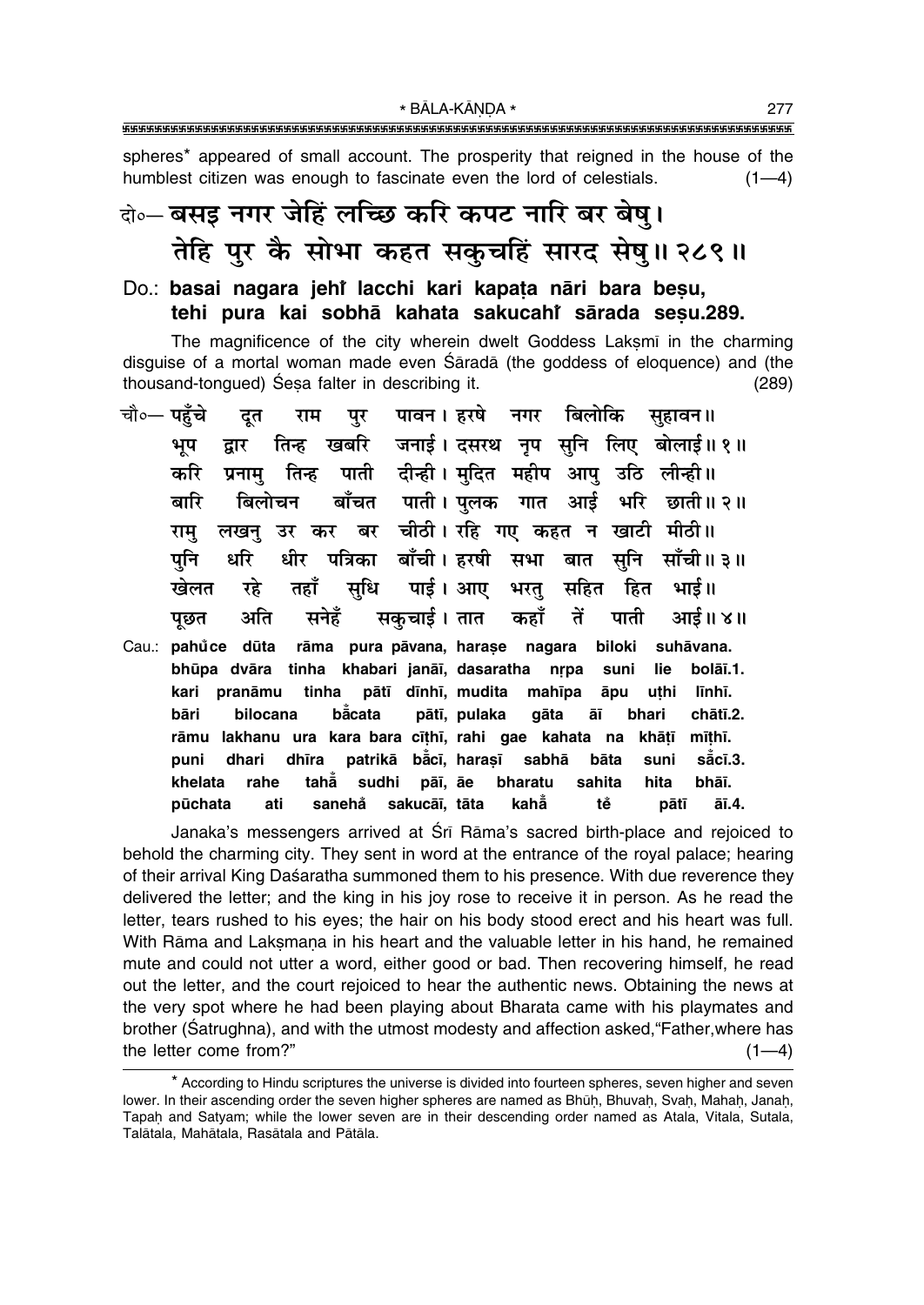### वे०— कुसल प्रानप्रिय बंधु दोउ अहहिं कहहु केहिं देस। सनि सनेह साने बचन बाची बहुरि नरेस॥ २९०॥

#### Do.: kusala prānapriya bamdhu dou ahahi kahahu kehi desa, suni saneha sāne bacana bācī bahuri naresa.290.

"Are my two beloved brothers doings well and in what land do they happen to be?" On hearing these words steeped in love the king read the letter over again.  $(290)$ 

- चौ०— सनि पाती पलके दोउ भ्राता।अधिक सनेह समात न गाता॥ भरत कै देखी। सकल सभाँ सुखु लहेउ बिसेषी॥१॥ प्रीति पनीत नृप दूत निकट बैठारे।मधुर मनोहर बचन उचारे॥ तब कहहु कुसल दोउ बारे।तुम्ह नीकें निज नयन निहारे॥२॥ भैया धन् भाथा। बय किसोर कौसिक मुनि साथा॥ गौर धरें स्यामल कहहु सुभाऊ। प्रेम बिबस पुनि पुनि कह राऊ॥३॥ पहिचानह तुम्ह गए लवाई। तब तें आज साँचि सधि पाई॥ जा दिन तें मनि कहह बिदेह कवन बिधि जाने।सुनि प्रिय बचन दूत मुसुकाने॥४॥
- dou bhrātā, adhika sanehu samāta na gātā. Cau.: suni pātī pulake prīti punīta bharata kai dekhī, sakala sabhā sukhu laheu bisesī.1. taba nrpa dūta nikata baithāre, madhura manohara bacana ucāre. bhaiyā kahahu kusala dou bāre, tumha nīke nija nayana nihāre.2. syāmala gaura dhare dhanu bhāthā, baya kisora kausika muni sāthā. pahicānahu tumha kahahu subhāū, prema bibasa puni puni kaha rāū.3. tě gae lavāī, taba tě āju sāci sudhi pāī. jā dina muni kahahu bideha kavana bidhi jāne, suni priya bacana dūta musukāne.4.

On hearing the letter the two brothers experienced a thrill of joy; their whole frame was bursting with an excess of emotion. The whole court was particularly delighted to see Bharata's unalloyed love. The king then seated the messengers close by him and spoke to them in sweet and winning tones: "Tell me, friends, are the two boys well? Have you seen them well with your own eyes? The one dark and the other fair of hue, they are equipped with bow and quiver and are of tender age and accompanied by the sage Kausika. Do you recognize them? If so, tell me something about their temperament." Overwhelmed with love the king asked thus again and again. "From the day the sage took them away it is only today that I have obtained authentic news about them. Tell me how King Videha was able to know them." At these fond words the messengers smiled.  $(1-4)$ 

### वे०-सुनहु महीपति मुकुट मनि तुम्ह सम धन्य न कोउ। रामु लखनु जिन्ह के तनय बिस्व बिभूषन दोउ॥ २९१॥

#### Do.: sunahu mahipati mukuta mani tumha sama dhanya na kou, ramu lakhanu jinha ke tanaya bisva bibhūsana dou.291.

"Listen, O crest-jewel of kings: there is no one so blessed as you, who have for your sons Rāma and Laksmana, the two ornaments of the universe."  $(291)$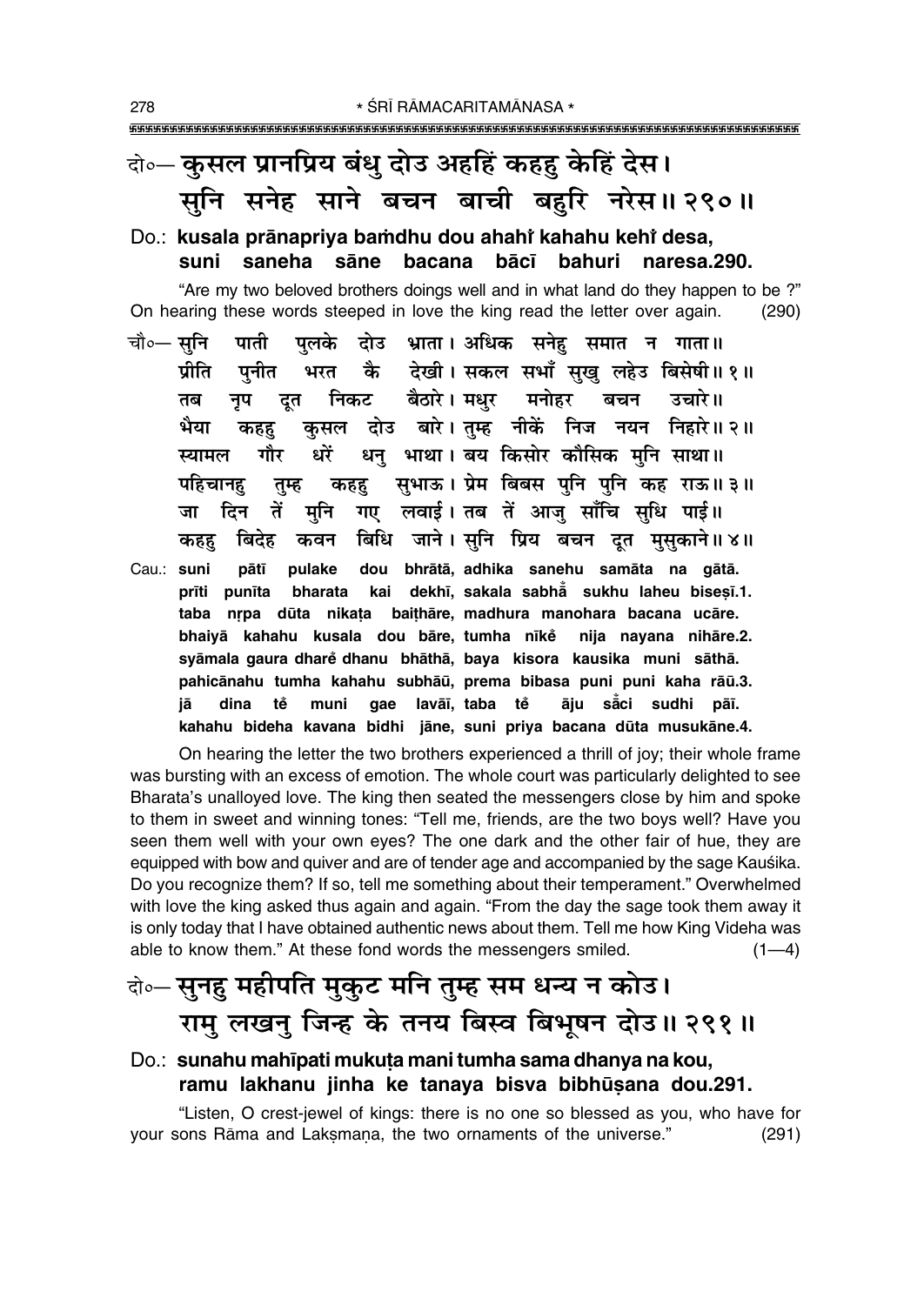|       | चौ०— पूछन जोगु न तनय तुम्हारे। पुरुषसिंघ तिहु पुर उजिआरे॥                                                                       |
|-------|---------------------------------------------------------------------------------------------------------------------------------|
|       | जिन्ह के जस प्रताप कें आगे।ससि मलीन रबि सीतल लागे॥१॥                                                                            |
|       | तिन्ह कहँ कहिअ नाथ किमि चीन्हे। देखिअ रबि कि दीप कर लीन्हे ।।                                                                   |
|       | सीय स्वयंबर भूप अनेका।समिटे सुभट एक तें एका॥२॥                                                                                  |
|       | संभु सरासनु काहुँ न टारा। हारे सकल बीर बरिआरा॥                                                                                  |
|       | तीनि लोक महँ जे भटमानी। सभ कै सकति संभु धनु भानी॥३॥                                                                             |
|       | सकइ उठाइ सरासुर मेरू। सोउ हियँ हारि गयउ करि फेरू॥                                                                               |
|       | जेहिं कौतुक सिवसैलु उठावा।सोउ तेहि सभाँ पराभउ पावा॥४॥                                                                           |
| Cau.: | pūchana jogu na tanaya tumhāre, purusasimgha tihu pura ujiāre.<br>jinha ke jasa pratāpa kĕ āge, sasi malīna rabi sītala lāge.1. |
|       | tinha kahå kahia nātha kimi cīnhe, dekhia rabi ki dīpa kara līnhe.                                                              |
|       | sīya svayambara bhūpa anekā, samite subhata eka tĕ ekā.2.                                                                       |
|       | sambhu sarāsanu kāhů na țārā, hāre sakala bīra bariārā.                                                                         |
|       | tīni loka mahā je bhaṭamānī, sabha kai sakati sambhu dhanu bhānī.3.                                                             |
|       | uțhāi sarāsura merū, sou hiyå hāri gayau kari pherū.<br>sakai                                                                   |
|       | kautuka sivasailu uthāvā, sou tehi sabhā parābhau pāvā.4.<br>jeh†                                                               |

"No enguiry is needed in respect of your sons, who are lions among men and the light of the universe, and before whose renown and glory the moon looks dim and the sun appears cool. About them, my lord, you ask how they came to be recognized ! Does one take a lamp in one's hand to see the sun? On the occasion of Sita's self-election of her husband had assembled numerous princes, each one of whom was a greater champion than the rest; but not one of them could stir Sambhu's bow and all the mighty heroes failed. The might of all those who were proud of their valour in the three worlds was crushed by it. Even the demon Bāna, who could lift Mount Meru, lost heart and retired after pacing round the bow; and even he (Rāvaṇa) who had lifted up Mount Kailasa (the abode of Siva) in mere sport was worsted in that assembly."  $(1-4)$ 

### के-तहाँ राम रघुबंस मनि सुनिअ महा महिपाल। भंजेउ चाप प्रयास बिनु जिमि गज पंकज नाल॥ २९२॥

### Do.: taha rāma raghubamsa mani sunia mahā mahipāla, bhamjeu cāpa prayāsa binu jimi gaja pamkaja nāla.292.

"On that occasion, we submit, O great king, Śrī Rāma's the jewel of Raghu's race, snapped the bow without the least exertion even as an elephant would break the stalk of a lotus."  $(292)$ 

आए । बहुत भाँति तिन्ह आँखि देखाए॥ चौ⊶ सृनि सरोष भूगुनायकु देखि राम बलु निज धनु दीन्हा। करि बहु बिनय गवनु बन कीन्हा॥१॥ अतुलबल जैसें। तेज निधान लखनु पुनि तैसें॥ राजन राम् बिलोकत जाकें। जिमि गज हरि किसोर के ताकें॥२॥ कंपहिं भूप बालक दोऊ। अब न आँखि तर आवत कोऊ॥ देव देखि तव प्रिय लागी। प्रेम बीर पागी ॥ ३ ॥ बचन रचना प्रताप रस दत

279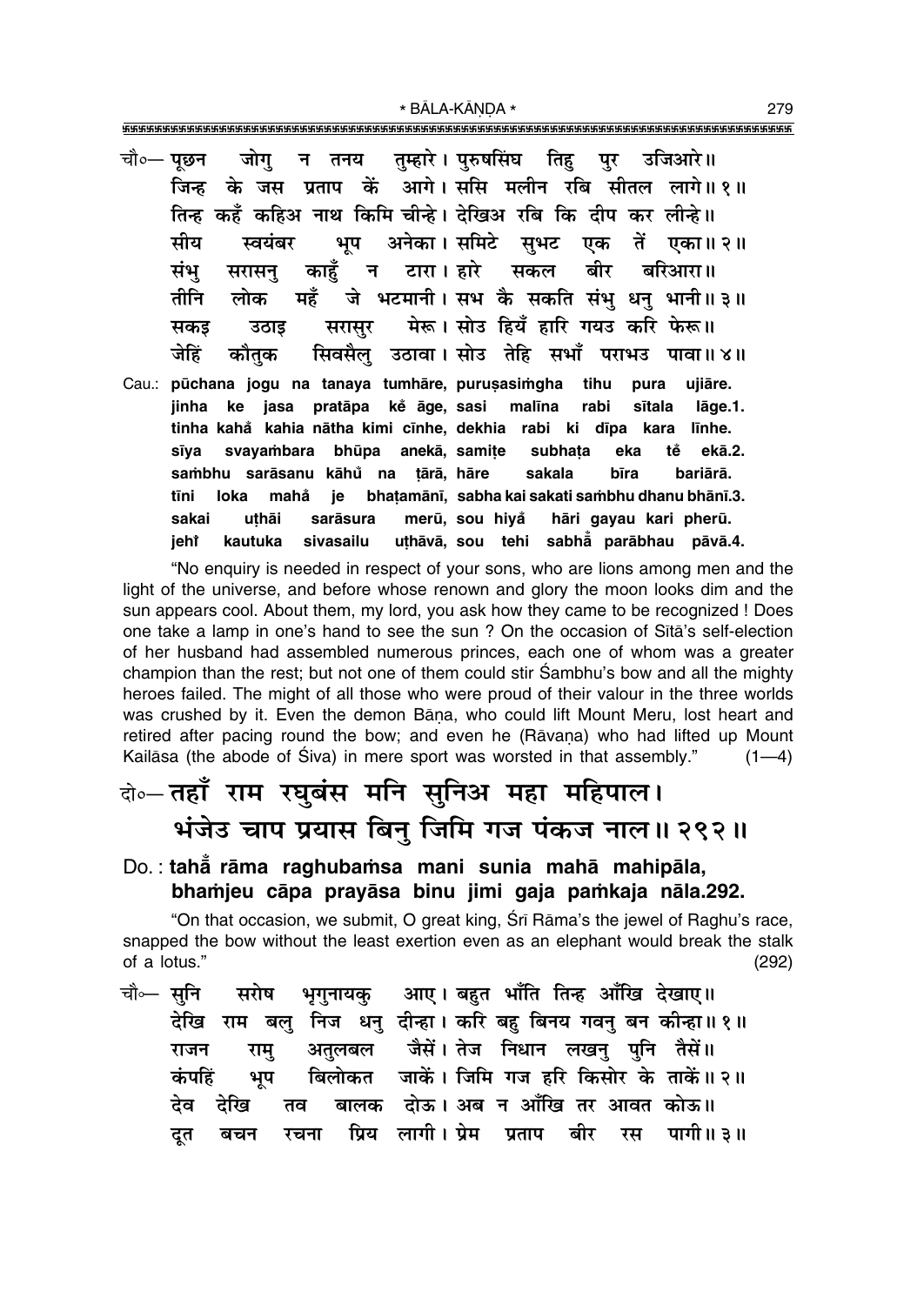समेत अनरागे। दूतन्ह देन निछावरि लागे॥ सभा राउ मदहिं काना। धरम बिचारि सबहिं सुखु माना॥४॥ अनीति कहि ते Cau.: suni sarosa bhraunāvaku āe. bahuta bhåti tinha åkhi dekhāe. dekhi rāma balu nija dhanu dīnhā, kari bahu binaya gavanu bana kīnhā.1. jaisė, teja nidhāna lakhanu puni taisė. rājana rāmu atulabala kampahi bhūpa bilokata jākė, jimi gaja hari kisora ke tākė.2. bālaka deva doū, aba na ẵkhi koū. dekhi tava tara āvata dūta lāgī, prema pratāpa bacana racana priva bīra rasa pāqī.3. sabhā anurāge. dūtanha dena nichāvari lāge. sameta rāu kānā, dharamu bicāri sabahi sukhu mānā.4. kahi anīti te mūdahi

"Hearing the news the chief of Bhrgus came in a fury and indulged in much browbeating. But seeing Srī Rāma's strength he handed his bow to the latter and after much supplication withdrew to the woods. Even as Rāma, O king, is unequalled in strength, Laksmana too is a mine of glory, at whose very sight the kings trembled as elephants at the gaze of a young lion. Now that we have seen your two sons, my lord, no one catches our eye any longer." The messengers' eloquent speech, which was full of love, glorifying and expressive of the heroic sentiment, attracted all. The king and his whole court were overwhelmed with emotion and began to offer lavish gifts to the messengers. They, however, closed their ears in protest crying, "This is unfair !" Everyone was delighted to note their sense of propriety.\*  $(1-4)$ 

- वे॰ तब उठि भूप बसिष्ट कहँ दीन्हि पत्रिका जाइ। कथा सुनाई गुरहि सब सादर दूत बोलाइ॥ २९३॥
- Do.: taba uthi bhūpa basista kahů dīnhi patrikā jāi, kathā qurahi saba sādara dūta bolāi.293. sunāī

The king then rose going up to Vasistha gave the letter to him, and sending for the messengers with due courtesy related the whole story to his preceptor.  $(293)$ 

| चौ⊶ सुनि  बोले  गुर  अति  सुखु  पाई । पुन्य  पुरुष  कहुँ  महि  सुख  छाई॥ |
|--------------------------------------------------------------------------|
| जिमि सरिता सागर महुँ जाहीँ।जद्यपि ताहि कामना नाहीँ॥१॥                    |
| तिमि सुख संपति बिनहिं बोलाएँ। धरमसील पहिं जाहिं सुभाएँ॥                  |
| तुम्ह गुर बिप्र धेनु सुर सेबी।तसि पुनीत कौसल्या देबी॥२॥                  |
| सुकृती तुम्ह समान जग माहीं। भयउ न है कोउ होनेउ नाहीं॥                    |
| तुम्ह ते अधिक पुन्य बड़ काकें। राजन राम सरिस सुत जाकें॥३॥                |
| बीर बिनीत धरम ब्रत धारी।गुन सागर बर बालक चारी॥                           |
| तुम्ह कहुँ सर्ब काल कल्याना। सजहु बरात बजाइ निसाना॥४॥                    |

\* In India not only the blood relations but even servants and co-villagers of a bride consider it sinful to accept even food or water, much less any gift or present, from the house of the bridegroom; for it is customary in this country to give the hand of a girl as a sacred gift and one is naturally reluctant to accept anything in return from him on whom a gift is made. This kind of sentiment prevails even in those cases where a marriage alliance has only been stipulated and not yet brought into actual effect. The messengers, in the above context, are actuated with a similar sentiment in refusing the gifts offered to them by King Daśaratha, who happened to be the father of the champion who had won the hand of Princess Jānakī, their master's daughter.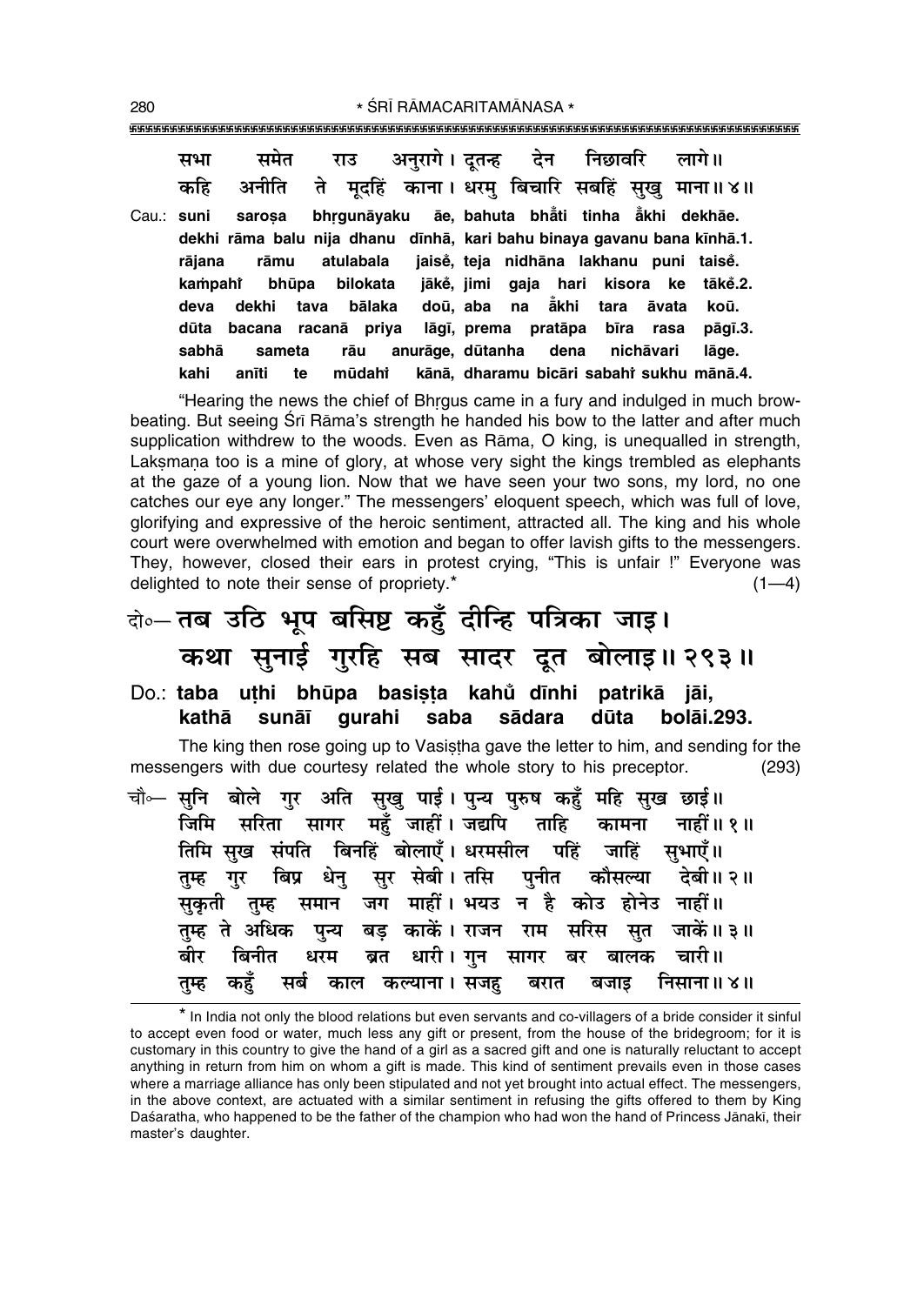""""""""""""""""""""""""""""""""""""""""""""""""""""""""""""""""""""""""""""""""""" \* BÅLA-KŰNœA \* <sup>281</sup>

Cau.: **suni bole gura ati sukhu på∂, punya puru¶a kahu mahi sukha chå∂. ° jimi saritå sågara mahu° jåh∂° , jadyapi tåhi kåmanå nåh∂° .1. timi sukha sa≈pati binahiÚ bolåe°, dharamas∂la pahiÚ pahi i**āhi  **subhåe°. tumha gura bipra dhenu sura seb∂, tasi pun∂ta kausalyå deb∂.2. sukæt∂ tumha samåna jaga måh∂° , bhayau na hai kou honeu nåh∂° . tumha te adhika punya baRa kåke°, råjana råma sarisa suta jåke° .3. b∂ra bin∂ta dharama brata dhår∂, guna sågara bara bålaka cår∂. tumha kahu sarba kåla ° kalyånå, sajahu baråta bajåi nisånå.4.**

The Guru was highly pleased to hear the news and said, "To a virtuous man the world abounds in happiness. As rivers run into the sea, although the latter has no craving for them, so joy and prosperity come unasked and of their own accord to a pious soul. Just as you are given to the service of your preceptor, the Brāhmanas and cows as well as of gods, Queen Kausalyå is no less devout than you. A pious soul like you there has never been, nor is, nor shall be in this world. Who can be more blessed than you, O king, who have a son like Råma, and whose four worthy children are all valiant, submissive, true to their vow of piety and oceans of goodness. You are blessed indeed for all time; therefore, prepare the marriage procession to the sound of kettledrums.  $(1-4)$ 

### दो**०– चलहु बेगि सुनि गुर बचन भलेहिं नाथ सिरु नाइ।** भूपति गवने भवन तब दूतन्ह बासु देवाइ॥२९४॥

#### Do. : **calahu begi suni gura bacana bhalehiÚ nåtha siru nåi, bhµupati gavane bhavana taba dµutanha båsu devåi.294.**

"And proceed quickly." On hearing these words of the preceptor the king bowed his head and said, "Very well, my lord!" and after assigning lodgings to the messengers returned to his palace. (294)

<sub>ऱ्चौ०</sub>— राजा सब रनिवास बोलाई । जनक पत्रिका बाचि सनाई॥ सनि संदेस सकल हरषानीं। अपर कथा सब भप बखानीं॥ १॥ <u>प्रेम प्रफल्लि राजहिं रानी । मनहँ सिखिनि सनि बारिद बानी॥</u> <u>मदित असीस देहिं गर नारीं। अति आनंद मगन महतारीं॥२॥</u> लेहिं परस्पर अति प्रिय पाती। हृदयँ लगाइ जडावहिं छाती॥ **राम लखन कै कीरति करनी।**बारहिं बार भुपबर बरनी॥३॥ <u>म</u>नि प्रसाद कहि द्वार सिधाए। रानिन्ह तब महिदेव बोलाए॥ **दिए दान आनंद समेता।** चले बिप्रबर आसिष देता॥४॥ Cau.: **råjå sabu ranivåsa bolå∂, janaka patrikå båci sunå∂. suni sa≈desu sakala hara¶ån∂° , apara kathå saba bhµupa bakhån∂° .1. prema praphullita råjahiÚ rån∂, manahu sikhini suni bårida bån∂. ° mudita as∂sa dehiÚ gura når∂° , ati åna≈da magana mahatår∂° .2. lehiÚ paraspara ati priya påt∂, hædaya° lagåi juRåvahiÚ chåt∂. råma lakhana kai k∂rati karan∂, bårahiÚ** bāra bhūpabara baranī.3. **muni prasådu kahi dvåra sidhåe, råninha taba mahideva bolåe. die dāna ānamda sametā,** cale biprabara āsisa detā.4.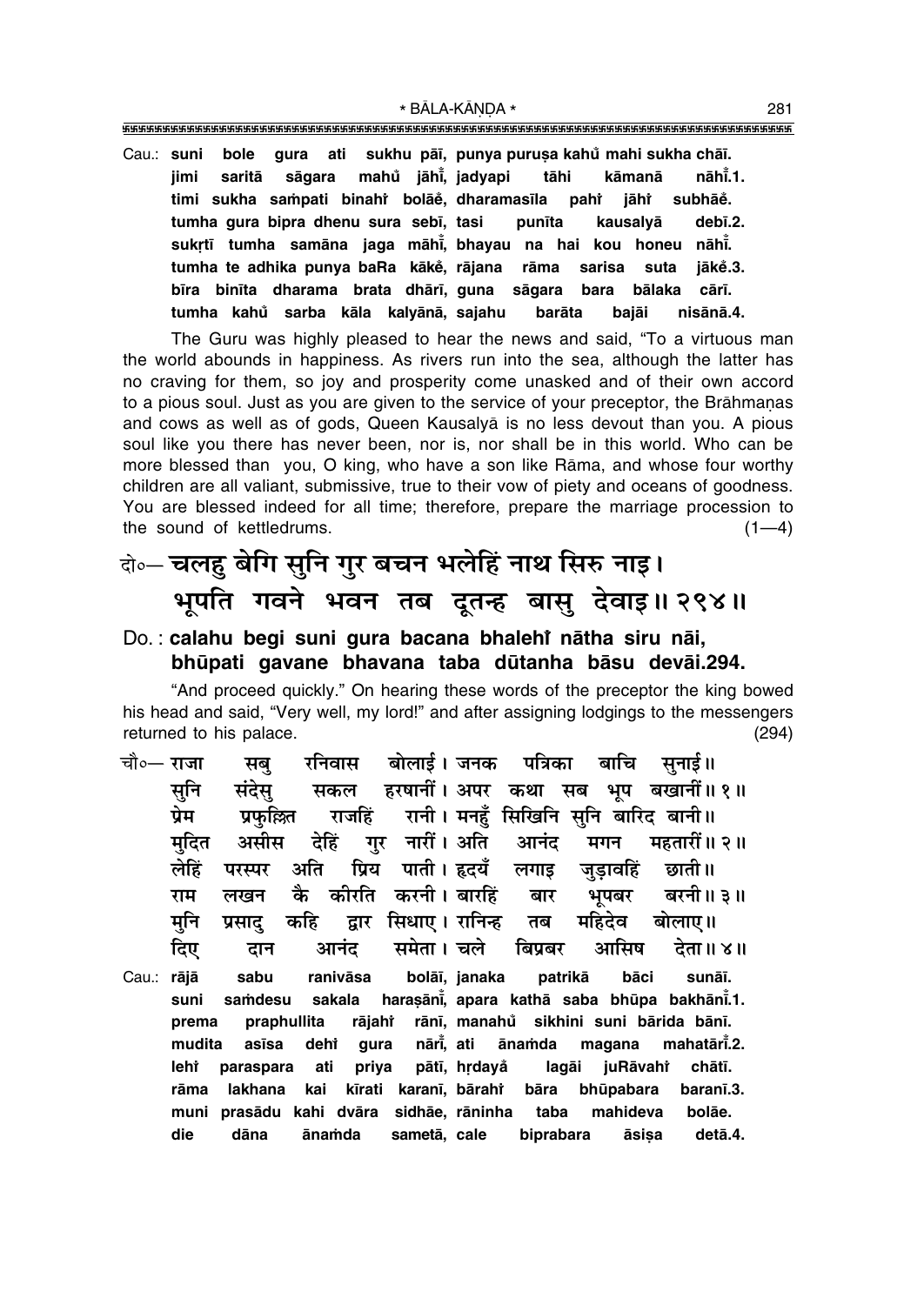The king then called all the ladies of the gynaeceum and read aloud Janaka's letter to them. All rejoiced to hear the message and the king himself related the other tidings which he had heard from the lips of the messengers. Bursting with emotion the queens shone like pea-hens rejoicing at the rumbling of clouds. The preceptor's wife and the wives of other elders in their joy invoked the blessings of heaven and the mothers of the four brothers were overwhelmed with ecstasy. They took the most beloved letter from each other and pressing it to their bosom cooled their burning heart. The great king recounted again and again the glory and exploits of both Rāma and Laksmana, saying that it was all due to the sage's grace he went out of doors. The queens then sent for the Brāhmanas and joyfully bestowed gifts on them. And the Brāhmanas returned to their home uttering blessings.  $(1-4)$ 

### सो∘— जाचक लिए हँकारि दीन्हि निछावरि कोटि बिधि। चिरु जीवहँ सुत चारि चक्रबर्ति दसरत्थ के॥ २९५॥

lie håkāri dīnhi nichāvari koti So.: jācaka bidhi. ciru jīvahů suta cāri cakrabarti dasarattha ke.295. Next they called the beggars and lavished innumerable kinds of gifts on them.

"Long live the four sons of Emperor Daśaratha!"  $(295)$ 

- चौ०— कहत चले पहिरें नाना । हरषि पट हने गहगहे निसाना ॥ पाए। लागे घर समाचार सब लोगन्ह घर होन बधाए। १॥ भरा उछाहू । जनकसुता भवन चारि रघबीर बिआह ॥ दस सनि सभ कथा लोग अनुरागे।मग गृह गलीं सँवारन लागे॥२॥ सहावनि । राम जद्यपि अवध सदैव परी मंगलमय पावनि ॥ प्रीति कै प्रीति सहाई । मंगल बनाई॥ ३॥ तर्दाप रचना रची बिचित्र ध्वज पताक पट चामर चारू । छावा परम बजारू ॥ तोरन मनि जाला। हरद दूब दधि अच्छत कनक कलस माला ॥ ४॥
- Cau.: kahata cale pahirě pata nānā, harasi hane qahaqahe nisānā. saba loganha pãe, lãge ghara ghara hona badhãe.1. samācāra bhuvana cāri dasa bharā uchāhū, janakasutā raghubīra biāhū. subha kathā loga anurāge, maga grha galī såvārana lāge.2. suni jadyapi avadha sadaiva suhāvani, rāma purī mamgalamaya pāvani. prīti tadapi suhāī, mamgala kai prīti racanā racī banāī.3. dhvaja patāka pata cāmara cārū, chāvā parama bicitra baiārū. kanaka kalasa torana mani jālā, harada dūba dadhi acchata mālā.4.

Thus they shouted as they left, attired in raiment of various kinds; there was a jubilant and tempestuous clash of kettledrums. When the news spread among all the people, festivities were started in every house. All the fourteen spheres were filled with joy at the news of the forthcoming wedding of Janaka's daughter with the hero of Raghu's race. The citizens were enraptured to hear the glad tidings and began to decorate the streets, houses and lanes. Although the city of Ayodhya is ever charming, being the blessed and sacred abode of Sri Rama, it was adorned with beautiful festal decorations because of the love the people bore towards the very embodiment of love. Flags and banners, curtains and graceful chowries canopied the bazars in a most marvellous fashion. With vases of gold, festal arches, festoons of netted gems, turmeric, blades of Dūrvā grass, curds, unbroken rice and wreaths of flowers- $(1-4)$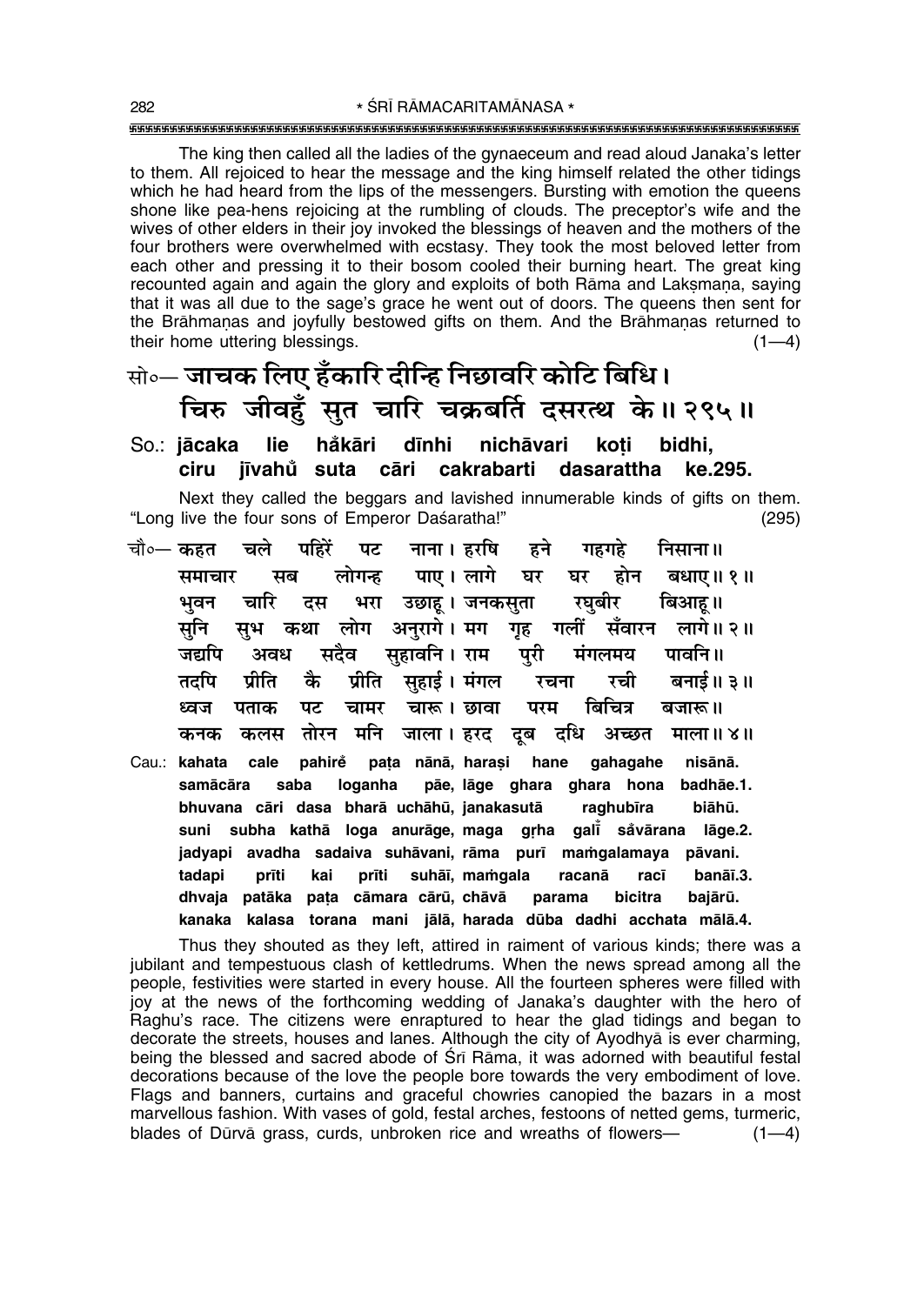### के-मंगलमय निज निज भवन लोगन्ह रचे बनाइ। बीथीं सींचीं चतुरसम चौकें चारु पुराइ॥ २९६॥

#### Do.: mamgalamaya nija nija bhavana loganha race banāi, bīthī sī̃cī caturasama cauke cāru purāi.296.

-The people decorated their respective houses, which were already full of blessings; the lanes were sprinkled over with water, mixed with the fourfold pastes of sandal, saffron, musk and camphor and the squares in front of their houses were filled in with tasteful designs.  $(296)$ 

- चौ०— जहँतहँजूथ जूथ मिलि भामिनि। सजि नव सप्त सकल दुति दामिनि॥ बिधुबदनीं मृग सावक लोचनि। निज सरूप रति मान् बिमोचनि॥१॥ मंजल बानीं। सनि कल रव कलकंठि लजानीं॥ गावहिं मंगल भूप भवन किमि जाइ बखाना।।बिस्व बिमोहन रचेउ बिताना॥२॥ मंगल मनोहर नाना । राजत बाजत बिपल निसाना ॥ द्रव्य बंदी उच्चरहीं । कतहुँ बेद धनि भूसर करहीं॥३॥ कतहँ बिरिट मंगल गीता। लै लै नामु रामु गावहिं संदरि अरु सीता॥ अति थोरा। मानहँ उमगि चला चह ओरा॥४॥ बहुत उछाह भवन
- Cau.: jahå tahå jūtha jūtha mili bhāmini, saji nava sapta sakala duti dāmini. bidhubadani mrga sāvaka locani, nija sarūpa rati mānu bimocani.1. mamjula bāni, suni kala mamgala rava kalakamthi lajāni. gāvaht bhūpa bhavana kimi jāi bakhānā, bisva bimohana raceu bitānā 2. mamgala drabya manohara nānā, rājata bipula nisānā. bājata katahů birida uccarahi. katahů beda dhuni bhūsura karahi.3. bamdī sumdari mamqala gītā, lai lai nāmu rāmu aru aāvahi sītā. umagi calā cahu orā.4. bahuta uchāhu bhavanu ati thorā, mānahů

Collected here and there troops of ladies, all brilliant as the lightning, with moon-like face and eyes resembling those of a fawn and beauty enough to rob Love's consort (Rati) of her pride, and who had practised all the sixteen kinds of female adornment,\* sang auspicious strains with voice so melodious that the female cuckoo was put to shame on hearing the sweet sound! How is the king's palace to be described; the pavilion set up there would dazzle the whole universe. Various articles of good omen and charming in appearance were displayed and a number of kettledrums were sounded. Here were panegyrists singing the family glory and here were Brāhmanas chanting the Vedas; while pretty women carolled festive songs, many times repeating the names of Rāma and Sītā.

<sup>\*</sup> According to the standard works on poetics the sixteen forms of female adornment are as follows:-(1) rubbing and cleansing the body with fragrant unguents, (2) ablution, (3) putting on a new attire, (4) dyeing the sides of one's feet with red lag, (5) dressing the hair, (6) adorning the parting line of the hair with red lead, (7) painting the forehead with streaks of sandal-paste, (8) dotting the chin with a small black spot, (9) colouring the palms of one's hands and the soles of one's feet with the reddish dye extracted from the leaves of the Mehadī plant, (10) an inting one's body with perfumed unguents, (11) adorning the body with bejewelled ornaments, (12) beautifying the hair etc., with wreaths of flowers, (13) perfuming and dyeing one's mouth by chewing betel-leaves etc., (14) colouring the teeth, (15) painting the lips and (16) applying collyrium to one's eyes.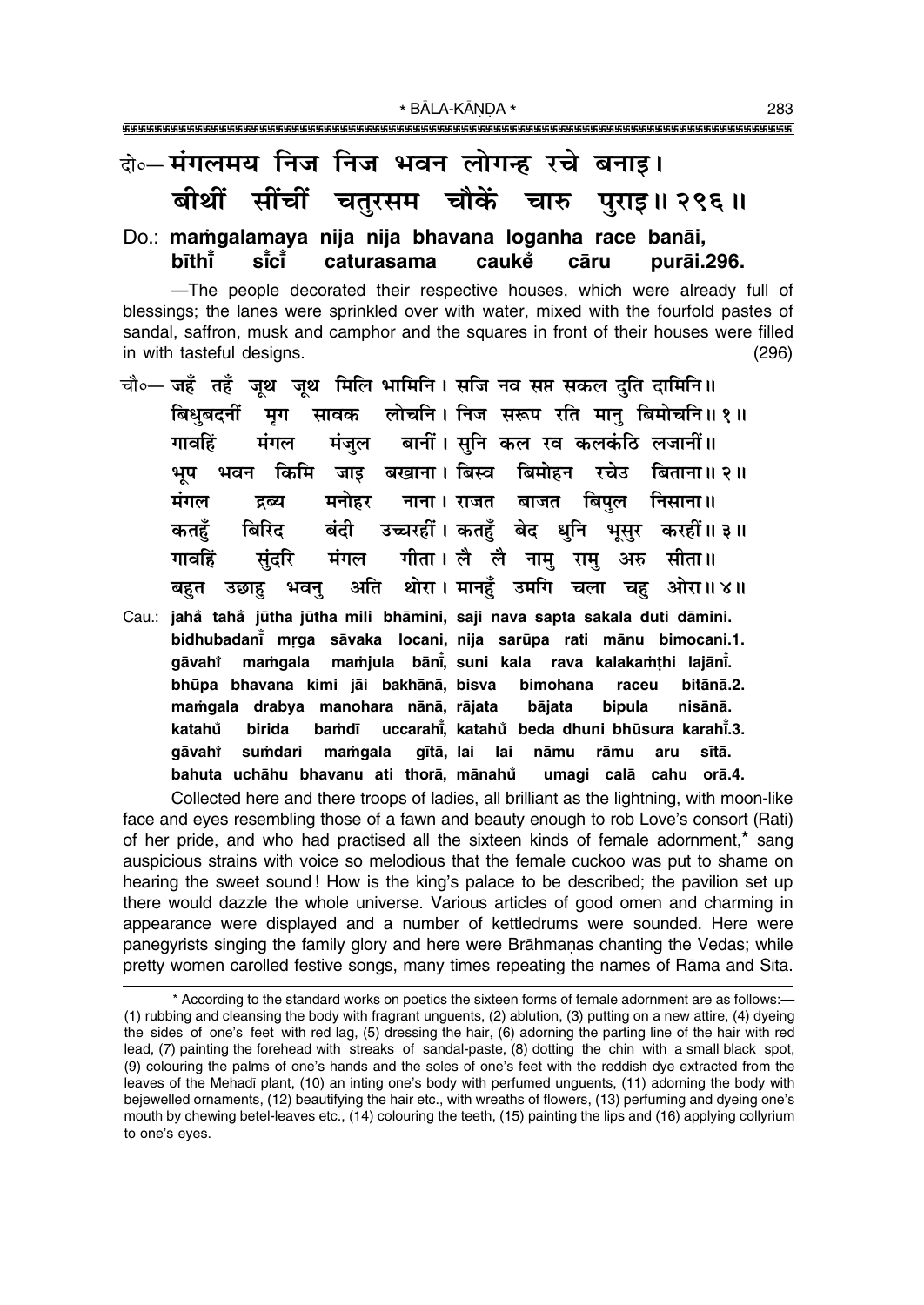There was an excess of joy all round, while the palace was too small to contain it; it seemed, therefore, as if it overflowed on all sides.  $(1-4)$ 

### वे. सोभा दसरथ भवन कइ को कबि बरनै पार।

## जहाँ सकल सुर सीस मनि राम लीन्ह अवतार॥ २९७॥

- Do.: sobhā dasaratha bhavana kai ko kabi baranai pāra. jahā sakala sura sīsa mani rāma līnha avatāra.297. What poet can describe the splendour of Daśaratha's palace in which Rāma, the crest-jewel of all divinities, had taken birth?  $(297)$
- पुनि लिए बोलाई।इय गय स्यंदन साजह जाई॥ चौ०— भूप भरत रघुबीर बराता।सुनत पुलक पूरे दोउ भ्राता॥१॥ चलह बेगि साहनी बोलाए। आयस दीन्ह मदित उठि धाए॥ भरत सकल रचि रुचि जीन तुरग तिन्ह साजे। बरन बरन बर बाजि बिराजे॥२॥ सभग सकल सठि चंचल करनी। अय इव जरत धरत पग धरनी॥ जाहिं बखाने। निदरि पवन् जन् चहत उड़ाने॥३॥ नाना जाति न भए असवारा। भरत सरिस तिन्ह सब छयल बय राजकमारा॥ भूषनधारी। कर सर चाप तून कटि भारी॥४॥ मब संदर सब bharata puni lie bolāi, haya gaya syamdana sājahu jāi. Cau.: **bhūpa** barātā, sunata pulaka pūre dou bhrātā.1. calahu beai raghubīra bolāe, āyasu dīnha mudita uthi dhāe. bharata sakala sāhanī
- raci ruci jīna turaga tinha sāje, barana barana bara bāji birāje.2. subhaga sakala suthi camcala karani, aya iya jarata dharata paga dharani. bakhāne, nidari pavanu janu cahata uRāne.3. nānā iāti na iāht tinha saba chayala bhae asavārā, bharata sarisa baya rājakumārā. saba sumdara saba bhūṣanadhārī, kara sara cāpa tūna kaṭi bhārī.4.

The king next called Bharata and said, "Go and prepare the horses, elephants and chariots and start at once in procession for Rama's marriage." The two brothers were thrilled to hear this command. Bharata sent for the officers in charge of the stables and issued necessary instructions; the latter rose in joy and hastened to execute the orders. They equipped the horses with gorgeous saddles; gallant steeds of different colours stood there in their majesty. They were all beautiful and surpassingly swift-footed; they trod the ground as lightly as though it were red-hot iron. They belonged to different breeds, which were more than one could tell; they would fly in the air, as it were, outstripping the wind itself. Gallant princes, who were of the same age as Bharata, mounted them. The princes were all handsome and adorned with jewels and had a bow and arrow in their hands and a well-equipped quiver fastened at their side.  $(1-4)$ 

# के-छरे छबीले छयल सब सूर सुजान नबीन।

### जुग पदचर असवार प्रति जे असिकला प्रबीन॥ २९८॥

### Do.: chare chabīle chayala saba sūra sujāna nabīna, juga padacara asavāra prati je asikalā prabīna.298.

They were elegant blithesome youths, chosen and skilled warriors all; and with each knight were two footmen, clever at sword-play.  $(298)$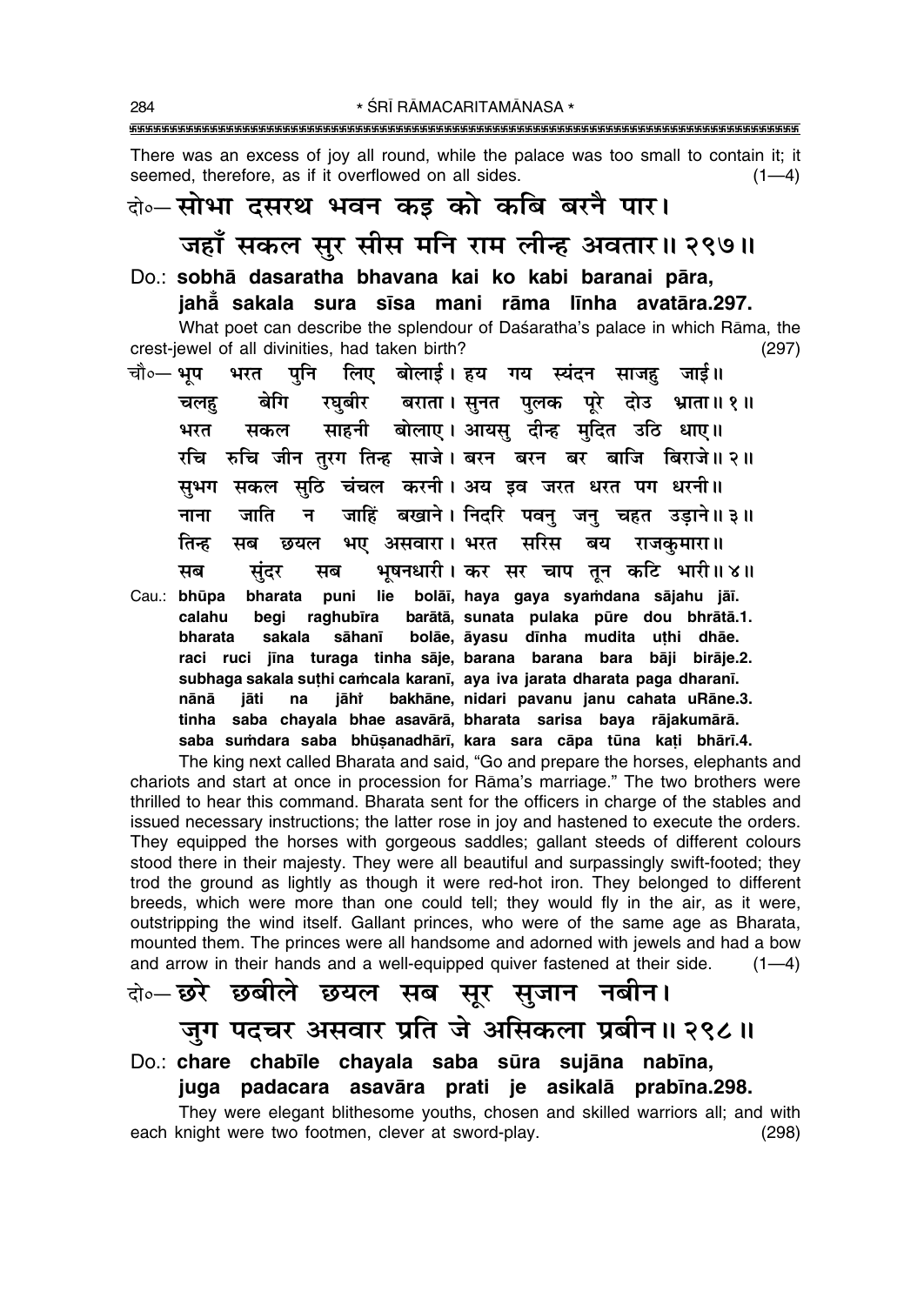|    | चौ∘— बाँधें बिरद बीर रन गाढ़े।निकसि भए पुर बाहेर ठाढ़े॥                                                                           |  |  |  |  |  |
|----|-----------------------------------------------------------------------------------------------------------------------------------|--|--|--|--|--|
|    | फेरहिं चतुर तुरग गति नाना । हरषहिं सुनि सुनि पनव निसाना ॥ १ ॥                                                                     |  |  |  |  |  |
| रथ | सारथिन्ह बिचित्र बनाए। ध्वज पताक मनि भूषन लाए॥                                                                                    |  |  |  |  |  |
|    | चवँर चारु किंकिनि धुनि करहीं। भानु  जान  सोभा  अपहरहीं॥२॥                                                                         |  |  |  |  |  |
|    | सावँकरन अगनित हय होते । ते तिन्ह रथन्ह सारथिन्ह जोते ॥                                                                            |  |  |  |  |  |
|    | सुंदर सकल अलंकृत सोहे। जिन्हहि बिलोकत मुनि मन मोहे॥३॥                                                                             |  |  |  |  |  |
|    | जे जल चलहिं थलहि की नाईं। टाप न बूड़ बेग अधिकाईं॥                                                                                 |  |  |  |  |  |
|    | अस्त्र सस्त्र सबु साजुबनाई।रथी सारथिन्ह लिए बोलाई॥४॥                                                                              |  |  |  |  |  |
|    | Cau.: bådhe birada bīra rana gāRhe, nikasi bhae pura bāhera thāRhe.                                                               |  |  |  |  |  |
|    | pherahi catura turaga gati nānā, harasahi suni suni panava nisānā.1.                                                              |  |  |  |  |  |
|    | ratha sārathinha bicitra banāe, dhvaja patāka mani bhūṣana lāe.<br>cavăra cāru kimkini dhuni karahī bhānu liāna sobhā apaharahī.2 |  |  |  |  |  |

sāvåkarana aganita haya hote, te tinha rathanha sārathinha jote. sakala alamkrta sohe, jinhahi bilokata muni mana mohe.3. sumdara adhikāi. calahî thalahi kī nāi, tāpa būRa na bega ie jala sabu sāju banāī, rathī bolāī.4. astra sastra sārathinha lie

The champions, who were all staunch in fight and had taken a vow of chivalry, sallied forth and halted outside the city. The clever fellows put their steeds through various paces and rejoiced to hear the clash of tabor and drum. The charioteers had made their cars equally gorgeous with flags and banners, gems and ornaments. They were also provided with elegant chowries and tinkling bells, and outdid in splendour the chariot of the sun-god. The king owned numberless horses with dark ears,<sup>\*</sup> which the charioteers yoked to their chariots. They were all beautiful and looked so charming with their ornaments that even sages would be enraptured at the sight. They skimmed the surface of water even as dry land and would not sink even hoof-deep; so marvellous was their speed. Having provided the chariots with missiles and weapons and every other equipment the charioteers called their masters.  $(1-4)$ 

#### बे-चंदि चढ़ि रथ बाहेर नगर लागी जुरन बरात। होत सगुन सुंदर सबहि जो जेहि कारज जात॥ २९९॥ Do.: caRhi caRhi ratha bāhera nagara lāgī jurana barāta, hota saguna sumdara sabahi jo jehi kāraja jāta.299. Mounting the chariots the processionists began to collect outside the city. On whatever errand one went, each was greeted by auspicious omens.  $(299)$ परीं अँबारीं। कहि न जाहिं जेहि भाँति सँवारीं॥ चौ⊶ कलित करिबरन्हि घंट बिराजी। मनहुँ सुभग सावन घन राजी॥१॥ चले गज मत्त अनेक बिधाना। सिबिका सुभग सुखासन जाना॥ बाहन अपर बिप्रबर बृंदा। जनु तनु धरें सकल श्रुति छंदा॥२॥ तिन्ह चढि चले

<sup>\*</sup> A rare and invaluable breed of horses, milk white all over and dark only in the ears, which were considered specially suitable for a horse-sacrifice.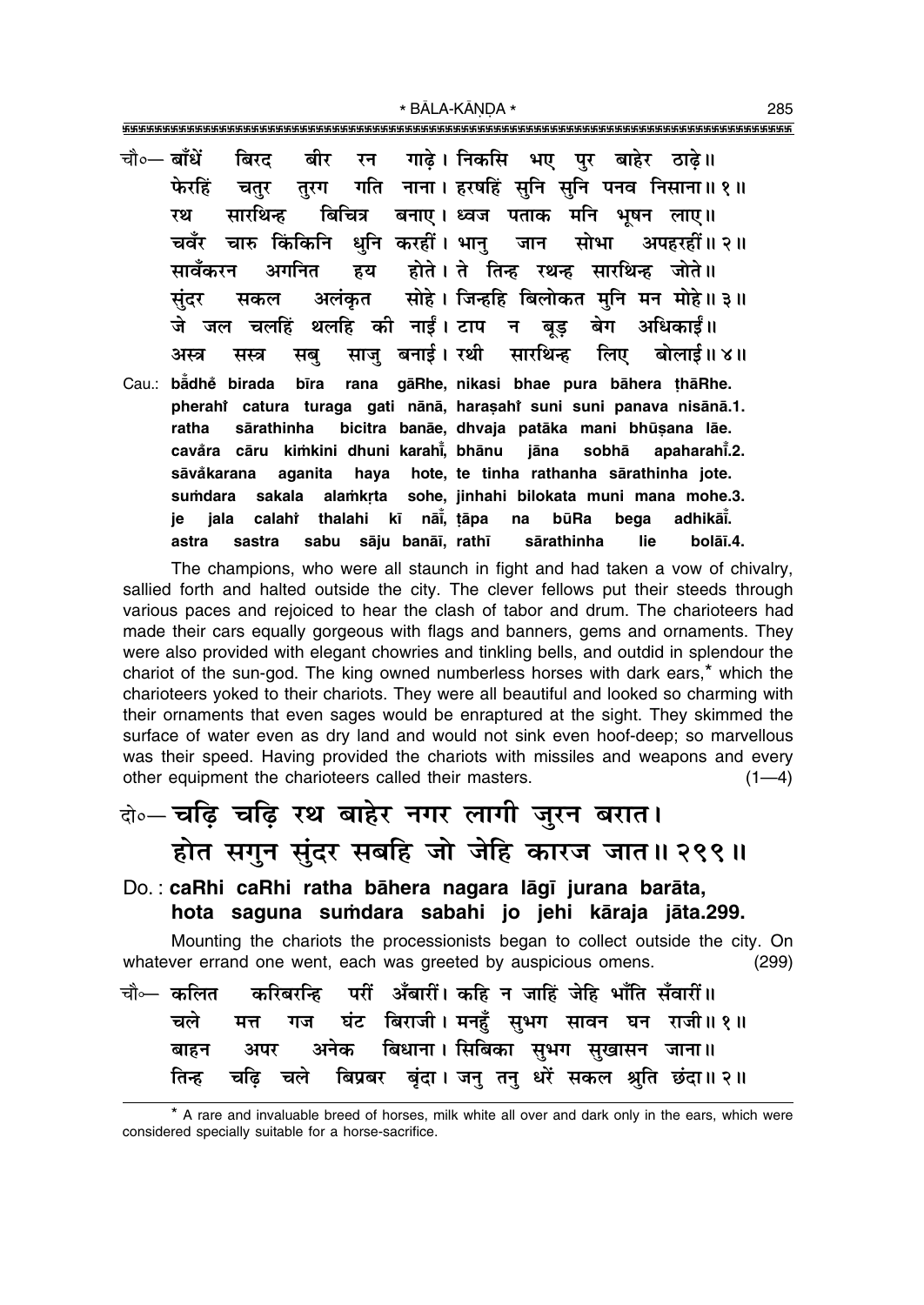|       | सूत बंदि गुनगायक। चले जान चढ़ि जो जेहि लायक॥<br>मागध                     |
|-------|--------------------------------------------------------------------------|
|       | बेसर ऊँट बृषभ बहु जाती। चले बस्तु भरि अगनित भाँती॥३॥                     |
|       | कोटिन्ह काँवरि चले कहारा।।बिबिध बस्तु को बरनै पारा॥                      |
|       | सकल सेवक समुदाई। निज निज साजु समाजु बनाई॥४॥<br>चले                       |
| Cau.: | karibaranhi pari åbāri, kahi na jāhi jehi bhāti såvāri.<br>kalita        |
|       | cale matta gaja ghamta birājī, manahu subhaga sāvana ghana rājī.1.       |
|       | bāhana apara aneka bidhānā, sibikā subhaga sukhāsana jānā.               |
|       | tinha caRhi cale biprabara brmdā, janu tanu dhare sakala śruti chamdā.2. |
|       | māgadha sūta bamdi gunagāyaka, cale jāna caRhi jo jehi lāyaka.           |
|       | besara ū̃ța brṣabha bahu jātī, cale bastu bhari aganita bhātī.3.         |
|       | kavari cale kahārā, bibidha bastu ko baranai pārā.<br>kotinha            |
|       | sakala sevaka samudāi, nija nija sāju samāju<br>banāī.4.<br>cale         |

On magnificent elephants were mounted splendid seats with canopies wrought in a manner beyond all description. Elephants in rut, adorned with clanging bells, headed like beautiful (rumbling) clouds in the rainy month of Srāvana (roughly corresponding to August). There were various kinds of other vehicles, such as charming palanguins, sedans etc., on which rode companies of noble Brāhmanas, incarnations, as it were, of all the hymns of the Vedas. Genealogists, bards, panegyrists and rhapsodists too rode on vehicles appropriate to their respective rank; while mules, camels and oxen of various breeds carried on their backs commodities of innumerable kinds. Millions of porters marched with burdens slung across their shoulders; who could enumerate the varieties of goods they carried? Crowds of servants also proceeded on the journey equipping themselves in their own way and forming batches of their own.  $(1-4)$ 

### के-सब कें उर निर्भर हरषु पूरित पुलक सरीर। कबहिं देखिबे नयन भरि रामु लखनु दोउ बीर॥३००॥

Do.: saba ke ura nirbhara harașu pūrita pulaka sarīra, kabahi dekhibe nayana bhari rāmu lakhanu dou bīra.300.

Each had boundless joy in his heart and a thrill ran through the bodies of all. They whispered to one another, "When shall we feast our eyes on the two heroes, Rāma and Laksmana?"  $(300)$ 

- चौ∘— गरजहिं गज घंटा धनि घोरा। रथ रव बाजि हिंस चह ओरा॥ घनहि घुर्म्मरहिं निसाना। निज पराइ कछु सुनिअ न काना॥१॥ निदरि भीर भूपति के द्वारें। रज होइ जाइ पषान पबारें॥ महा अटारिन्ह देखहिं नारीं।लिएँ आरती मंगल थारीं॥ २॥ चढी मनोहर नाना। अति आनंद न जाइ बखाना॥ गीत गावहिं दुइ स्यंदन साजी।जोते रबि हय निंदक बाजी॥३॥ तब समंत्र दोउ रथ रुचिर भूष पहिं आने। नहिं सारद पहिं जाहिं बखाने॥ रथ साजा। दुसर तेज अति राज समाज एक पंज भ्राजा ॥ ४॥
- Cau.: garajahi gaja ghamțā dhuni ghorā, ratha rava bāji himsa cahu orā. nidari ghanahi ghurmmarahi nisānā, nija parāi kachu sunia na kānā.1.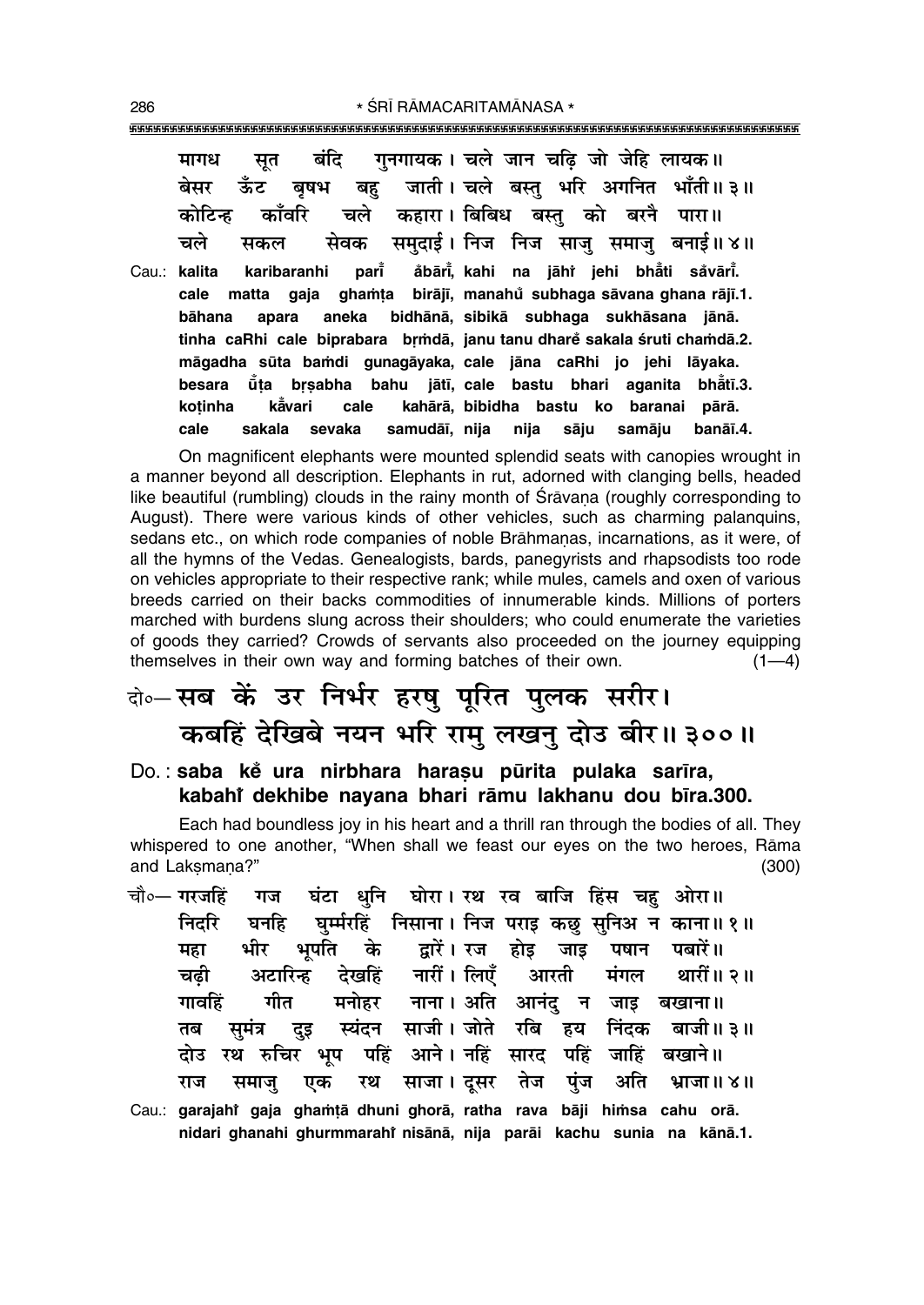|       | mahā bhīra bhūpati ke dvāre, raja hoi jāi pasāna        |                                  |  |  |  | pabārĕ.                                                         |
|-------|---------------------------------------------------------|----------------------------------|--|--|--|-----------------------------------------------------------------|
| caRhī |                                                         | atārinha dekhahi nārī, lie āratī |  |  |  | mamgala thārī.2.                                                |
|       |                                                         |                                  |  |  |  | gāvahi gīta manohara nānā, ati ānamdu na jāi bakhānā.           |
|       | taba sumamtra dui syamdana sājī, jote rabi haya nimdaka |                                  |  |  |  | bāiī.3.                                                         |
|       |                                                         |                                  |  |  |  | dou ratha rucira bhūpa pahi āne, nahi sārada pahi jāhi bakhāne. |
| rāja  |                                                         |                                  |  |  |  | samāju eka ratha sājā, dūsara teja puṁja ati bhrājā.4.          |

The elephants trumpeted and their bells clanged with a terrific din; on all sides there was a creaking of wheels and a neighing of horses. The clash of kettledrums would drown the peal of thunder; no one could hear one's own words, much less of others. At the entrance of the king's palace, there was such an enormous crowd that a stone thrown there would be trodden into dust. Women viewed the sight from house-tops, carrying festal lights in salvers used on auspicious occasions, and carolled melodious strains of various kinds in an ecstasy of joy beyond description. Then Sumantra (King Daśaratha's own charioteer and trusted counsellor) got ready a pair of chariots and yoked them with steeds that would outrun even the horses of the sun-god, and brought them in all their splendour before the king; their beauty was more than goddess Sāradā could describe. One of them was equipped with the royal paraphernalia while the other was a mass of splendour and shone brightly.  $(1-4)$ 

### बे-तेहिं रथ रुचिर बसिष्ठ कहँ हरषि चढ़ाइ नरेस् । आप चढेउ स्यंदन समिरि हर गुर गौरि गनेसु॥३०१॥

#### Do.: tehi ratha rucira basistha kahů harasi caRhāi naresu, āpu caRheu syamdana sumiri hara gura gauri ganesu.301.

This magnificent chariot the king joyfully caused Vasistha to mount, and then himself ascended the other, with his thoughts fixed on Lord Hara, his preceptor (Vasistha), goddess Gaurī and the god Ganesa.  $(301)$ 

- सोह नृप कैसें।सुर गुर संग चौ⊶ सहित बसिष्ठ परंदर जैसें॥ करि कुल रीति बेद बिधि राऊ। देखि सबहि सब भाँति बनाऊ॥१॥ समिरि राम् गर आयस् पाई।चले महीपति संख बजाई॥ बिलोकि बराता। बरषहिं समन समंगल दाता॥२॥ हरषे बिबध हय गय गाजे। ब्योम बरात बाजने बाजे ॥ कोलाहल भयंत समंगल गाईं। सरस नारि बाजहिं सहनाईं॥ ३॥ नर राग सर घंटि धनि बरनि न जाहीं। सरव करहिं घंट पाइक फहराहीं।। नाना। हास कुसल कल गान सुजाना॥४॥ करहिं बिदषक कौतक
- Cau.: sahita basistha soha nrpa kaisě, sura gura samga puramdara jaisě. kari kula rīti beda bidhi rāū, dekhi sabahi saba bhāti banāū.1. samkha sumiri pāī, cale mahīpati bajāī. rāmu gura āyasu bibudha biloki barātā, baraṣahi sumana sumamgala dātā.2. harase bhayau kolāhala haya qaya qāje, byoma barāta bājane bāie. nāri sumamgala gāi, sarasa rāga bājahr sahanāī.3. sura nara ghamța ghamți dhuni barani na jāhi, sarava karahi pāika phaharāhi. karahi bidūsaka kautuka nānā hāsa kusala kala gāna sujānā.4.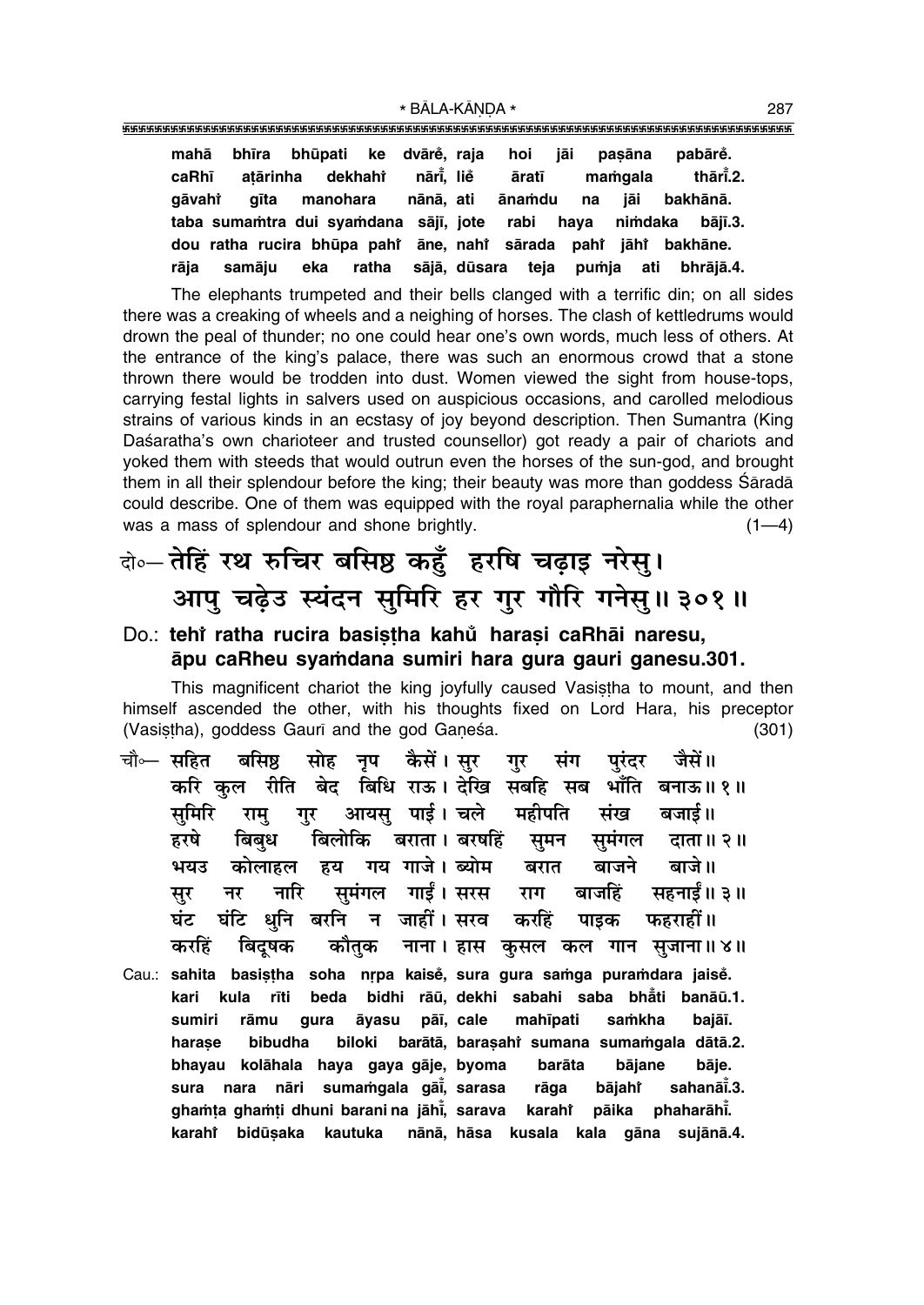In the company of Vasistha the king shone forth as Indra (the lord of celestials) by the side of his preceptor (Brhaspati). After performing all the rites sanctioned by family usage or prescribed by the Vedas and seeing everyone fully equipped for the journey, he sallied forth to the blast of the conch-shell after receiving the permission of his preceptor and with his thoughts fixed on Srī Rāma. The immortals rejoiced to see the marriage procession and rained down flowers full of auspicious blessings. There was a confused din of horses neighing, elephants trumpeting and music playing both in the heavens and in the procession. Human and celestial dames alike sang festal melodies, while clarionets played in sweet accord. There was an indescribable clamour of bells, both large and small. The footmen leaped and danced, displaying exercises of various kinds. Jesters, proficient in pleasantry and expert in singing melodious songs, practised all kinds of buffoonery.  $(1-4)$ 

## दो**०– तुरग नचावहिं कुअँर बर अकनि मृदंग निसान।** <u>नागर नट चितवहिं चकित डगहिं न ताल बँधान॥ ३०२॥</u>

### Do. : **turaga nacåvahiÚ kua°ra bara akani mæda≈ga nisåna, någara na¢a citavahiÚ cakita ŒagahiÚ na tåla ba°dhåna.302.**

Gallant princes made their steeds cruvet to the measured beat of tabors and kettledrums; accomplished dancers noted with surprise that they never made a step out of time. (302)

- चौ⊶ बनइ न बरनत बनी बराता। होहिं सगुन सुंदर सुभदाता॥ खारा चाषु बाम दिसि लेई।मनहँ सकल मंगल कहि देई॥१॥ दाहिन काग सुखेत सुहावा। नकुल दरस् सब काहँ पावा॥ सानुकूल बह त्रिबिध बयारी। सघट सबाल आव बर नारी॥ २॥ लोवा फिरि फिरि दरस देखावा।सरभी सनमख सिसहि पिआवा॥ <u>मृगमाला फिरि दाहिनि आई।संगल गन जनु दीन्हि देखाई॥३॥</u> <u>छेमकरी कह छेम बिसेषी।स्यामा बाम सुतरु पर देखी॥</u> सनमख आयउ दधि अरु मीना।कर पस्तक दइ बिप्र प्रबीना॥४॥
- Cau.: **banai na baranata ban∂ baråtå, hohiÚ** barātā, hohi saguna sumdara subhadātā. **cårå cå¶u båma disi le∂, manahu sakala ma≈gala kahi de∂.1. ° dåhina kåga sukheta suhåvå, nakula darasu saba kåhµu° påvå. sånukµula baha tribidha bayår∂, sagha¢a sabåla åva bara når∂.2. lovå phiri phiri darasu dekhåvå, surabh∂ sanamukha sisuhi piåvå.** mrgamālā phiri dāhini āī, mamgala gana janu dīnhi dekhāī.3. chemakarī kaha chema biseṣī, syāmā bāma sutaru para dekhī. **sanamukha åyau dadhi aru m∂nå, kara pustaka dui bipra prab∂nå.4.**

The splendour of the marriage procession was more than one could describe. Fair and auspicious omens occurred. The blue-necked jay picked up food on the left and announced as it were all good fortune. On a fair field in the right appeared a cow, and a mongoose was seen by all. A soft, cool and fragrant breeze was blowing in a favourable direction; a blessed (unwidowed) woman appeared with a pitcher and a child in her arms. A fox turned round and showed himself again and again and a cow suckled its calf in front of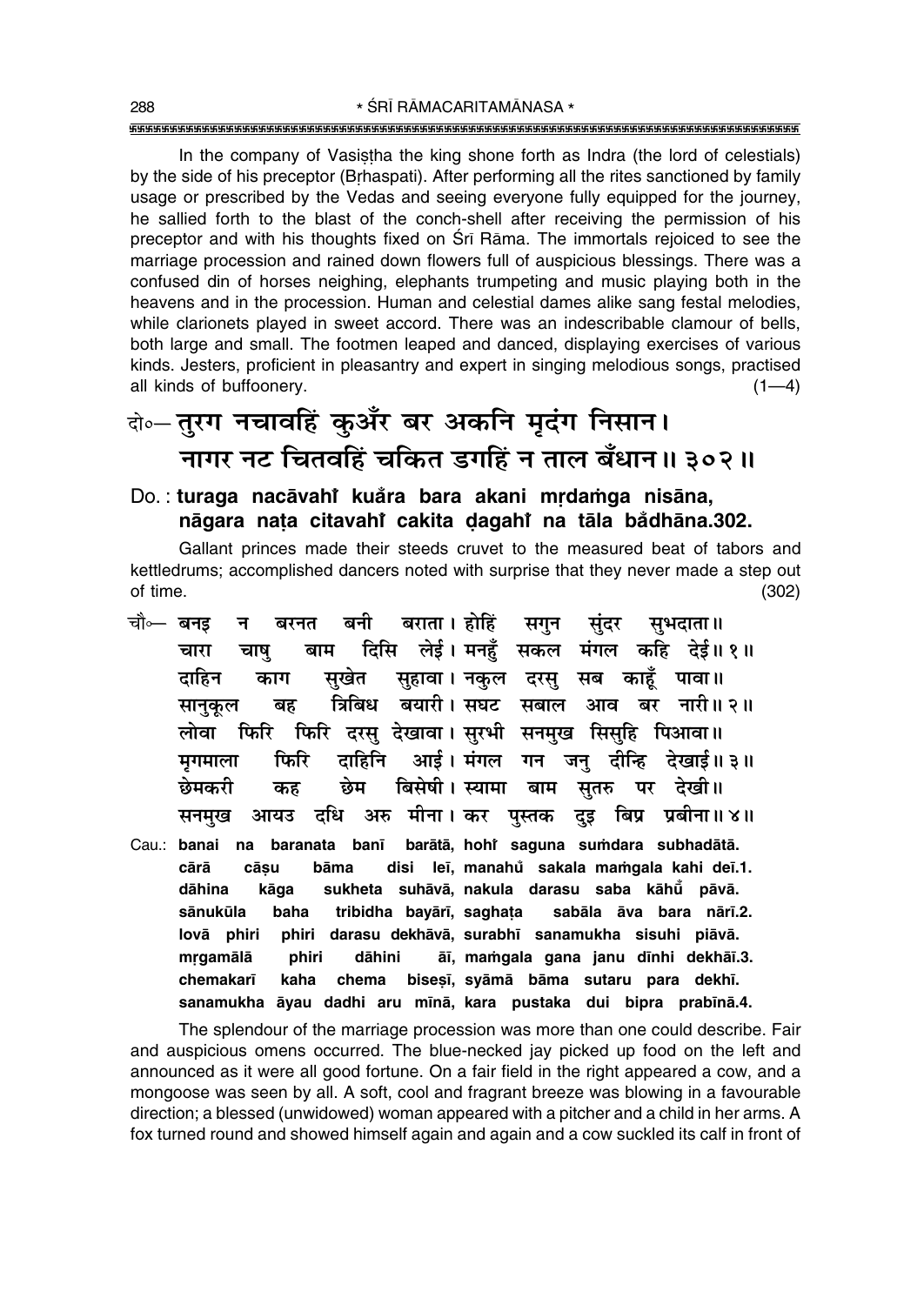the procession; a herd of deer came round to the right, as if good omens appeared in visible form. A Brahmani-kite promised great blessings; and a Śvāmā bird was observed on an auspicious tree to the left. A man bearing curds and fish and two learned Brāhmanas each with a book in his hand came from the opposite direction.  $(1-4)$ 

### वे॰– मंगलमय कल्यानमय अभिमत फल दातार। जनु सब साचे होन हित भए सगुन एक बार॥३०३॥

#### Do.: mamgalamaya kalyānamaya abhimata phala dātāra, janu saba sāce hona hita bhae saguna eka bāra.303.

All kinds of blessed and auspicious omens and those conducive of desired results occurred all at once as if to fulfil themselves.  $(303)$ 

- चौ०— मंगल सगुन सुगम सब ताकें।सगुन ब्रह्म जाकें।। संदर सूत सरिस बरु दलहिनि सीता।समधी दसरथ जनक राम पनीता॥ १॥ सुनि अस ब्याहु सगुन सब नाचे। अब कीन्हे बिरंचि हम साँचे॥ बिधि कीन्ह बरात पयाना। हय गय गाजहिं हने निसाना॥२॥ एहि केत। सरितन्ति आवत जानि जनक बँधाए भानकल सेत॥ सरिस ਕੀਚ बीच बास बनाए। सुरपुर संपदा छाए ॥ ३ ॥ बर बसन सुहाए। पावहिं सब निज निज मन भाए॥ असन सयन बर सुख लखि अनुकूले। सकल बरातिन्ह मंदिर नित भले॥ ४॥ नुतन
- Cau.: mamgala saguna sugama saba tākē, saguna brahma sumdara suta jākē. sarisa baru dulahini sītā, samadhī dasarathu janaku punītā.1. rāma suni asa byāhu saguna saba nāce, aba kīnhe biramci hama såce. ehi bidhi kīnha barāta payānā, haya gaya gājahi hane nisānā.2. āvata jāni hhānukula ketū, saritanhi janaka bådhāe setū bīca bīca bara bāsa banāe, surapura sarisa sampadā chāe.3. asana sayana bara basana suhāe, pāvahi saba nija nija mana bhāe. nita nūtana sukha lakhi anukūle, sakala barātinha mamdira bhūle.4.

Auspicious omens easily occur to him who has God with form as his own son. In the marriage which was going to take place, the bridegroom was no other than Srī Rāma and Sita Herself was the bride; while the pious Daśaratha and Janaka were the parents of the bridegroom and the bride respectively; hearing of this marriage all good omens danced and said, "It is now that the Creator has justified us." In this way the procession set forth amidst the neighing of horses, the trumpeting of elephants and the clash of kettledrums. Learning that the chief of the solar race, King Daśaratha, was already on the way, King Janaka had the rivers bridged, and got beautiful rest-houses erected at different stages, which vied in magnificence with the city of immortals (Amarāvatī), and in which members of the bridegroom's party were supplied with excellent food, beds and clothing each according to his own taste. Finding ever new pleasures agreeable to themselves all the members of the bridegroom's party forgot their own home.  $(1-4)$ 

बेञ्-आवत जानि बरात बर सुनि गहगहे निसान। सजि गज रथ पदचर तुरग लेन चले अगवान॥३०४॥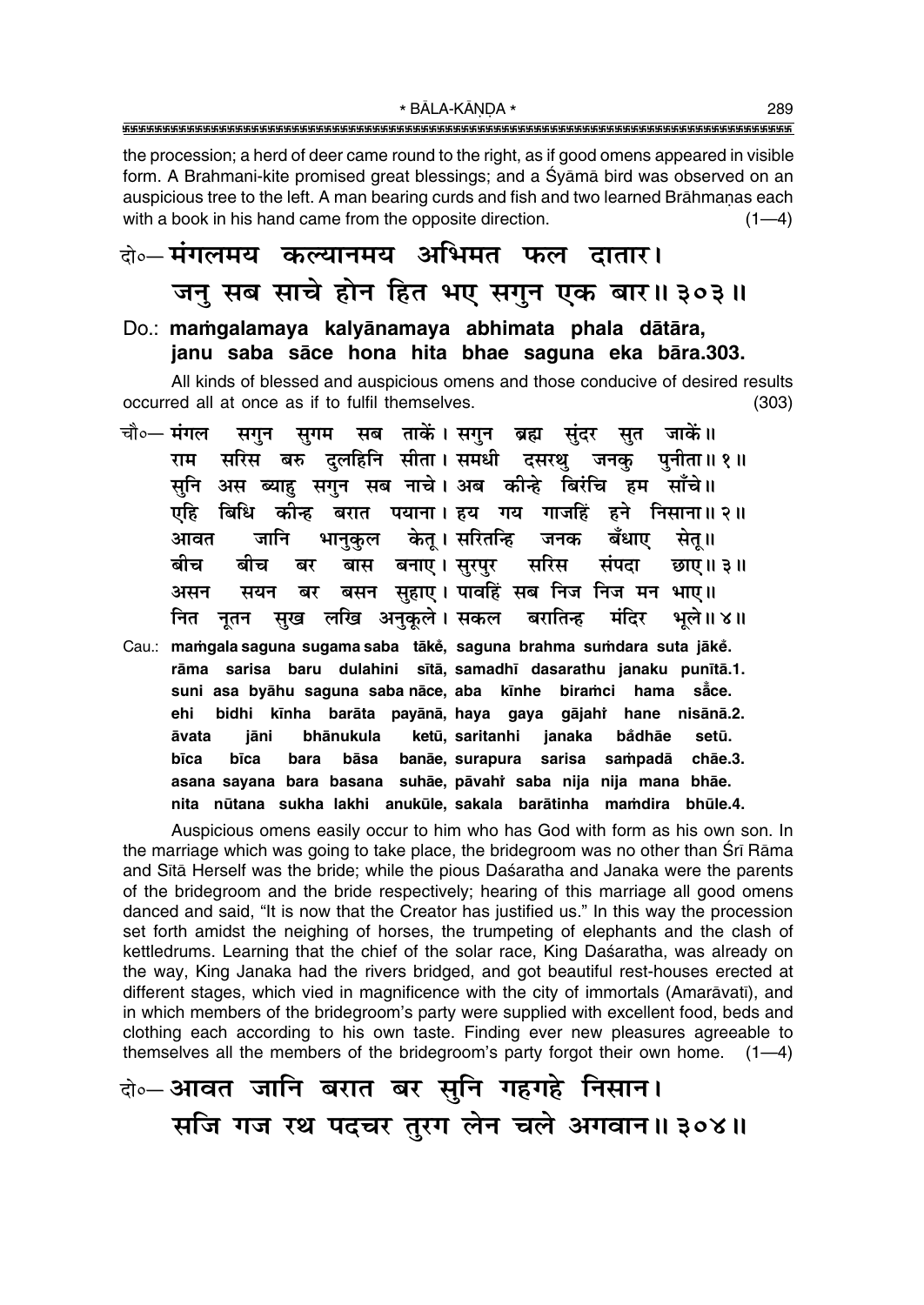#### Do.: āvata jāni barāta bara suni gahagahe nisāna, saji gaja ratha padacara turaga lena cale agavāna.304.

When it was learnt that the procession of the bridegroom's party was approaching and the tempestuous clash of the kettledrums was heard, a deputation went out to receive it with elephants, chariots, footmen and horses duly equipped.  $(304)$ 

[PAUSE 10 FOR A THIRTY-DAY RECITATION]

- कोपर थारा। भाजन ललित अनेक चौ∘— कनक भरि कलस पकारा॥ भरे पकवाने । नाना भाँति न जाहिं बखाने॥ १॥ मब सधासम सहाईं। हरषि भेंट हित भूप फल अनेक बर बस्त पठाईं।। महामनि नाना। खग मृग हय गय बहुबिधि जाना॥ २॥ भूषन बसन मंगल सहाए। बहुत भाँति महिपाल सगंध पठाए।। सगन दधि अपारा। भरि भरि काँवरि चले कहारा॥३॥ चिउरा उपहार दीखि बराता । उर आनंद पुलक अगवानन्ह भर जब गाता ॥ तेरिव सहित अगवाना। मुदित बरातिन्ह निसाना ॥ ४ ॥ बनाव हने
- Cau.: kanaka kalasa bhari kopara thārā, bhājana lalita aneka prakārā. bhare sudhāsama saba pakavāne, nānā bhăti na jāhř bakhane.1. phala aneka bara bastu suhāi, harasi bhemta hita bhūpa pathāi. bhūsana basana mahāmani nānā, khaga mrga haya gaya bahubidhi jānā.2. mamgala saguna sugamdha suhae, bahuta bhẳti mahipāla pathãe. apārā, bhari bhari kāvari cale dadhi ciurā upahāra kahārā.3. agavānanha dīkhi barātā, ura ānamdu pulaka bhara gātā. iaba dekhi sahita agavānā, mudita barātinha hane nisānā.4. banāva

Jars of gold full of sweet and cold drinks and trays and salvers and beautiful dishes of various kinds laden with confections of indescribable variety and delicious as ambrosia, with luscious fruit and many other delightful articles were sent as an offering by King Janaka in his joy. The king also sent ornaments, wearing apparel, valuable gems of every variety, birds, antelopes, horses, elephants, vehicles of every description, charming aromatic substances of an auspicious nature and various articles of good omen; and a train of porters marched with their loads of curds, parched rice and presents of endless variety slung across their shoulders. When the deputation saw the bridegroom's party, their mind was filled with rapture and a thrill ran through their frame. Seeing the deputation equipped in everyway the members of the bridegroom's party had their drums beaten in great joy.  $(1-4)$ 

### के-हरषि परसपर मिलन हित कछूक चले बगमेल। जनु आनंद समुद्र दुइ मिलत बिहाइ सुबेल॥३०५॥

#### Do.: harasi parasapara milana hita kachuka cale bagamela, janu ānamda samudra dui milata bihāi subela.305.

A batch from each side joyfully marched at a gallop in order to meet each other and the two parties met as two oceans of bliss that had transgressed their bounds.  $(305)$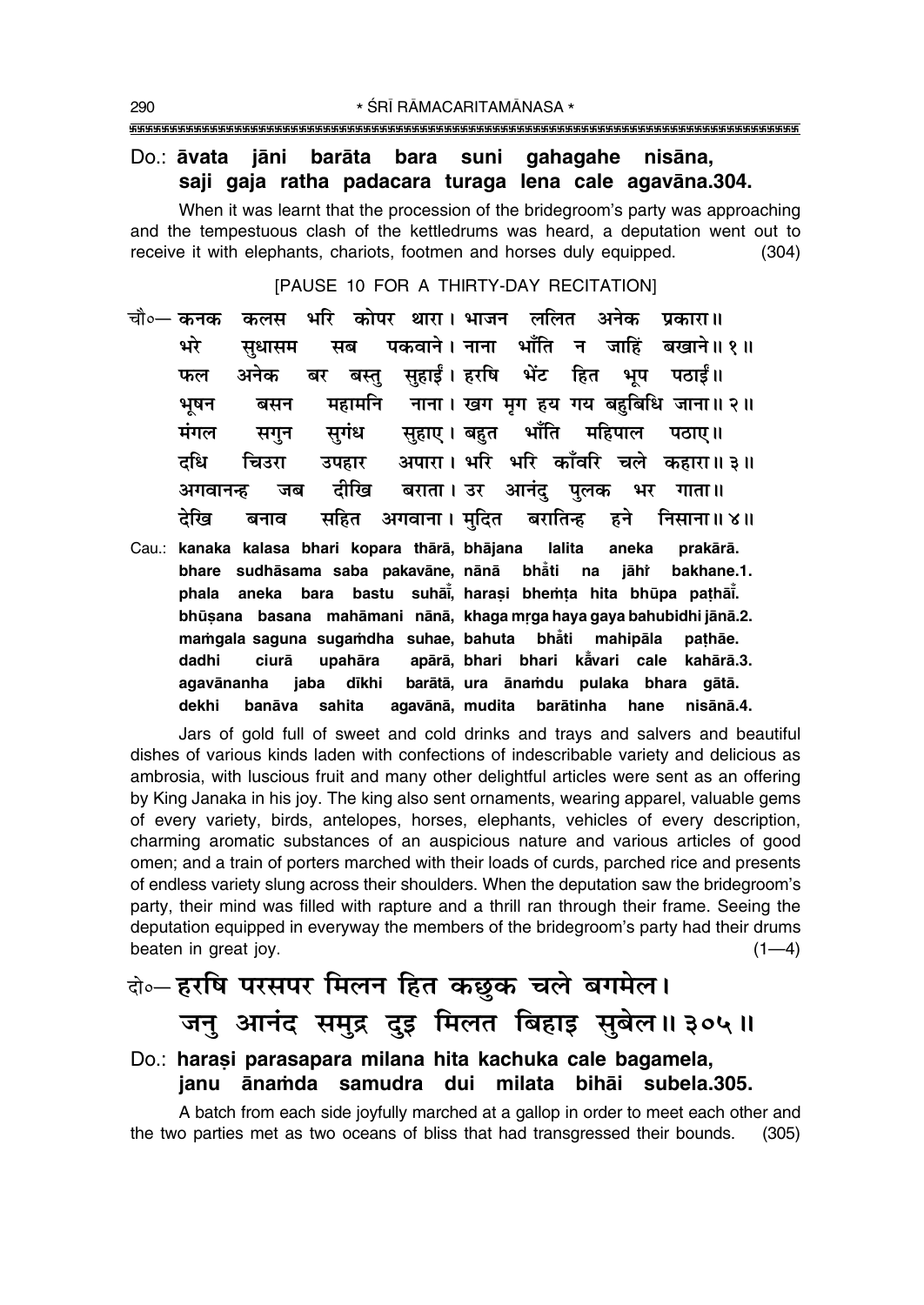| चौ∘— बरषि | सुमन सुर सुंदरि गावहिं। मुदित  देव दुंदुभीं  बजावहिं॥               |  |
|-----------|---------------------------------------------------------------------|--|
|           | सकल राखीं नृप आगें। बिनय कीन्हि तिन्ह अति अनुरागें॥१॥<br>बस्तु      |  |
|           | समेत रायँ सबु लीन्हा। भै बकसीस जाचकन्हि दीन्हा॥<br>प्रेम            |  |
|           | पूजा मान्यता बड़ाई।जनवासे कहुँ चले लवाई॥२॥<br>करि                   |  |
|           | बिचित्र पाँवड़े परहीं। देखि धनदु धन मदु परिहरहीं॥<br>बसन            |  |
|           | सुंदर दीन्हेउ जनवासा। जहँ सब कहुँ सब भाँति सुपासा॥३॥<br>अति         |  |
|           | जानी सियँ बरात पुर आई। कछु निज महिमा प्रगटि जनाई॥                   |  |
|           | हृदयँ सुमिरि सब सिद्धि बोलाईं। भूप  पहुनई  करन  पठाईं॥ ४॥           |  |
| Cau.:     | barași sumana sura sumdari gāvahi, mudita deva dumdubhi bajāvahi.   |  |
|           | sakala rākhi nrpa āgě, binaya kīnhi tinha ati anurāgě.1.<br>bastu   |  |
|           | sameta rāyå sabu līnhā, bhai bakasīsa jācakanhi dīnhā.<br>prema     |  |
|           | pūjā mānyatā baRāī, janavāse kahů<br>cale lavāī.2.<br>kari          |  |
|           | basana bicitra påvaRe parahi, dekhi dhanadu dhana madu pariharahi.  |  |
|           | sumdara dīnheu janavāsā, jaha saba kahu saba bhāti supāsā.3.<br>ati |  |
|           | siyå<br>barāta pura āī, kachu nija mahimā pragați janāī.<br>jānī    |  |
|           | hrdayå sumiri saba siddhi bolāi, bhūpa pahunaī karana pathāi.4.     |  |

Celestial damsels rained down flowers and sang, while the glad gods sounded kettledrums. The members of the deputation placed all the offerings before King Daśaratha and supplicated him with an affectionate address. The king lovingly accepted everything and distributed the offerings as presents among his own people, or bestowed them as alms on the beggars. After due homage, reverence and courtesy the deputation conducted the bridegroom's party to the lodgings set apart for them. Gorgeous cloths were spread as carpets for the royal guests to tread upon, on seeing which Kubera (the god of wealth) was no longer proud of his wealth. Magnificent were the quarters assigned to the bridegroom's party, which provided every kind of comfort for each quest. When Sita learnt that the bridegroom's party had arrived in the city, She manifested Her glory to a certain extent. By Her very thought She summoned all the Siddhis (miraculous powers personified) and despatched them to wait upon the king and his party.  $(1-4)$ 

- केन्टिसिधि सब सिय आयसु अकनि गईं जहाँ जनवास। लिएँ संपदा सकल सुख सुरपुर भोग बिलास॥३०६॥
- Do.: sidhi saba siya āyasu akani gai jaha janavāsa, lie sampadā sakala sukha surapura bhoga bilāsa.306.

Hearing Sita's command they repaired to the guests' apartments, taking with them every kind of riches, comforts as well as the enjoyments and luxuries of heaven. (306)

चौ∘— निज निज बास बिलोकि बराती। सर सख सकल सलभ सब भाँती॥ बिभव भेद कछ कोउ न जाना। सकल जनक कर करहिं बखाना॥१॥ सिय महिमा रघुनायक जानी।इरषे हृदयँ हेतु पहिचानी॥<br>पितु आगमनु सुनत दोउ भाई।हृदयँ न अति आनंदु अमाई॥२॥ 291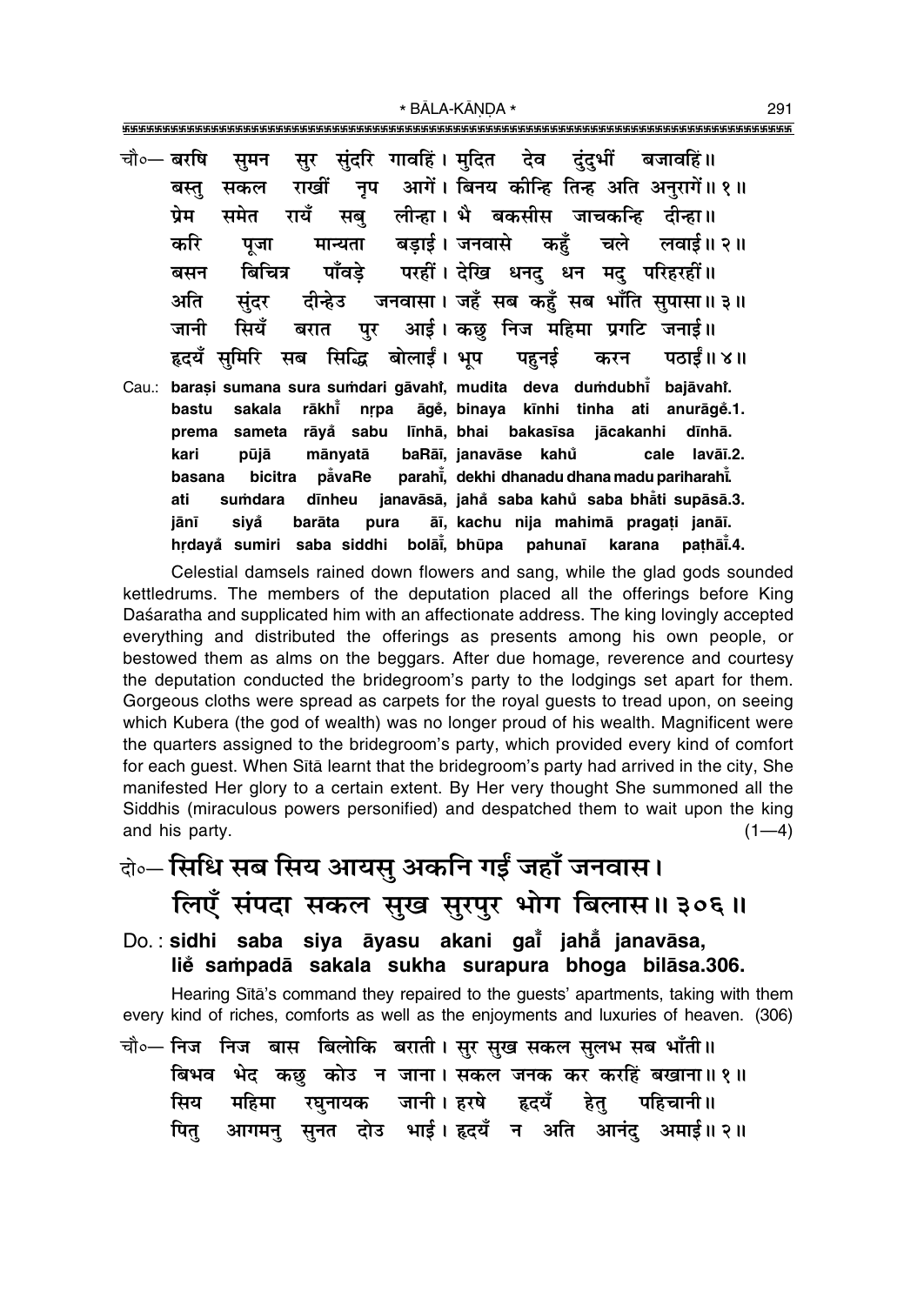|       |                   | सकुचन्ह कहि न सकत गुरु पाहीं। पितु दरसन लालचु मन माहीं॥               |
|-------|-------------------|-----------------------------------------------------------------------|
|       | बिस्वामित्र       | बिनय बड़ि देखी। उपजा उर संतोषु बिसेषी॥३॥                              |
|       | हरषि              | बंधु दोउ हृदयँ लगाए। पुलक अंग अंबक जल छाए॥                            |
|       |                   | चले जहाँ दसरथु जनवासे।मनहुँ सरोबर तकेउ पिआसे॥४॥                       |
| Cau.: | nija              | nija bāsa biloki barātī, sura sukha sakala sulabha saba bhātī.        |
|       |                   | bibhava bheda kachu kou na jānā, sakala janaka kara karahi bakhānā.1. |
|       |                   | siya mahimā raghunāyaka jānī, harase hrdayå hetu pahicānī.            |
|       |                   | pitu āgamanu sunata dou bhāī, hrdayå na ati ānamdu amāī.2.            |
|       |                   | sakucanha kahi na sakata guru pāhi, pitu darasana lālacu mana māhi.   |
|       | bisvāmitra binaya | baRi dekhī, upajā ura<br>samtosu<br>bisesī.3.                         |
|       |                   | harasi bamdhu dou hrdayå lagāe, pulaka amga ambaka jala chāe.         |
|       |                   | piāse.4.                                                              |

Each member of the bridegroom's party found in his own apartment all the enjoyments of heaven ready at hand in everyway. No one, however, had an inkling of the mystery behind this untold splendour; everyone sang Janaka's praises. Rāma alone recognized Sita's influence and was glad at heart to discern Her love. When the two brothers heard of their father's arrival, they could not contain themselves for joy, but were too modest to speak to their Guru, though their heart longed to see their sire. Visvamitra felt much gratified at heart to perceive this great humility. In his joy he pressed the two brothers to his bosom; a thrill ran through his limbs, while tears rushed to his eyes. They proceeded to the guests' apartments, where King Dasaratha was, as though a lake sought to visit a thirsty soul.  $(1-4)$ 

- वे० भूप बिलोके जबहिं मुनि आवत सुतन्ह समेत। उठे हरषि सुखसिंधु महँ चले थाह सी लेत॥३०७॥
- Do.: bhūpa biloke jabahi muni āvata sutanha sameta, uthe harasi sukhasimdhu mahů cale thāha sī leta.307.

When the king saw the sage coming with the two princes, he rose in joy and advanced to meet them like a man who feels his footing in an ocean of bliss. (307)

कीन्ह महीसा। बार बार पद रज धरि सीसा॥ चौ०— मनिहि टंडवत लिए उर लाई।कहि असीस पूछी कुसलाई॥१॥ कौसिक राउ दोउ भाई। देखि नृपति उर सुखु न समाई॥ करत पूनि दंडवत हियँ लाइ दुसह दुख मेटे।मृतक सरीर प्रान जन् सत भेंटे ॥ २ ॥ बसिष्ठ पद सिर तिन्ह नाए। प्रेम मुदित मुनिबर उर लाए॥ पनि दहँ भाईं। मनभावती बिप्र बंदे असीसें पाईं॥ ३॥ बंद कीन्ह प्रनामा । लिए भरत सहानुज उठाइ लाइ उर रामा ॥ दोउ भ्राता। मिले प्रेम हरषे लखन देखि परिपरित गाता ॥ ४॥ damdavata kīnha mahīsā, bāra bāra pada raja dhari sīsā. Cau.: munihi kausika rāu lie lāī, kahi asīsa pūchī kusalāī.1. ura puni damdavata karata dou bhāī, dekhi nrpati ura sukhu na samāī. suta hiyå lāi dusaha dukha mete, mrtaka sarīra prāna janu bhemte.2.

292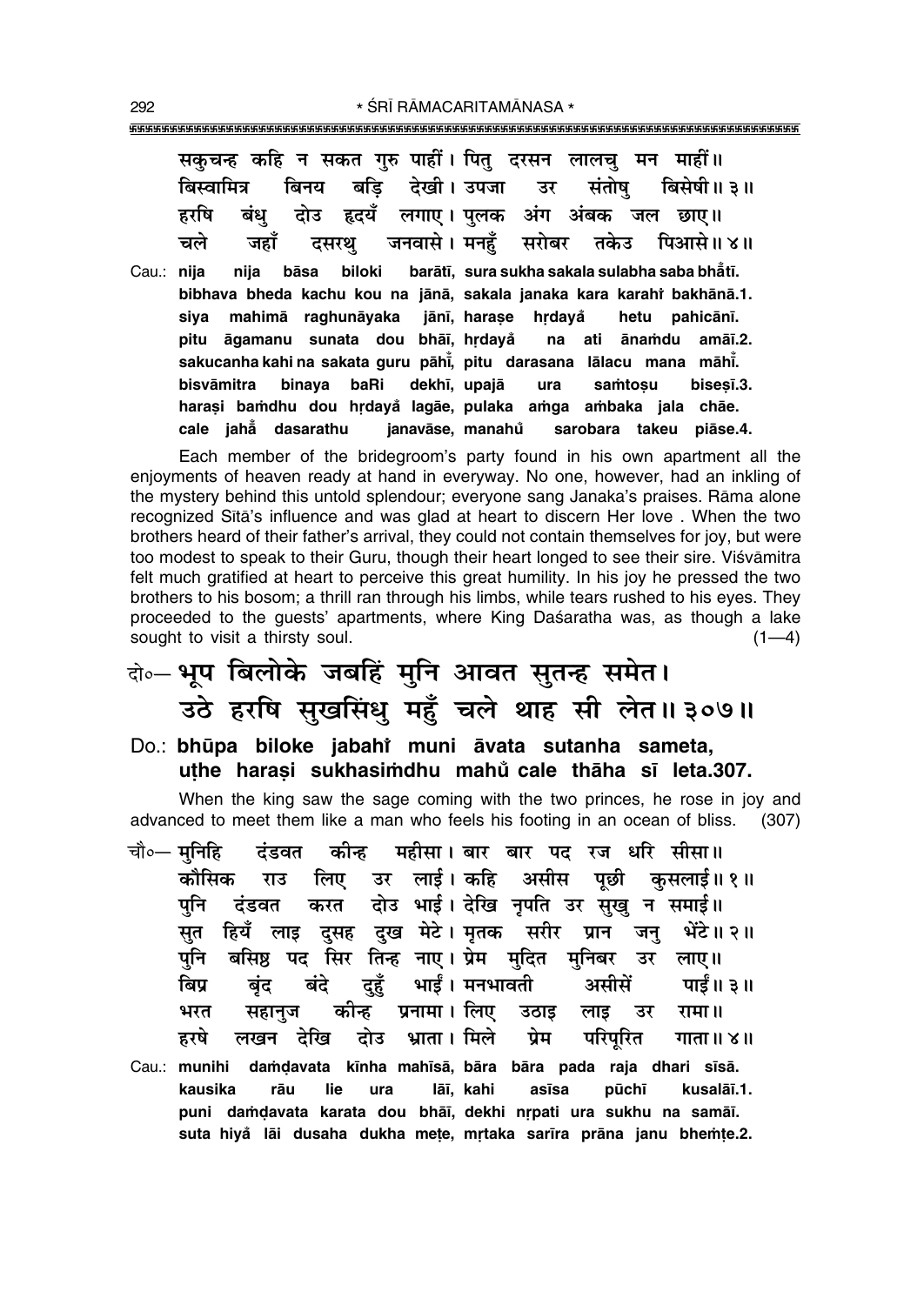| puni basistha pada sira tinha nãe, prema mudita munibara ura |  |  |       |            | lāe.    |
|--------------------------------------------------------------|--|--|-------|------------|---------|
| bipra brmda bamde duhů bhāi, manabhāvatī                     |  |  |       | asīsĕ      | pāī.3.  |
| bharata sahānuja kīnha pranāmā, lie                          |  |  | uthāi | lāi<br>ura | rāmā.   |
| harase lakhana dekhi dou bhrātā, mile                        |  |  | prema | paripūrita | aātā.4. |

The king prostrated himself before the sage, placing the dust of the latter's feet on his head again and again. Kausika pressed the king to his bosom, blessed him and inguired after his welfare. When King Daśaratha saw the two brothers prostrating themselves, he could not contain himself for joy. Pressing the boys to his bosom he allayed the unbearable pangs of separation and looked like a dead body restored to life. Rāma and Laksmana then bowed their head at Vasistha's feet and the great sage embraced them in the ecstasy of love. The two brothers next saluted all the Brāhmanas and in turn received their welcome blessings. Bharata and his younger half-brother (Satrughna) greeted Rāma, who lifted them and embraced them. Laksmana rejoiced to see the two brothers (Bharata and Satrughna) and as he embraced them his limbs were throbbing with emotion.  $(1-4)$ 

## के⊶पुरजन परिजन जातिजन जाचक मंत्री मीत। मिले जथाबिधि सबहि प्रभु परम कृपाल बिनीत ॥ ३०८॥

#### Do.: purajana parijana jātijana jācaka mamtrī mīta. mile jathābidhi sabahi prabhu parama krpāla binīta.308.

The most gracious and unassuming Lord greeted everyone else including the citizens, attendants, kinsmen, beggars, ministers and friends in a manner befitting the rank of each.  $(308)$ 

- चौ०— रामहि देखि जड़ानी। प्रीति कि रीति न जाति बखानी॥ बरात सुत चारी।जन् धन धरमादिक समीप सोहहिं तनुधारी॥ १ ॥ नप दसरथहि देखी। मुदित नगर नर नारि बिसेषी॥ समेत सतन्ह समन बरिसि सर हनहिं निसाना। नाकनटीं नाचहिं करि गाना ॥ २ ॥ बिप्र सचिव गन।मागध सतानंद अरु सृत बिदष बंदीजन॥ सनमाना। आयसु मागि फिरे सहित अगवाना ॥ ३॥ बरात राउ तें आई। तातें पर प्रमोद अधिकाई॥ प्रथम बरात लगन लहहीं। बढहँ दिवस निसि बिधि सन कहहीं॥४॥ लोग सब ब्रह्मानंद
- Cau.: rāmahi dekhi barāta juRānī, prīti ki rīti na jāti bakhānī. nrpa samīpa sohahi suta cārī, janu dhana dharamādika tanudhārī.1. sutanha sameta dasarathahi dekhī, mudita nagara nara nāri biseșī. sumana barisi sura hanahi nisānā, nākanatī nācahi kari qānā.2. satānamda aru bipra saciva gana, māgadha sūta bidusa bamdījana. māqi sahita barāta rāu sanamānā, āvasu phire agavānā.3. lagana tě āī, tātě prathama barāta pura pramodu adhikāī. brahmānamdu loga saba lahahi, baRhahůdivasa nisi bidhi sana kahahi.4.

The sight of Sri Rama was so soothing to the guests; the ways of love are beyond description. Beside the king his four sons looked like incarnations as it were of the four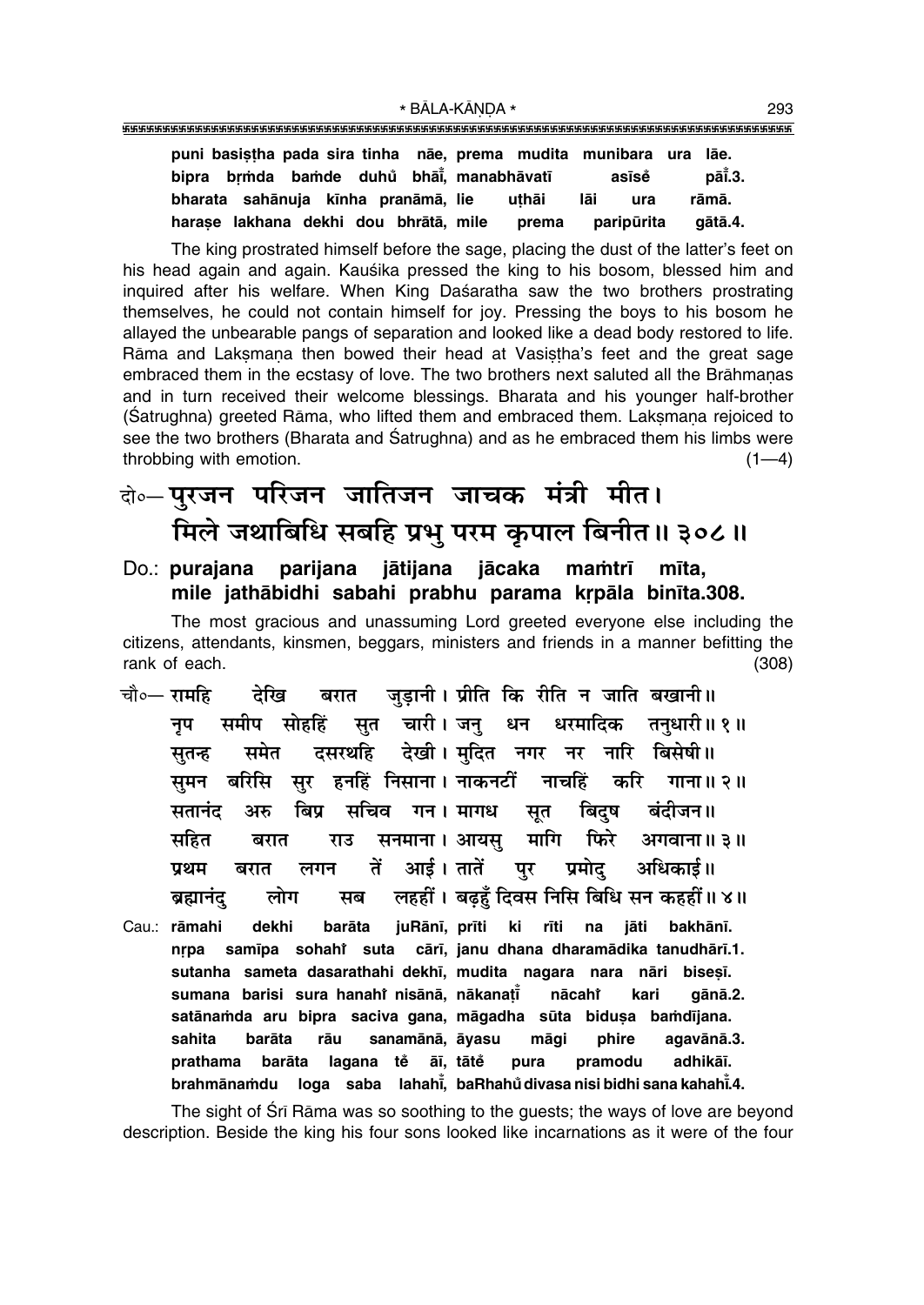ends of human endeavour, viz., riches, religious merit etc. The people of the city were delighted beyond measure to see King Daśaratha with his sons. The gods rained down flowers and beat their drums; the nymphs of heaven danced and sang. Satananda (King Janaka's family preceptor) and the other Brāhmanas and ministers of State, as well as the genealogists, minstrels, jesters and rhapsodists, who formed the deputation, paid due honour to the king and his party and returned with their permission. The bridegroom's party had arrived earlier than the day fixed for the wedding: there was great rejoicing in the city on this account. Everyone enjoyed transcendent bliss and prayed to the Creator that the days and nights might be lengthened.  $(1-4)$ 

### वे॰- रामु सीय सोभा अवधि सुकृत अवधि दोउ राज। जहँ तहँ पुरजन कहहिं अस मिलि नर नारि समाज॥ ३०९॥

#### Do.: rāmu sīya sobhā avadhi sukrta avadhi dou rāja, jahå tahå purajana kahahi asa mili nara nāri samāja.309.

"Rāma and Sītā are the perfection of beauty, and the two kings (Daśaratha and Janaka) the perfection of virtue!" Thus would observe the men and women of the city wherever they happened to meet".  $(309)$ 

- चौ⊶ जनक मूरति बैदेही। दसरथ सुकृत रामु धरें देही॥ सकत इन्ह सम काहूँ न सिव अवराधे। काहूँ न इन्ह समान फल लाधे॥१॥ इन्ह सम कोउ न भयउ जग माहीं। है नहिं कतहँ होनेउ नाहीं॥ हम सब सकल सुकृत कै रासी। भए जग जनमि जनकपुर बासी॥२॥ जानकी राम छबि देखी।को सुकृती हम सरिस बिसेषी॥ जिन्ह रघबीर बिआह। लेब भली बिधि लोचन लाह॥३॥ पनि देखब कोकिलबयनीं। एहि बिआहँ बड लाभ सनयनीं॥ कहहिं परसपर बात बनाई। नयन अतिथि होइहहिं दोउ भाई॥४॥ बडें बिधि भाग
- mūrati baidehī, dasaratha sukrta rāmu dharē dehī. Cau.: janaka sukrta inha sama kāhů na siva avarādhe, kāhů na inha samāna bhala lādhe.1. inha sama kou na bhayau jaga māhī, hai nahi katahū honeu nāhī. hama saba sakala sukrta kai rāsī, bhae jaga janami janakapura bāsī.2. chabi dekhī, ko sukrtī jinha jānakī rāma hama sarisa bisesī. puni dekhaba raghubīra biāhū, leba bhalī bidhi **locana** lāhū.3. kokilabayani, ehi biāhå parasapara baRa lābhu sunayanī. kahaht bāta banāī, nayana atithi hoihahi dou bhāī.4. baRe bhāqa bidhi

"Vaidehī (Sītā) is the incarnation of Janaka's merit, and Rāma is Daśaratha's virtue personified. No one has worshipped Siva with such devotion as these two kings, nor has anyone obtained such a reward as they have. No one has equalled them in this world, nor is there anyone to equal them anywhere nor shall be. We are all storehouses of all kinds of merits in that we have been born in this world as residents of Janaka's capital. Who is so highly blessed as we, who have beheld the beauty of Jānakī (Sītā) and Rāma? And we will witness Srī Rāma's wedding and shall thereby richly reap the benefit of our eyes." Damsels with voice as sweet as the notes of the cuckoo whispered to one another, "O bright-eyed friends, we shall gain much by this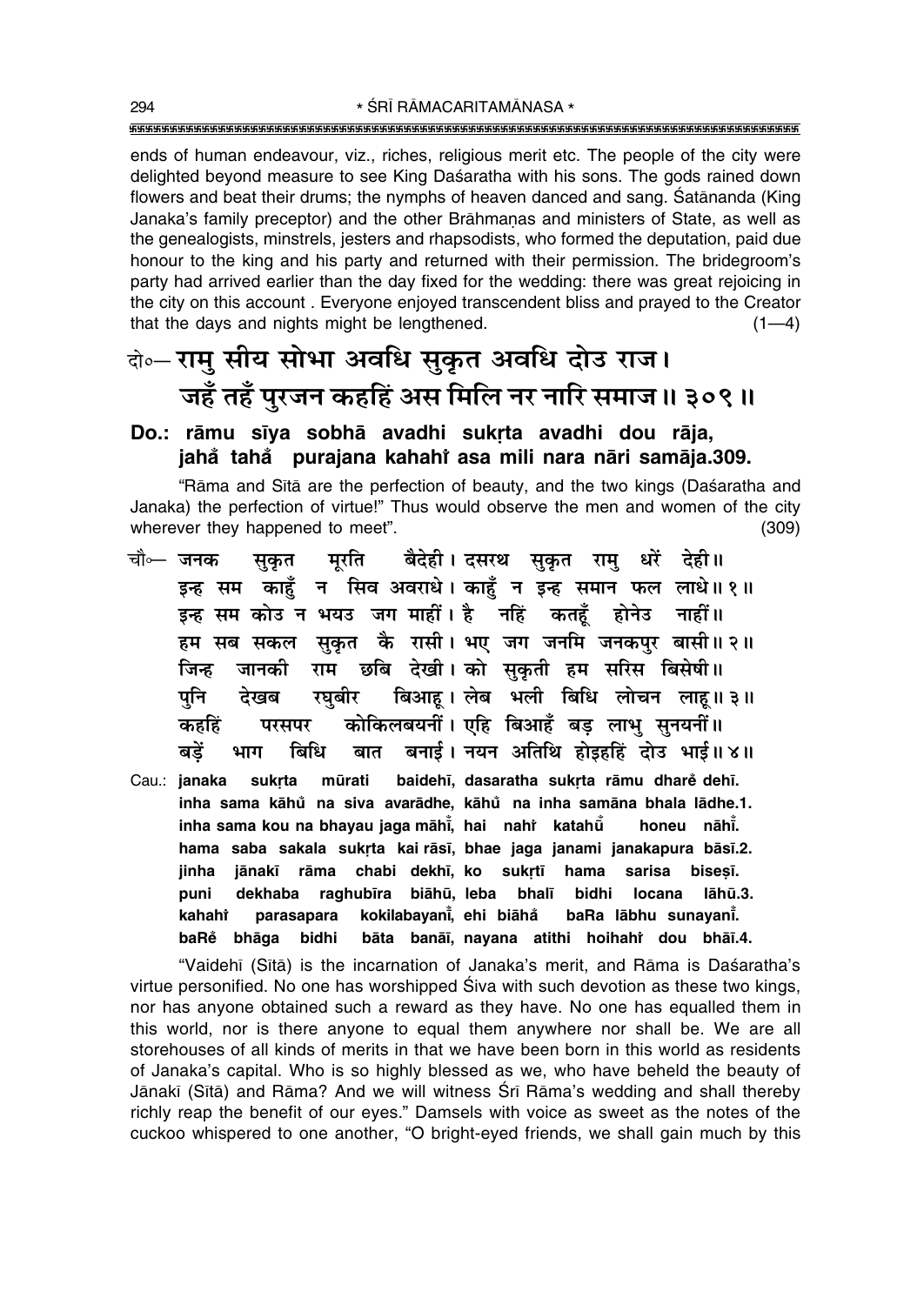union. By our great good-luck Providence has ordained things well: the two brothers shall often delight our eves."  $(1-4)$ 

### के-बारहिं बार सनेह बस जनक बोलाउब सीय। लेन आइहहिं बंधु दोउ कोटि काम कमनीय॥३१०॥

#### **bāra** ianaka bolāuba Do <sup>∙</sup> **bārahi**\* saneha basa sīva. lena **aihaht** bamdhu dou koti kāma kamanīya.310.

"Time after time out of affection Janaka will send for Sita (from Ayodhya); and the two brothers, charming as millions of Cupids put together, will come to take her back."  $(310)$ 

पहनाई। प्रिय न काहि अस सासुर माई॥ चौ⊶ बिबिध भाँति होइहि राम लखनहि निहारी। होइहहिं सब पुर लोग सुखारी॥१॥ तब तब सखि जस राम लखन कर जोटा। तैसेड़ भप संग दड़ ढोटा ॥ अंग सुहाए। ते सब कहहिं देखि जे आए॥ २॥ गौर स्याम मब आज़ निहारे। जन् बिरंचि निज हाथ सँवारे॥ मैं कहा एक अनुहारी। सहसा लखि न सकहिं नर नारी॥३॥ को भरतु रामही एकरूपा। नख सिख ते सब अंग अनुपा॥ सत्रसुदन् लखन् भावहिं मुख बरनि न जाहीं। उपमा कहँ त्रिभुवन कोउ नाहीं॥४॥ मन Cau.: bibidha bhẳti hoihi pahunāī, priya na kāhi asa sāsura māī. taba taba rāma lakhanahi nihārī, hoihahi saba pura loga sukhārī.1. sakhi jasa rāma lakhana kara jotā, taisei bhūpa samqa dui dhotā. amga suhāe, te saba kahahî dekhi je syāma gaura saba āe.2. nihāre, janu biramci nija hātha såvāre. kahā āju eka mat anuhārī, sahasā lakhi na sakahi nara nārī.3. bharatu rāmahī kī ekarūpā, nakha sikha te saba amga anūpā. lakhanu satrusūdanu

mana bhāvahi mukha barani na jāhī, upamā kahů tribhuvana kou nāhī.4.

"There will be hospitality of every kind; who, dear one, would not love to stay at such a father-in-law's. On each such occasion all the people of the city will be happy to behold Srī Rāma and Laksmana. King Daśaratha, my friends, has brought with him two other lads exactly resembling the pair of Rama and Laksmana. One dark, the other fair, but both charming of every limb: so declare all those who have seen them." Said another, "I saw them today: it appeared to me as though the Creator had fashioned them with his own hands. Bharata is an exact copy of Rāma; no man or woman could distinguish them at first sight. Laksmana and Śatrusūdana (Śatrughna) are indistinguishable from each other, peerless in every limb from head to foot. The four brothers attract the mind but cannot be described in words; for they have no match in all the three worlds."  $(1-4)$ 

<u>छंन् उपमा न कोउ कह दास तुलसी कतहुँ कबि कोबिद कहैं।</u> बल बिनय बिद्या सील सोभा सिंधु इन्ह से एइ अहैं।। पुर नारि सकल पसारि अंचल बिधिहि बचन सुनावहीं। ब्याहिअहुँ चारिउ भाइ एहिं पुर हम सुमंगल गावहीं।।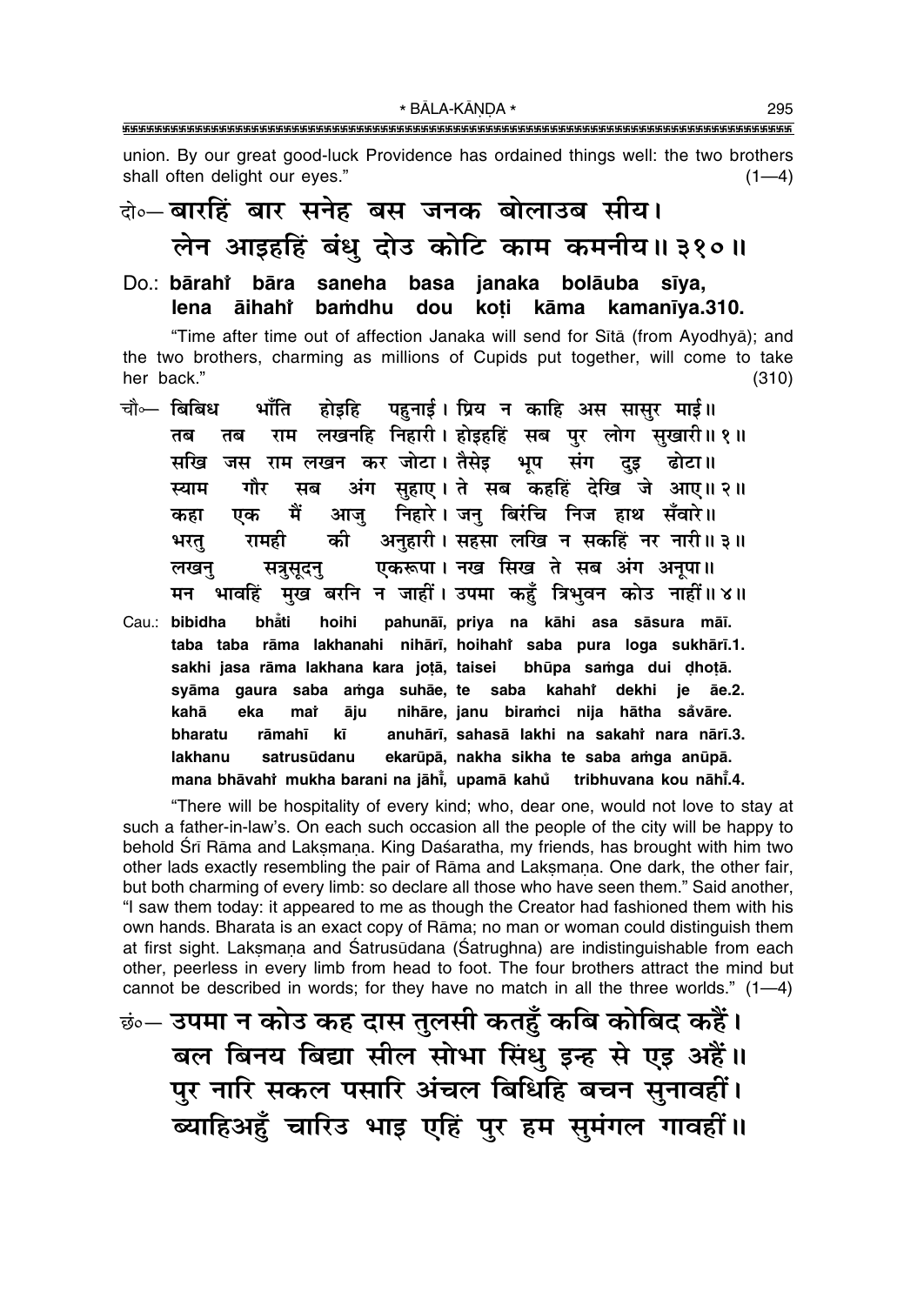### Cham.: upamā na kou kaha dāsa tulasī katahů kabi kobida kahai, bala binaya bidyā sīla sobhā simdhu inha se ei ahai. pura nāri sakala pasāri amcala bidhihi bacana sunāvahī, byāhiahů cāriu bhāi ehr pura hama sumamgala gāvahi.

Says Tulasidasa: "They have no comparison anywhere, so declare the poets and wise men. Oceans of strength, modesty, learning, amiability and beauty, they are their own Compeers." Spreading out the skirt of their garment (as a beggar would while asking for alms) all the women of the city made entreaties to the Creator, "May all the four brothers be married in this city and may we sing charming nuptial songs!"

### क्षे∘– कहहिं परस्पर नारि बारि बिलोचन पुलक तन। सखि सबु करब पुरारि पुन्य पयोनिधि भूप दोउ॥३११॥

### So.: kahahi paraspara nāri bāri bilocana pulaka tana, sakhi sabu karaba purāri punya payonidhi bhūpa dou.311.

Said the damsels to one another, with tears in their eyes and the hair on their body standing erect, "Friends, the Slayer of the demon Tripura will accomplish everything: the two kings are of such boundless merit."  $(311)$ 

- चौ∘— एहिक िधि सकल मनोरथ करहीं। आनँद उमगि उमगि उर भरहीं॥ सीय स्वयंबर आए। देखि बंधु सब तिन्ह सुख पाए॥१॥ जे नप कहत राम जस बिसद बिसाला। निज निज भवन गए महिपाला॥ गए बीति कछ दिन एहि भाँती। प्रमदित परजन सकल बराती॥२॥ मंगल मूल लगन दिनु आवा।हिम रितु अगहनु मासु सुहावा॥ ग्रह तिथि नखत जोग बर बारू। लगन सोधि बिधि कीन्ह बिचारू॥३॥ सन सोई। गनी जनक के गनकन्ह जोई॥ पठे टीन्हि नारट यह बाता। कहहिं जोतिषी आहिं बिधाता॥४॥ सनी सकल लोगन्ह Cau.: ehi bidhi sakala manoratha karahi, anada umagi umagi ura bharahi.
- nrpa sīya svayambara āe, dekhi bamdhu saba tinha sukha pāe.1. ie kahata rāma jasu bisada bisālā, nija nija bhavana gae mahipālā. gae bīti kachu dina ehi bhātī, pramudita purajana sakala barātī.2. mamgala mūla lagana dinu āvā, hima ritu agahanu māsu suhāvā. graha tithi nakhatu jogu bara bārū, lagana sodhi bidhi kīnha bicārū.3. pathai dīnhi nārada sana soī, ganī janaka ke ganakanha joī. sunī sakala loganha yaha bātā, kahaht jotisī āhr bidhātā.4.

In this way they all prayed and a flood of joy inundated their heart. The princes who had come as Sītā's suitors rejoiced to see the four brothers and returned each to his own home extolling Srī Rāma's widespread and spotless fame. Thus a few days elapsed to the delight alike of the citizens and all the members of the bridegroom's party. At length the blessed day of wedding arrived; it was the delightful month of Margasirsa and the beginning of the cold season. Having carefully examined and determined the propitious nature of the planets, date, asterism, the conjunction of the stars, the day of the week and the hour of the wedding the Creator despatched the note concerning the hour of the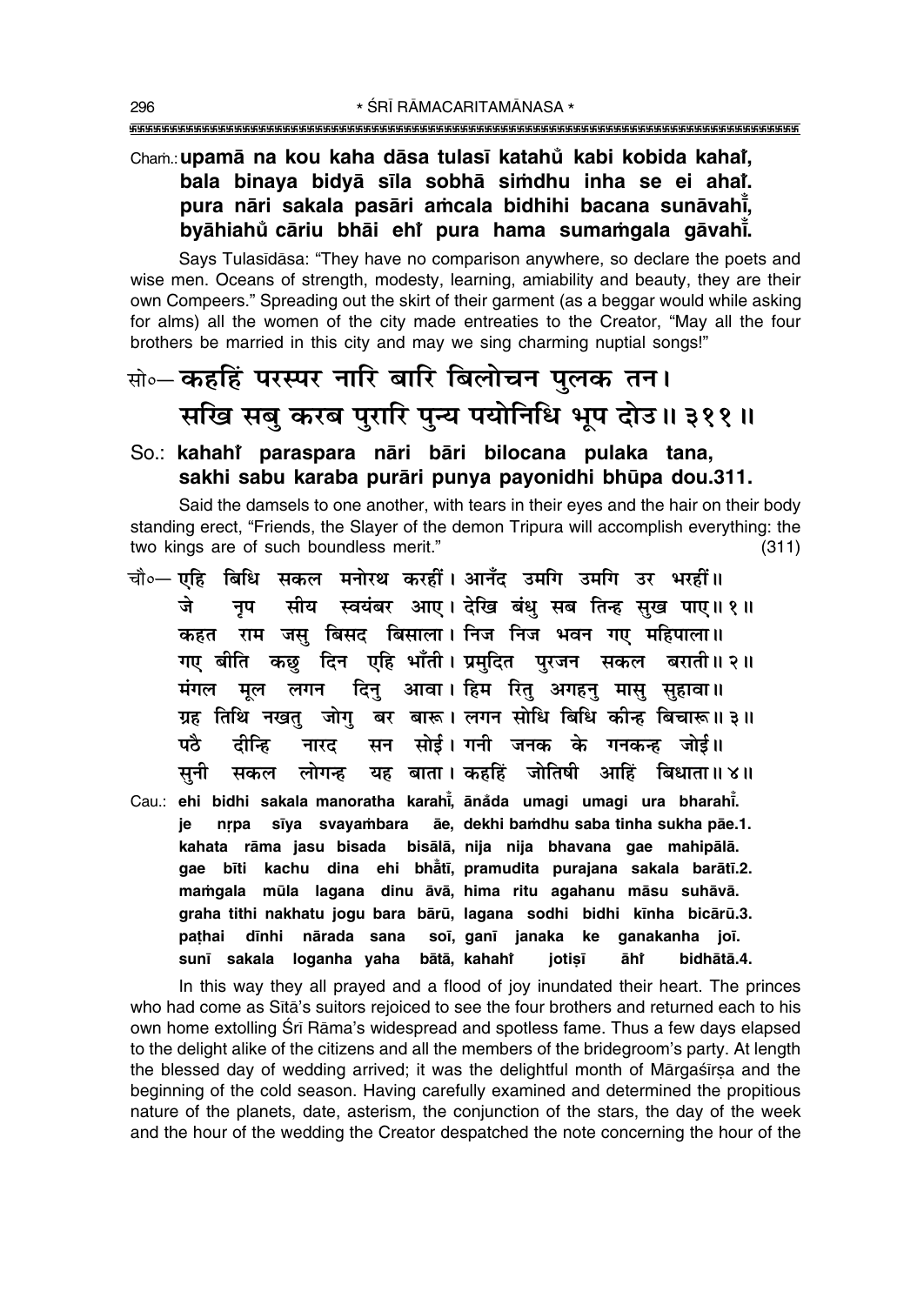wedding through Nārada; it was just the same that Janaka's astrologers had already determined. When all the people heard of this, they observed, "The astrologers of this place are so many creators as it were."  $(1-4)$ 

### केन्थेनुधूरि बेला बिमल सकल सुमंगल मूल। बिप्रन्ह कहेउ बिदेह सन जानि सगुन अनुकूल॥३१२॥

Do.: dhenudhūri belā bimala sakala sumamgala mūla, bipranha kaheu bideha sana jāni saguna anukūla.312.

The most auspicious and sacred hour before sunset (which is the time when cows generally return home from pasture, and is consequently marked by clouds of dust raised by their hoofs) arrived; perceiving propitious omens, the Brāhmanas apprised King Videha of its approach.  $(312)$ 

- चौ०— उपरोहितहि कहेउ नरनाहा। अब बिलंब कर कारनु काहा॥ सचिव बोलाए। मंगल सकल साजि सब ल्याए॥१॥ सतानंद तब बह बाजे। मंगल कलस सगुन सुभ साजे॥ संख निसान पनव गावहिं गीता। करहिं बेद धनि बिप्र पुनीता॥२॥ सभग सआसिनि चले एहि भाँती। गए जहाँ लेन जनवास बराती ॥ सादर समाजू। अति लघु लाग तिन्हहि सुरराजू॥३॥ कोसलपति कर देखि भयउ धारिअ पाऊ। यह सनि परा निसानहिं घाऊ॥ समउ अब गरहि पछि करि कल बिधि राजा। चले संग मनि साध समाजा॥ ४॥
- Cau.: uparohitahi kaheu naranāhā, aba bilamba kara kāranu kāhā. bolāe, mamgala sakala sāji saba lyāe.1. satānamda taba saciva samkha nisāna panava bahu bāje, mamgala kalasa saguna subha sāje. suāsini gāvahr gītā, karahi beda dhuni bipra punītā.2. subhaga bhatī, gae lena cale sādara ehi jahẵ janavāsa barātī. kosalapati dekhi samājū, ati laghu lāga tinhahi surarājū.3. kara bhayau samau aba dhāria pāū, yaha suni parā nisānahi ghāū. gurahi pūchi kari kula bidhi rājā, cale samga muni sādhu samājā.4.

The king asked the family priest (Satānanda), "What is the cause of delay now?" Satananda then summoned the ministers, who came equipped with all auspicious articles. A number of conches, drums and tabors sounded. Festal vases and articles of good omen (such as curds, turmeric and blades of Dūrvā grass) were displayed. Graceful women (whose husbands were alive) sang songs, and holy Brāhmanas murmured Vedic texts. In this manner they proceeded to invite the bridegroom's party with due honour and called at the latter's lodgings. When they witnessed King Daśaratha's glory, Indra (the lord of celestials) looked very small to them. "The hour has come; be good enough to start now," they submitted. At this the drums gave a thundering beat. After consulting his preceptor and going through the family rites King Daśaratha sallied forth with a host of sages and holy men.  $(1-4)$ 

### के-भाग्य बिभव अवधेस कर देखि देव ब्रह्मादि। लगे सराहन सहस मुख जानि जनम निज बादि॥ ३१३॥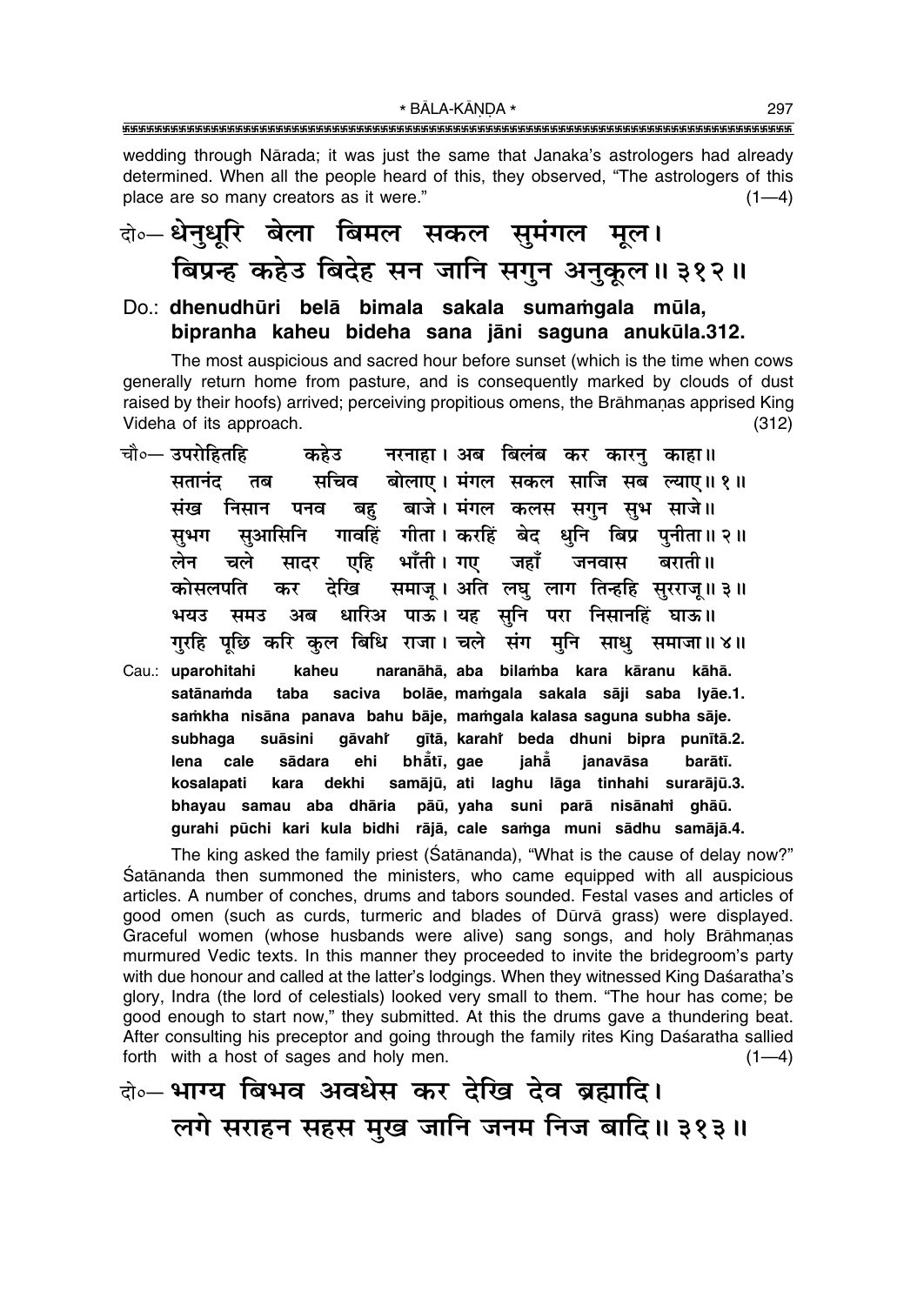#### Do.: bhāgya bibhava avadhesa kara dekhi deva brahmādi, lage sarāhana sahasa mukha jāni janama nija bādi.313.

Witnessing King Daśaratha's good fortune and glory and believing their birth as fruitless, Brahmā and the other gods began to extol him with a thousand tongues. (313)

- चौ०— सुरन्ह जाना। बरषहिं समन बजाइ समंगल अवसरु निसाना ॥ सिव बरूथा । चढे बिमानन्दि ब्रह्मादिक बिबध नाना जथा॥ १॥ हृदयँ उछाह। चले बिलोकन राम बिआह॥ प्रेम पलक तन अनुरागे। निज निज लोक सबहिं लघ लागे॥ २॥ देरिव सर जनकपरु बिचित्र बिताना। रचना सकल अलौकिक नाना॥ चितवहिं चकित नारि रूप निधाना। सघर सधरम ससील सजाना॥३॥ नगर नर तिन्हहि सरनारीं। भए नखत जन बिध उजिआरीं॥ देखि सब सर बिधिहि बिसेषी। निज करनी कछ कतहँ न देखी॥४॥ भयउ आचरज
- Cau.: suranha sumamgala avasaru jānā, barasahi sumana baiāi nisānā. siva brahmādika bibudha barūthā, caRhe bimānanhi nānā jūthā.1. prema pulaka tana hrdayå uchāhū, cale **bilokana** rāma biāhū. dekhi janakapuru sura anurāge, nija nija loka sabahī laghu lāge.2. cakita bitānā, racanā alaukika citavahi bicitra sakala nānā. nagara nāri nara rūpa nidhānā, sughara sudharama susīla sujānā.3. tinhahi dekhi saba sura suranārī, bhae nakhata janu bidhu ujiārī. bidhihi bhayau ācaraju biseși, nija karani kachu katahů na dekhi.4.

The gods perceived that it was a fit occasion for happy rejoicings; hence they rained down flowers and beat their drums. Siva, Brahma and hosts of other gods mounted aerial cars in several groups. Their frames thrilling over with emotion and their hearts overflowing with joy they proceeded to witness Srī Rāma's wedding. The gods felt so enraptured to see Janaka's capital that their own realms appeared to them as of small account. They gazed with amazement at the wonderful pavilion and all the different works of art which were of a transcendental character. The people of the city, both men and women, were so many mines of beauty, well-formed, pious, amiable and wise. In their presence all the gods and goddesses appeared like stars in a moonlit night. The Creator (Brahma) was astounded above all; for nowhere did he find his own handiwork.  $(1-4)$ 

## के-सिवँ समुझाए देव सब जनि आचरज भुलाहु। हृदयँ बिचारहु धीर धरि सिय रघुबीर बिआहु॥३१४॥

Do.: sivå samujhāe deva saba jani ācaraja bhulāhu, hrdayå bicārahu dhīra dhari siya raghubīra biāhu.314.

Śiva admonished all the gods saying, "Be not lost in wonder; calmly ponder in your heart that it is the wedding of Sita and the Hero of Raghu's race."  $(314)$ 

| चौ∘— जिन्ह  कर  नामु  लेत  जग  माहीं । सकल   अमंगल   मूल   नसाहीं ॥ |  |  |  |                                                       |  |
|---------------------------------------------------------------------|--|--|--|-------------------------------------------------------|--|
|                                                                     |  |  |  | करतल  होहिं पदारथ  चारी । तेइ सिय रामु कहेउ कामारी॥१॥ |  |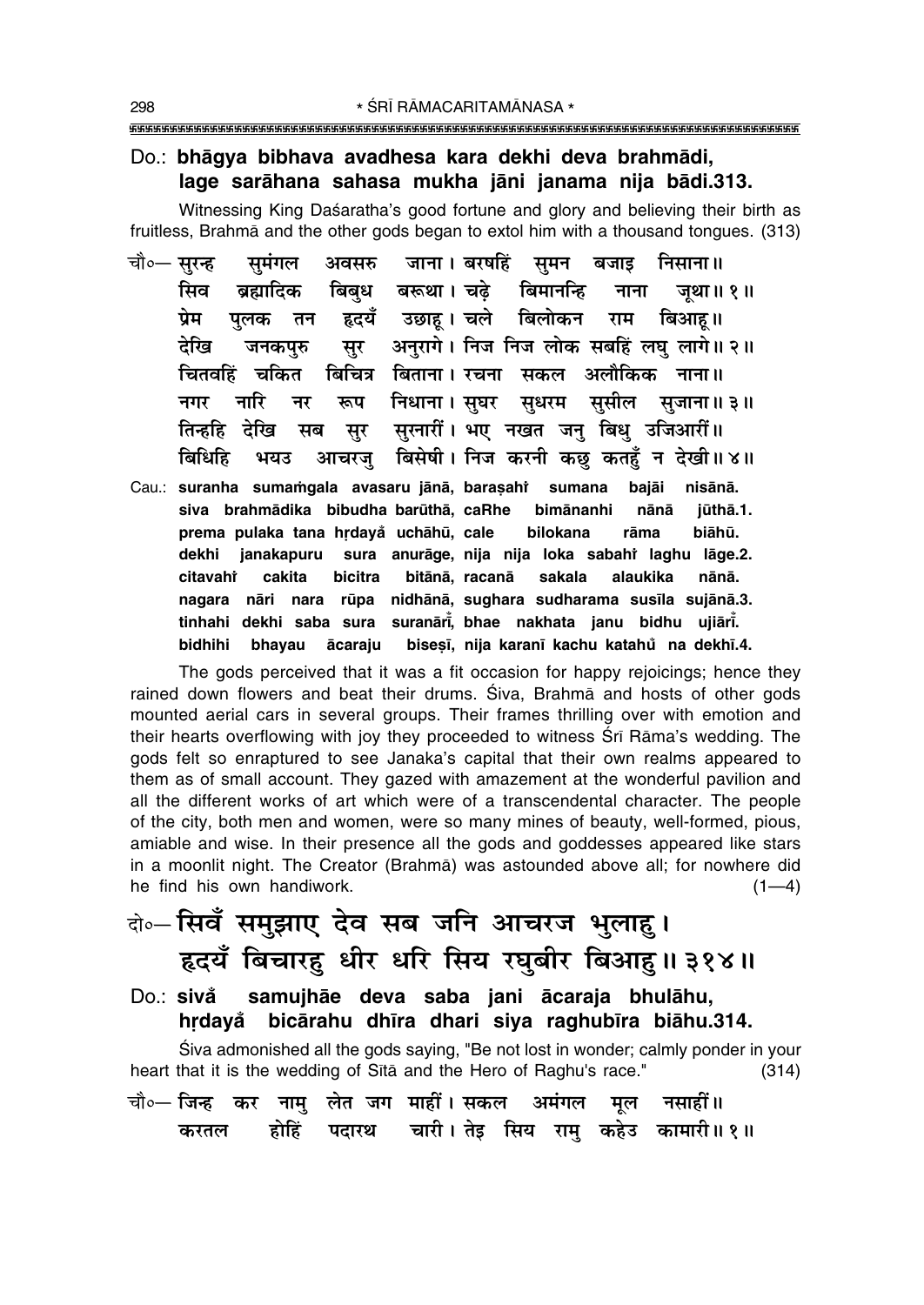एहि बिधि संभु सुरन्ह समुझावा। पनि आगें बर बसह चलावा॥ जाता । महामोद देवन्ह दसरथ मन पलकित देखे गाता ॥ २ ॥ महिदेवा। जन तन धरें करहिं सख सेवा॥ संग साध समाज सत चारी। जन अपबरग सकल तनधारी॥३॥ सोहत साथ सभग जोरी। देखि सरन्ह भै प्रीति न थोरी॥ बर मरकत कनक बरन बिलोकि हियँ हरषे। नपहि सराहि समन तिन्ह बरषे॥४॥ पनि रामहि Cau.: iinha kara nāmu leta jaga māhī, sakala amamgala mūla nasāhī. cārī, tei karatala hohř padāratha siya rāmu kaheu kāmārī.1. ehi bidhi sambhu suranha samujhāvā, puni āgě bara basaha calāvā. devanha dekhe dasarathu jātā, mahāmoda mana pulakita gātā.2. sādhu samāja samqa mahidevā, janu tanu dharě karahí sukha sevā. sohata sātha subhaga suta cārī, janu apabaraga sakala tanudhārī.3. marakata kanaka barana bara jorī, dekhi suranha bhai prīti na thorī.

"At the very mention of whose name all evil is uprooted and the four ends of human existence are brought within one's grasp, such are Sita and Rāma," said the Destroyer of Cupid, Sankara. In this way Sambhu admonished the divinities, and then spurred on His noble bull. The gods beheld Daśaratha marching (to Janaka's palace) with his heart full of rapture and the hair on his body standing erect. The assemblage of holy men and Brāhmanas accompanying the king appeared like joys incarnate ministering to him. By his side shone forth the four handsome princes, incarnations as it were of the four types of final beatitude.\* The gods were greatly inspired with love to see two lovely pairs, one possessing the hue of emeralds and the other of golden hue. They were particularly delighted at heart to see Rāma; and extolling the king they rained down flowers on him.  $(1-4)$ 

puni rāmahi biloki hiyå harașe, nrpahi sarāhi sumana tinha barașe.4.

### बे-राम रूपु नख सिख सुभग बारहिं बार निहारि। पलक गात लोचन सजल उमा समेत पुरारि॥३१५॥

#### Do.: rāma rūpu nakha sikha subhaga bārahi bāra nihāri, gāta locana sajala umā sameta pulaka purāri.315.

As Umā and the Slayer of the demon Tripura gazed again and again at Srī Rāma's charming beauty from head to foot, the hair on Their body stood erect and Their eyes were bedewed with tears.  $(315)$ 

|  |  | चौ∘— केकि कंठ दुति स्यामल अंगा। तड़ित बिनिंदक बसन सुरंगा॥ |  |  |                                                    |
|--|--|-----------------------------------------------------------|--|--|----------------------------------------------------|
|  |  |                                                           |  |  | ब्याह बिभूषन बिबिध बनाए। मंगल सब सब भाँति सहाए॥ १॥ |
|  |  | सरद बिमल बिधु बदनु सुहावन। नयन नवल राजीव लजावन॥           |  |  |                                                    |
|  |  |                                                           |  |  | सकल अलौकिक सुंदरताई। कहि न जाइ मनहीं मन भाई॥ २॥    |

<sup>\*</sup> The four types of final beatitude as enumerated in the scriptures are as follows:—(1) Sālokya (residence in the same heaven as the Supreme Deity), (2) Sārūpya (attaining a form similar to that of the Deity), (3) Sāmīpya (living in close proximity with the Deity), and (4) Sāyujya (complete absorption into the Deity).

299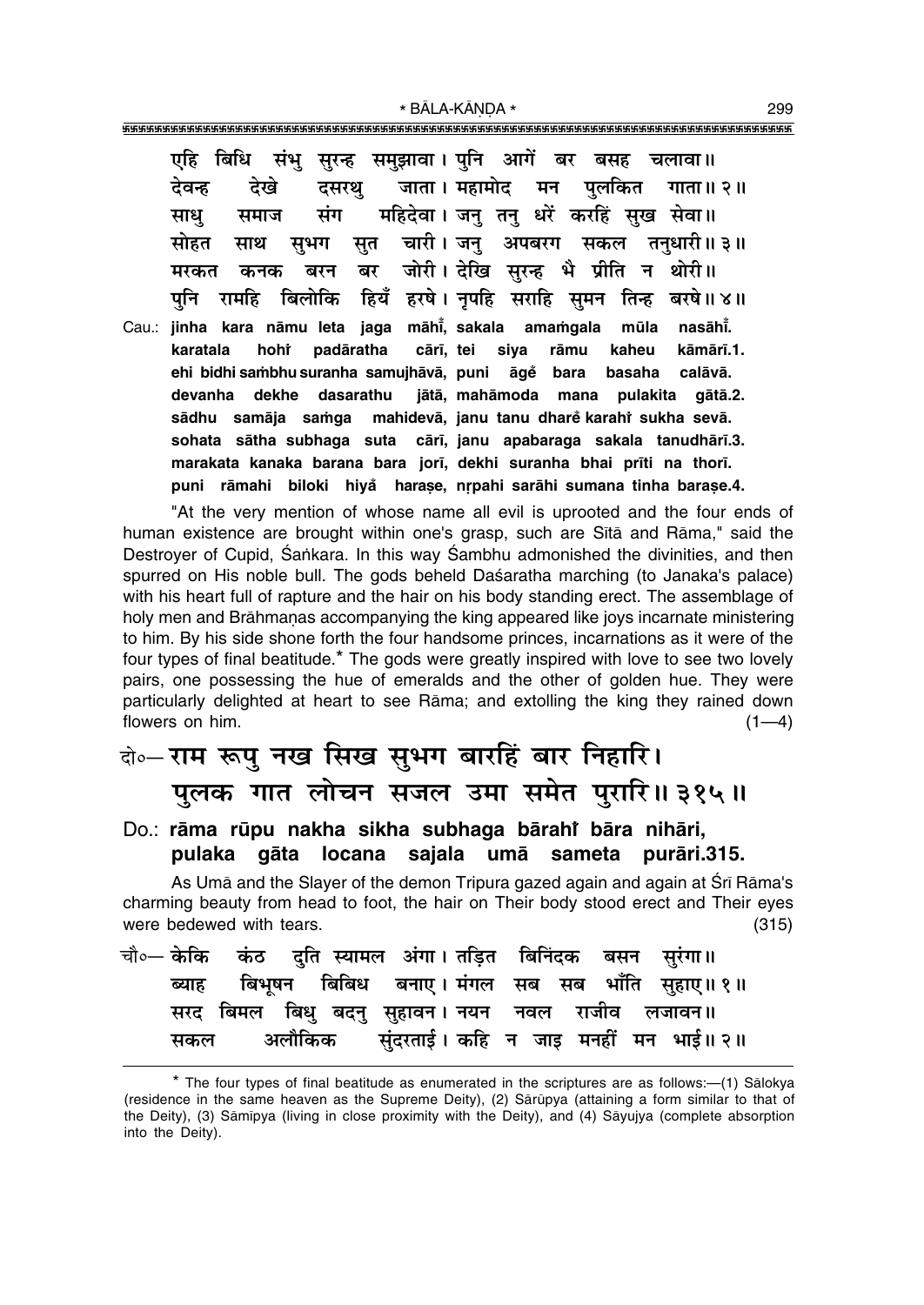| सोहहिं संगा।जात नचावत चपल तुरंगा॥<br>बंध<br>मनोहर                     |
|-----------------------------------------------------------------------|
| राजकुअँर बर बाजि देखावहिं।बंस प्रसंसक बिरिद सुनावहिं॥३॥               |
| रामु बिराजे। गति बिलोकि खगनायकु लाजे॥<br>जेहि तुरंग पर                |
| कहि न जाइ सब  भाँति सुहावा। बाजि बेषु जनु काम बनावा॥४॥                |
| Cau.: keki kamtha duti syāmala amgā, taRita binimdaka basana suramgā. |
| byāha bibhūsana bibidha banāe, mamgala saba saba bhāti suhāe.1.       |
| sarada bimala bidhu badanu suhāvana, nayana navala rājīva lajāvana.   |
| alaukika sumdaratāi, kahi na jāi manahī mana bhāi.2.<br>sakala        |
| bamdhu manohara sohahi samgā, jāta nacāvata capala turamgā.           |
| rājakuåra bara bāji dekhāvahi, bamsa prasamsaka birida sunāvahi.3.    |
| turamga para rāmu birāje, gati biloki<br>jehi<br>khaganāyaku<br>lāje. |
| na jāi saba bhāti suhāvā, bāji<br>kahi<br>besu janu<br>kāma banāvā.4. |

His swarthy form possessed the glow of a peacock's neck, while His bright yellow raiment outshone the lightning. Wedding ornaments of every kind, all auspicious and graceful in everyway, adorned His person. His countenance was as delightful as the moon in a cloudless autumnal night; while His eyes put to shame a blooming pair of lotuses. The elegance of His form was transcendent in all its details; though captivating the soul, it defied description. Beside Him shone forth His lovely brothers, who rode curveting their restive steed. The other princes too displayed the pace of their horses and the family bards recited the glories of their line. Even the king of birds, Garuda, blushed for shame to note the speed of the steed that Rama bestrode; it was charming beyond description in everyway; it seemed as though Cupid himself had taken the form of horse.  $(1-4)$ 

- छं. जनु बाजि बेषु बनाइ मनसिजु राम हित अति सोहई। आपनें बय बल रूप गुन गति सकल भुवन बिमोहई।। जगमगत जीन् जराव जोति सुमोति मनि मानिक लगे। किंकिनि ललाम लगामु ललित बिलोकि सुर नर मुनि ठगे।।
- Cham.: janu bāji besu banāi manasiju rāma hita ati sohaī, āpaně baya bala rūpa guna gati sakala bhuvana bimohaī. jagamagata jīnu jarāva joti sumoti mani mānika lage, kimkini lalāma lagāmu lalita biloki sura nara muni thage.

It seemed as if Cupid himself had appeared with all his charm in the disguise of a horse for the sake of Sri Rama and fascinated the whole universe with its youth and vigour, form and virtues as well as with its pace. A bejewelled saddle, thick set with beautiful pearls, gems and rubies shone on his back; the exquisite band with small tinkling bells and the lovely bridle, dazed gods, men and sages alike.

## के॰– प्रभु मनसहिं लयलीन मनु चलत बाजि छबि पाव। भूषित उड़गन तड़ित घनु जनु बर बरहि नचाव॥३१६॥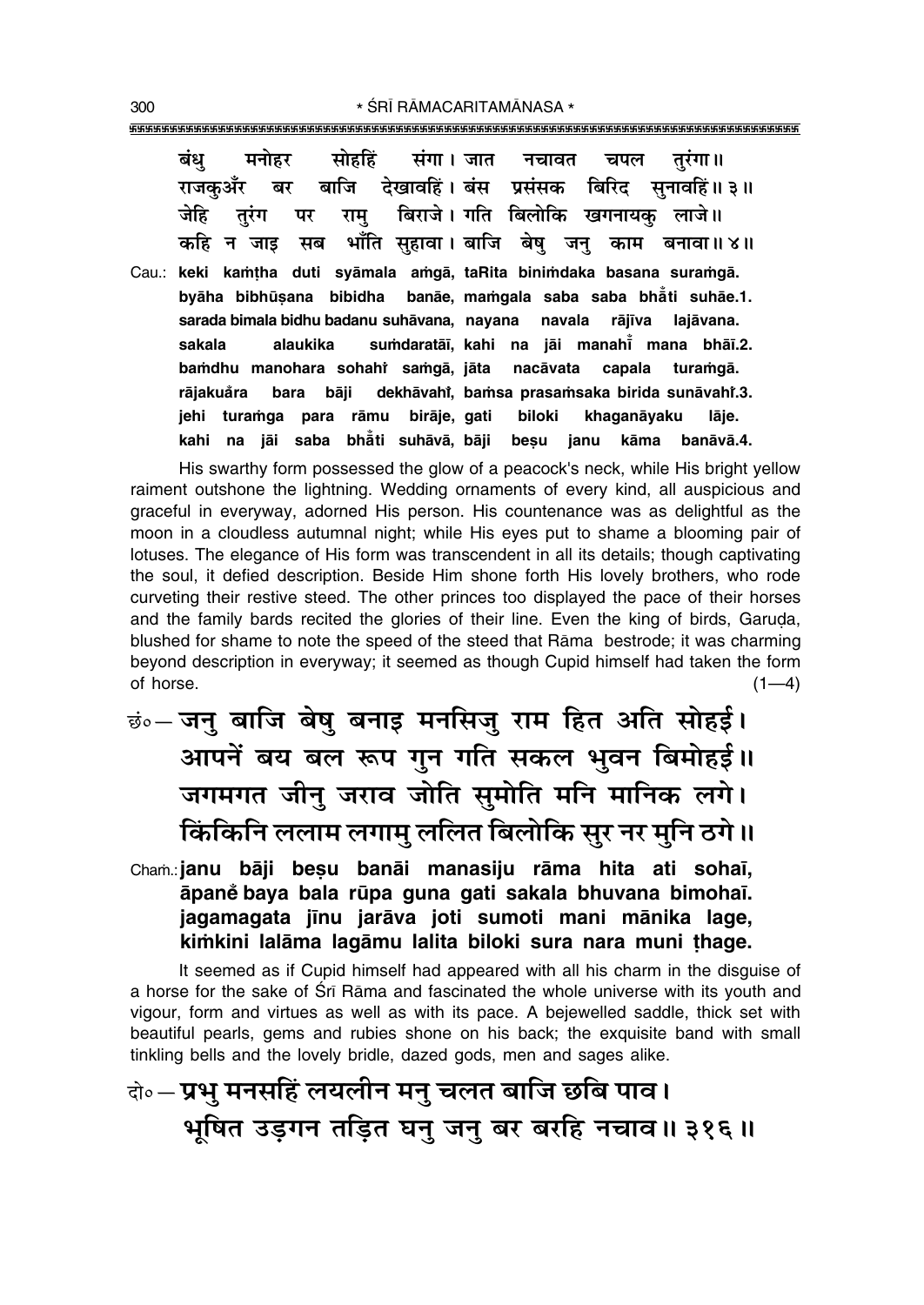#### Do.: prabhu manasahi layalīna manu calata bāji chabi pāva, bhūsita uRagana taRita ghanu janu bara barahi nacāva.316.

Marching with its mind completely merged in the Lord's will, the horse looked most beautiful, as though a cloud irradiated by stars and the fitful lightning had mounted a peacock and made it dance.  $(316)$ 

- असवारा। तेहि सारदउ न बरनै चौ०— जेहिं बर बाजि राम पारा ॥ अनुरागे। नयन पंचदस अति प्रिय लागे॥१॥ संकरु रूप राम हित सहित राम जब जोहे। रमा समेत रमापति मोहे ॥ हरि बिधि हरषाने। आठइ निरखि राम छबि नयन जानि पछिताने॥ २॥ उछाह। बिधि ते डेवढ लोचन सेनप बहत सर उर लाह ॥ सुरेस सुजाना। गौतम श्रापु परम हित चितव रामहि माना॥ ३॥ सुरपतिहि सिहाहीं। आजु पुरंदर देव सम कोउ नाहीं ॥ सकल मदित रामहि देखी। नुपसमाज बिसेषी॥४॥ देवगन दहँ हरष
- Cau.: jehř bara bāji rāmu asavārā, tehi sāradau na baranai pārā. samkaru rāma rūpa anurāge, navana pamcadasa ati priva lāge.1. hari hita sahita rāmu jaba johe, ramā ramāpati sameta mohe. nirakhi rāma chabi bidhi harasāne, āthai nayana jāni pachitāne.2. uchāhū, bidhi te devaRha locana lāhū. sura senapa ura bahuta citava sujānā, gautama srāpu parama hita mānā.3. rāmahi suresa sihāhi, āju puramdara sama deva sakala surapatihi kou nāhī. rāmahi dekhī, nrpasamāja duhů devagana harasu bisesi.4. mudita

Even Śāradā is unable to describe the noble steed on which Śrī Rāma rode. Śankara (who has five faces, with three eyes each) was enamoured of Śrī Rāma's beauty and congratulated himself on His possessing as many as fifteen eyes. When Sri Hari (Visnu) fondly gazed on Rāma, both Ramā and Her lord were equally enchanted. (The four-faced) Brahma too was delighted to behold Sri Rama's beauty; but he felt sorry to think that he had only eight eyes. The generalissimo of the heavenly host (the six-faced Kārtikeya) exulted over the fact of his possessing half as many eyes again as Brahmā. When the wise lord of celestials gazed on Srī Rāma (with his thousand eyes), he thought Gautama's curse as the greatest blessing. All the gods envied Indra and observed, "No one can vie with Purandara (Indra) today." The whole host of heavenly beings rejoiced to behold Srī Rāma and there was joy beyond measure in the court of both the monarchs.  $(1-4)$ 

छं०- अति हरषु राजसमाज दुहु दिसि दुंदुर्भी बाजहिं घनी। बरषहिं सुमन सुर हरषि कहि जय जयति जय रघुकुलमनी॥ एहि भाँति जानि बरात आवत बाजने बहु बाजहीं। रानी सुआसिनि बोलि परिछनि हेत् मंगल साजहीं।।

Cham.: ati harașu rājasamāja duhu disi dumdubhi bājahi ghanī, barasahi sumana sura harasi kahi jaya jayati jaya raghukulamanī.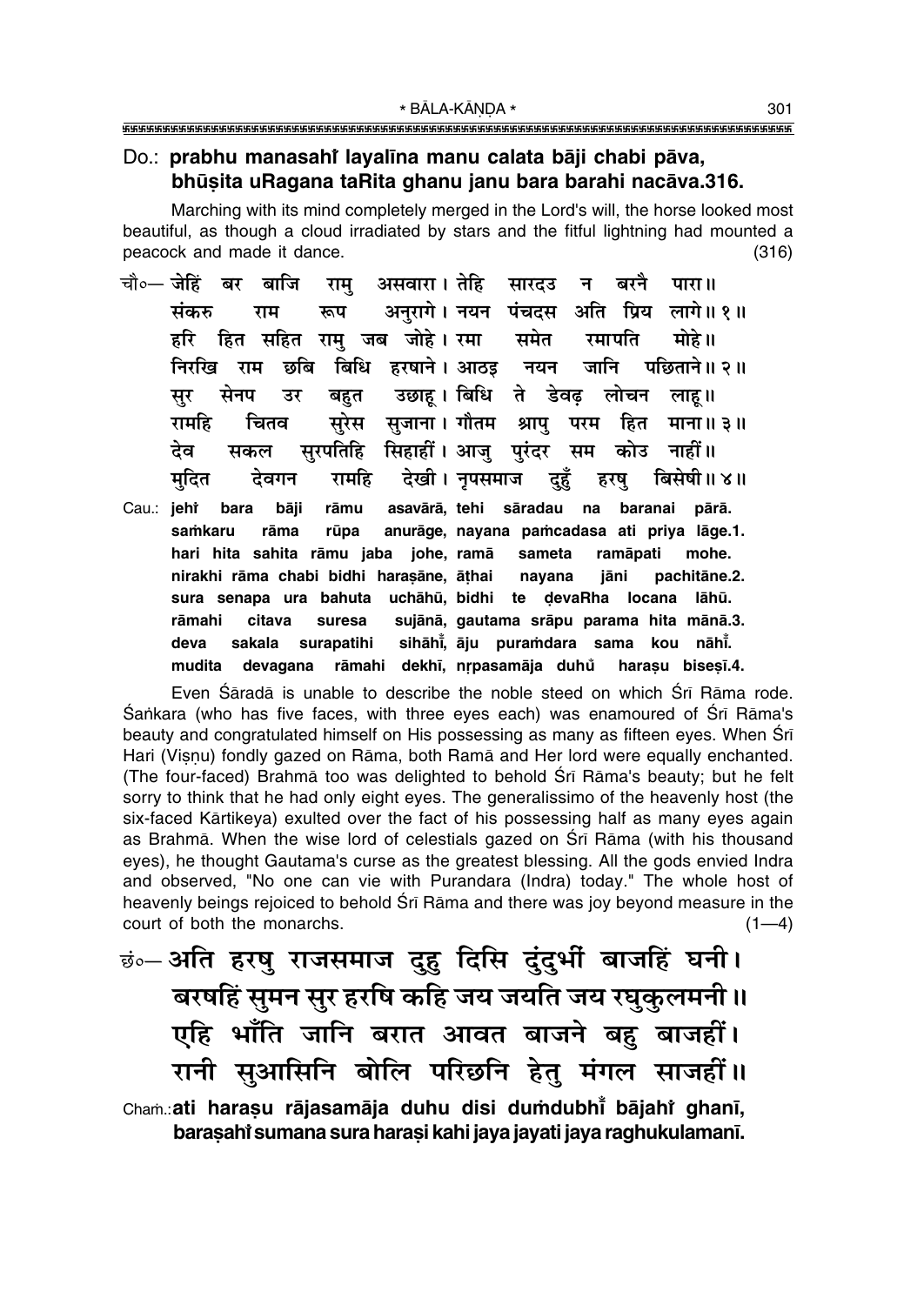#### bhăti bājahī, ehi jāni barāta āvata bājane bahu rānī suāsini parichani hetu mamgala sājahī. boli

There was great rejoicing in the court of both the kings and a tempestuous clash of kettledrums on both sides; the gods rained down flowers, shouting in their joy, "Glory, glory, glory to the Jewel of Raghu's race!" In this way when it was known that the marriage procession was approaching, all sorts of music began to play; while Queen Sunayanā (Sītā's mother) summoned married women whose husbands were alive and prepared with their help auspicious materials for the ceremony of waving lights round the bridegroom.

### के—संजि आरती अनेक बिधि मंगल सकल सँवारि। चलीं मुदित परिछनि करन गजगामिनि बर नारि॥ ३१७॥

#### Do.: saji āratī aneka bidhi mamqala sakala såvāri, cali mudita parichani karana gajagāmini bara nāri.317.

Kindling lights of various kinds and collecting all other articles of good omen, a bevy of graceful women, who possessed the charming gait of an elephant, proceeded joyfully to perform the ceremony of waving lights round the bridegroom.  $(317)$ 

- मृगलोचनि । सब निज तन छबि रति मद मोचनि॥ चौ∘— बिधुबदनीं सब सब पहिरें बर चीरा।सकल बिभषन सर्जे सरीरा॥१॥ बरन बरन बनाएँ। करहिं गान कलकंठि लजाएँ॥ समंगल अंग सकल नुपुर बाजहिं। चालि बिलोकि काम गज लाजहिं॥ २॥ कंकन किंकिनि प्रकारा। नभ अरु नगर समंगलचारा॥ बाजहिं बाजने बिबिध भवानी। जे सरतिय सचि सहज सयानी॥३॥ ਸਬੀ रमा सारता बनाई। मिलीं सकल रनिवासहिं जाई॥ नारि बर बेष कपट मंगल बानीं। हरष बिबस सब काहूँ न जानीं॥४॥ करहिं गान कल
- Cau.: bidhubadani saba saba mrgalocani, saba nija tana chabi rati madu mocani. pahirė barana barana bara cīrā, sakala bibhūṣana sajě sarīrā.1. sumamgala amga banāe, karahi kalakamthi sakala aāna laiāě. nūpura bājahi, cāli kamkana kimkini biloki kāma lājahř.2. qaja bājaht bājane bibidha prakārā, nabha aru nagara sumamgalacārā. ramā bhavānī, je suratiya suci sahaja sayānī.3. sacī sāradā nāri bara besa banāī, milī sakala ranivāsaht kapata jāī. karahi gāna kala mamgala bāni, harasa bibasa saba kāhu na jāni.4.

They all had moon-like faces, and eyes like those of a gazelle; by the elegance of their form they robbed Rati (Love's consort) of all self-conceit. Attired in costly garments of various colours they had adorned their person with all kinds of ornaments. They had further beautified all their limbs with auspicious materials, and sang melodies that put to shame even a female cuckoo. Bracelets, small bells round their waistband as well as anklets made a jingling sound as they moved and even Love's elephants blushed for shame to see their gait. All kinds of music played and there were rejoicing both in the heavens and in the city. Saci (Indra's consort), Sarada, Rama, Bhavani and other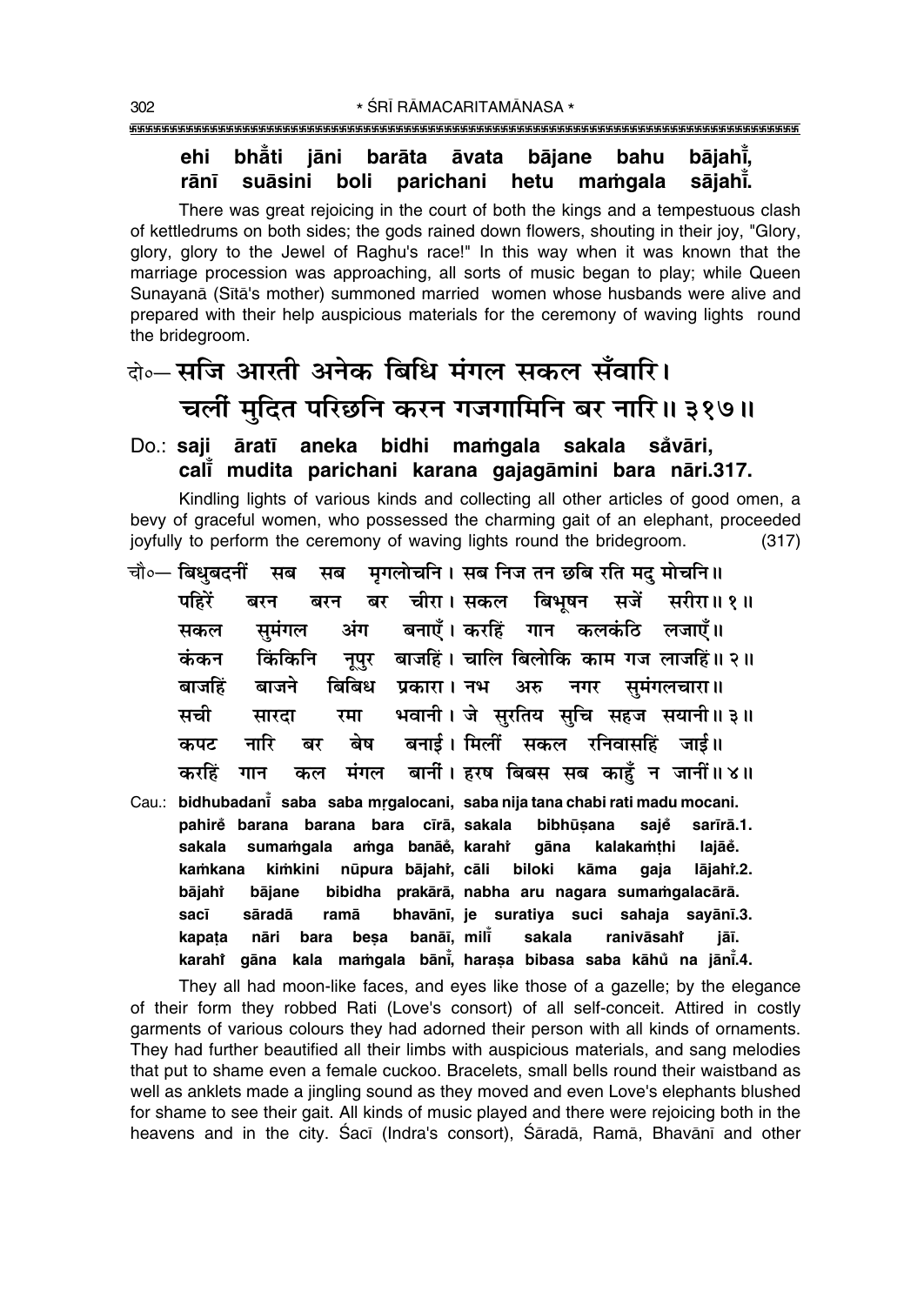goddesses, who were pure-hearted and clever by nature, assumed the disguise of lovely women and joined the royal gynaeceum. They sang festal songs in a melodious voice; and as everyone was overcome with joy no one could recognize them.  $(1-4)$ 

<u>छं… को जान केहि आनंद बस सब ब्रह्म</u> बर परिछन चली। कल गान मधुर निसान बरषहिं सुमन सुर सोभा भली॥ आनंदकंद बिलोकि दुलह सकल हियँ हरषित भई। अंभोज अंबक अंब उमगि सुअंग पुलकावलि छई।।

### Cham.: ko jāna kehi ānamda basa saba brahmu bara parichana calī, kala gāna madhura nisāna barasahi sumana sura sobhā bhalī. ānamdakamdu biloki dūlahu sakala hiyå harasita bhaī, ambhoja ambaka ambu umagi suamga pulakāvali chaī.

Who should recognize whom, when everyone in the gynaeceum proceeded in her ecstatic joy to join the ceremony of waving lights round the bridegroom, who was no other than the Supreme Spirit incarnate. Melodious songs were being sung and kettledrums gently sounded; the gods rained down flowers and everything looked most charming. All the women were delighted at heart to behold the bridegroom, who was the fountain of joy; tears of love rushed to their lotus-like eyes and the hair on their pretty limbs stood erect.

### केन्चो सुखु भा सिय मातु मन देखि राम बर बेषु। सो न सकहिं कहि कलप सत सहस सारदा सेषु॥३१८॥

### Do.: jo sukhu bhā siya mātu mana dekhi rāma bara besu, so na sakahi kahi kalapa sata sahasa sāradā sesu.318.

The joy which Sita's mother felt in her heart on beholding Sri Rama in the attire of a bridegroom was more than a thousand Saradas and Sesas could not tell in a hundred Kalpas.  $(318)$ 

हटि मंगल जानी। परिछनि करहिं मदित मन रानी॥ चौ०— नयन नीरु बिहित अरु कुल आचारू। कीन्ह भली बिधि सब ब्यवहारू॥१॥ बेट धुनि मंगल गाना। पट पाँवड़े परहिं बिधि नाना॥ पंच सबद आरती अरघु तिन्ह दीन्हा। राम गमन् मंडप तब कीन्हा॥ २॥ करि समाज बिराजे। बिभव बिलोकि लोकपति लाजे॥ सहित दसरथ बरषहिं फला। सांति पढहिं महिसर अनकला॥३॥ समयँ समयँ सर कोलाहल होई। आपनि पर कछ सनड न कोई॥ नभ अरु नगर एहि बिधि मंडपहिं आए। अरघु देइ आसन बैठाए॥ ४॥ राम् Cau.: nayana nīru hati mamgala jānī, parichani karahi mudita mana rānī. beda bihita kula ācārū, kīnha bhalī bidhi saba byavahārū.1. aru pamca sabada dhuni mamgala gānā, paṭa pāvaRe parahi bidhi nānā. kari āratī araghu tinha dīnhā, rāma gamanu mamdapa taba kīnhā.2.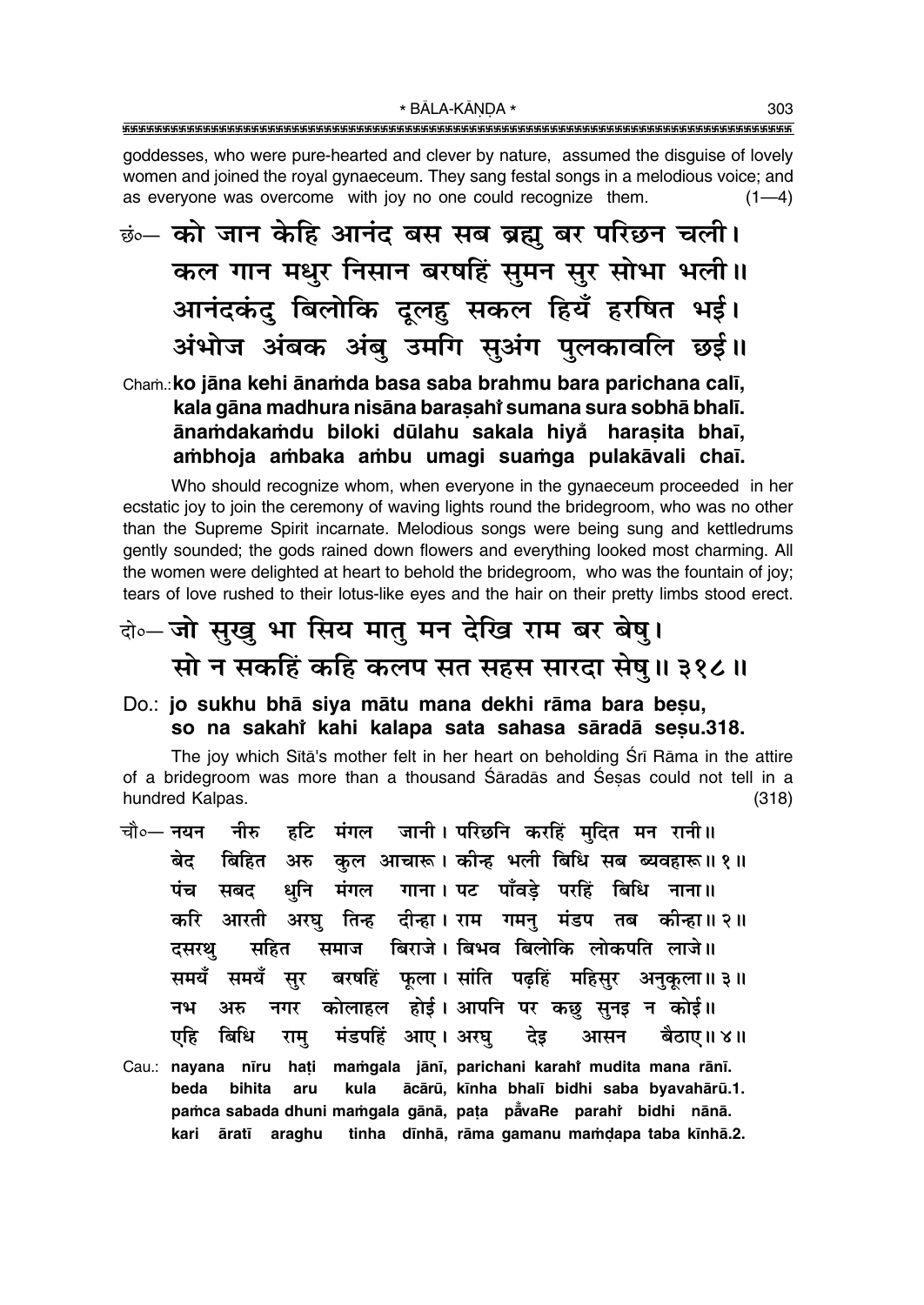sahita samāja birāje, bibhava dasarathu biloki lokapati lāje. samayå samayå sura barasahi phūlā, sāmti paRhahi mahisura anukūlā.3. nabha aru nagara kolāhala hoī āpani para kachu sunai na koī. ehi bidhi rāmu mamdapahi āe, araghu āsana baithae.4. dei

Restraining her tears out of regard for the auspicious occasion. Queen Sunavana performed the ceremony of waying lights with a gladdened heart, and duly completed all the rites prescribed by the Vedas as well as by family usage. The five kinds of music<sup>\*</sup> were being played, accompanied by five varieties of other soundst and festal songs: carpets of different sorts were spread on the way. After waving lights the queen offered water to Srī Rāma for washing His hands with and the latter then proceeded to the pavilion. Daśaratha shone in all his glory with his followers; his magnificence put to shame the quardians of the different worlds. From time to time the gods rained down flowers; and the Brāhmanas recited propitiatory texts appropriate to the occasion. There was such a great uproar in the heavens as well as in the city that no one could hear one's own words, much less of others. In this way Sri Rama entered the pavilion; after offering Him water to wash His hands with, He was conducted to His seat.  $(1-4)$ 

**छं.- बैठारि आसन आरती करि निरखि बरु सुखु पावहीं।** मनि बसन भूषन भूरि वारहिं नारि मंगल गावहीं।। ब्रह्मादि सुरबर बिप्र बेष बनाइ कौतुक देखहीं। अवलोकि रघुकुल कमल रबि छबि सुफल जीवन लेखहीं ॥

### Cham.: baithāri āsana āratī kari nirakhi baru sukhu pāvahi, mani basana bhūsana bhūri vārahi nāri mamgala gāvahi. brahmādi surabara bipra besa banāi kautuka dekhahi, avaloki raghukula kamala rabi chabi suphala jīvana lekhahī.

When Rāma was installed on the seat reserved for Him, lights were waved round Him and everyone rejoiced to behold the bridegroom, scattering about Him gems and raiments and ornaments in profusion; while women sang festal songs. Brahma and the other great gods witnessed the spectacle disguised as Brāhmanas; and as they gazed on the beauty of Sri Rama, who delighted Raghu's race even as the sun brings joy to the lotuses, they regarded this privilege as the fulfilment of their life.

बे॰-नाऊ बारी भाट नट राम निछावरि पाइ। मुदित असीसहिं नाइ सिर हरषु न हृदयँ समाइ॥३१९॥ Do.: nāū nichāvari bārī bhāta nata rāma pāi, mudita asīsahi nāi sira harasu na hrdaya samāi.319.

<sup>\*</sup> The five kinds of music referred to above are those produced from: - (1) Vina or the lute, (2) the clapping of hands, (3) the clashing of a pair of cymbals, (4) the beating of a kettledrum and (5) the blowing of a trumpet of any other wind instrument.

<sup>†</sup> The five varieties of other sounds are: (1) Vedadhvani (the murmuring of Vedic texts), (2) Vandidhvani (the praises sung by family bards), (3) Jayadhvani (shouts of victory), (4) Sankhadhvani (the blast of conches), and (5) Dundubhidhvani (beat of drums).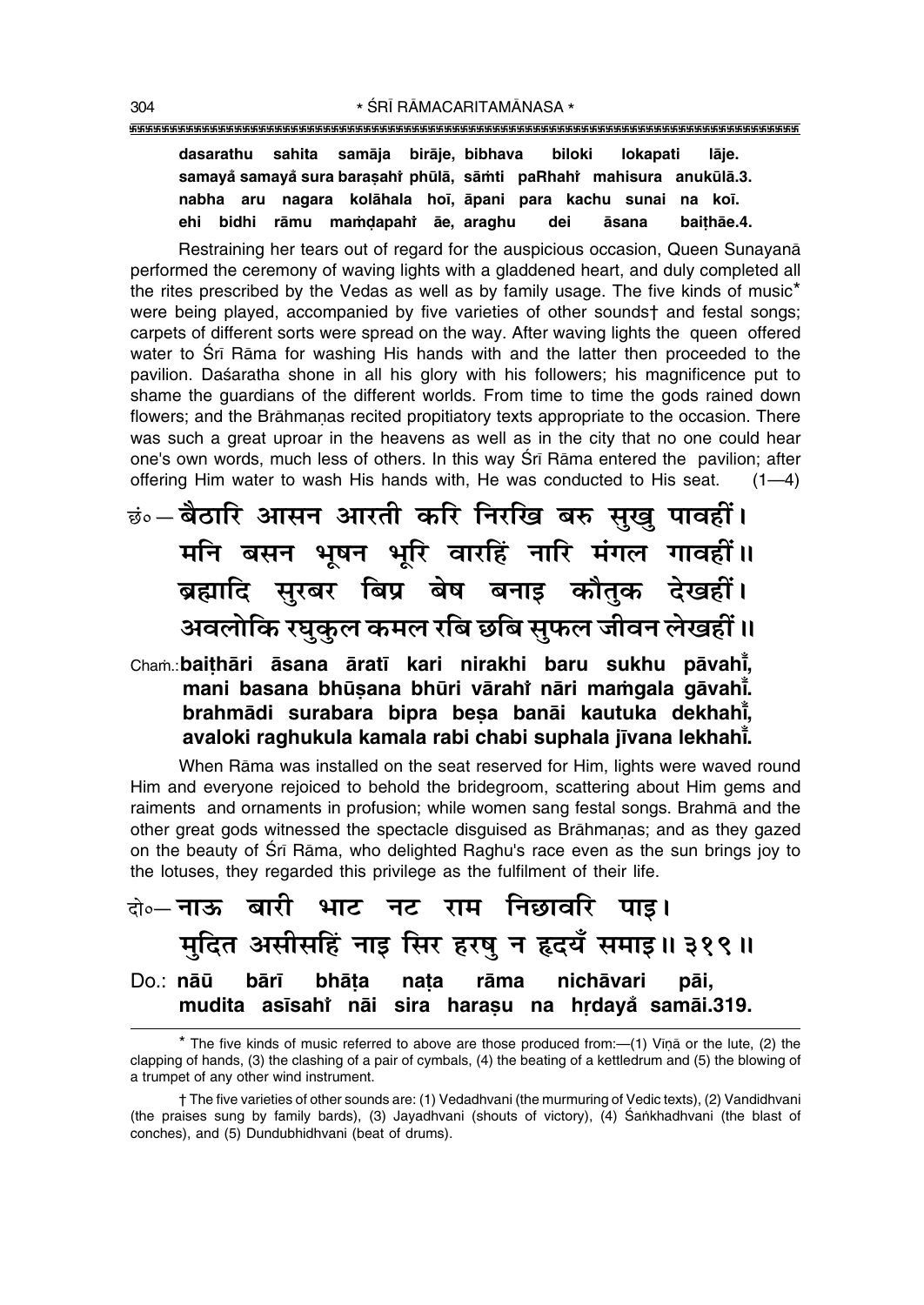Having gathered the offerings scattered about Sri Rama, the barbers, torchbearers, family bards and dancers bowed their head and gladly invoked blessings on Him with a heart overflowing with joy.  $(319)$ 

- चौ०— मिले जनक दसरथ अति प्रीतीं । करि बैदिक लौकिक सब रीतीं ॥ बिराजे। उपमा खोजि खोजि कबि लाजे॥१॥ मिलत महा दोउ राज लही न कतहँ हारि हियँ मानी। इन्ह सम एड उपमा उर आनी॥ अनरागे। समन बरषि जस गावन लागे॥ २॥ तेरिव मामध देव जब तें। देखे सूने ब्याह बहु तब तें॥ बिरंचि जग उपजावा भाँति साज समाज। सम समधी देखे सकल सम हम आज॥३॥ सनि साँची। प्रीति अलौकिक दह दिसि माची॥ तेव गिरा संदर देत पाँवडे अरघ सहाए। सादर जनक मंडपहिं ल्याए ॥ ४ ॥
- prīti, kari Cau.: mile janaku dasarathu ati baidika laukika saba rītī. rāja birāje, upamā milata mahā dou khoji khoji kabi lāje.1. katahů hāri hiyå mānī, inha sama ei upamā ura lahī na ānī. anurāge, sumana barasi jasu gāvana lāge.2. sāmadha dekhi deva jaba tě, dekhe sune byāha bahu taba tě. biramci upajāvā jaqu bhåti sama sāju samājū, sama samadhī dekhe hama ājū.3. sakala disi suni sumdara sā̃cī, prīti alaukika duhu deva airā mācī. deta påvaRe araghu suhāe, sādara janaku mamdapahi lyāe.4.

Having observed every custom that derived its authority from the Vedas or from popular tradition the two kings Janaka and Daśaratha, embraced each other with great love. The two monarchs while embracing each other presented a glorious spectacle; poets made repeated efforts to find a suitable analogy but felt abashed at their failure. Finding no comparison anywhere, they felt baffled and concluded that the pair could be likened to themselves alone. The gods were enraptured to see the tie of love between the two kings united by marriage alliance; raining down flowers they began to sing the glories of both. "Ever since Brahma created the world, we have witnessed and heard of many a marriage; but it is only today that we have seen the pomp and grandeur on both sides so well-balanced in every respect and the fathers of the bride and the bridegroom so well-matched." Hearing the above voice from heaven, which was so charming yet so true, there was a flood of transcendent love on both sides. Unrolling beautiful carpets on the way and offering water to wash his hands with, Janaka himself conducted Daśaratha to the pavilion with all honour.  $(1-4)$ 

छं∘– मंडपु बिलोकि बिचित्र रचनाँ रुचिरताँ मुनि मन हरे। निज पानि जनक सुजान सब कहुँ आनि सिंघासन धरे।। कुल इष्ट सरिस बसिष्ट पूजे बिनय करि आसिष लही। कौसिकहि पूजत परम प्रीति कि रीति तौ न परै कही।। Cham.: mamdapu biloki bicitra racana rucirata muni mana hare, nija pāni janaka sujāna saba kahů āni simghāsana dhare.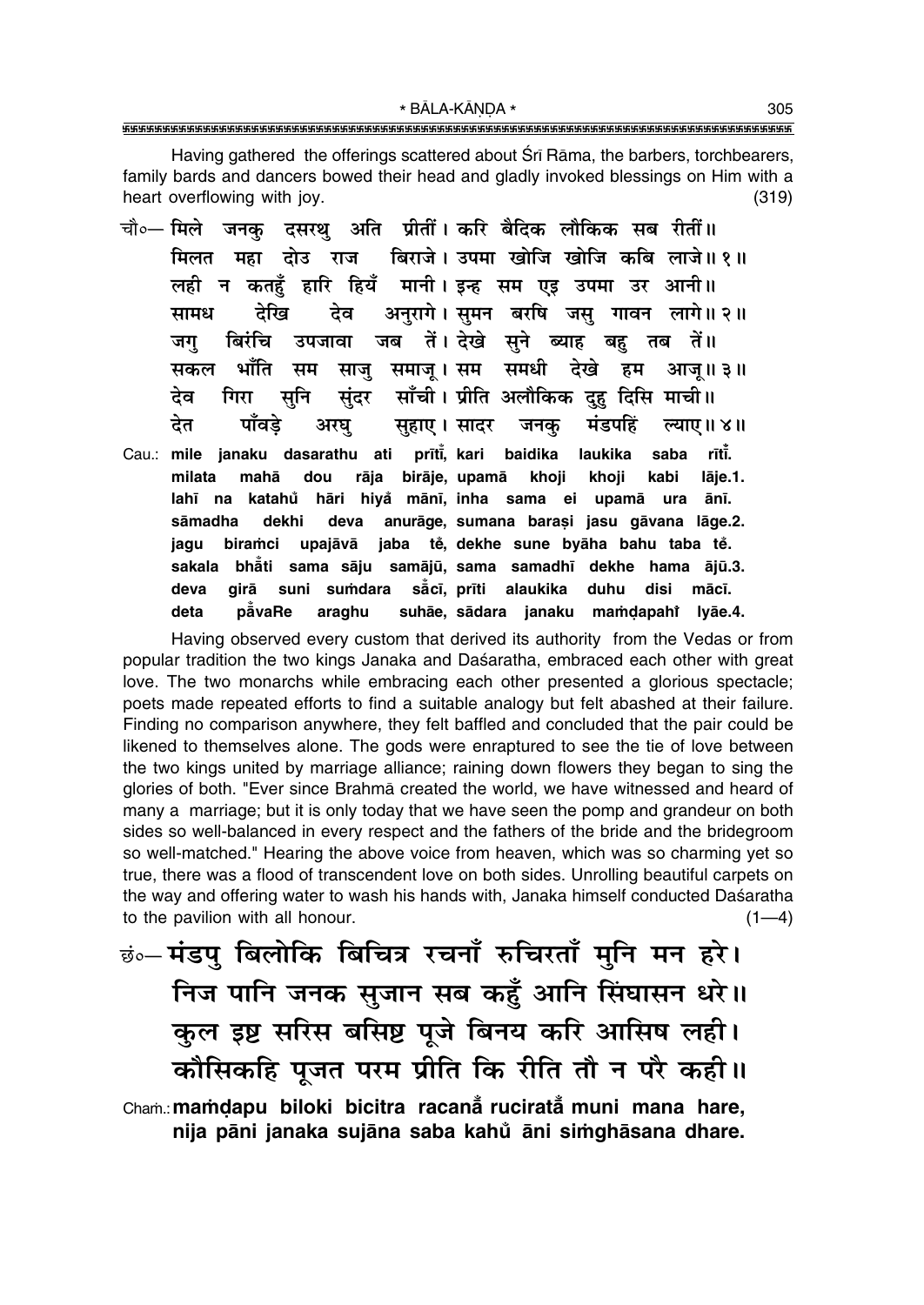### kula ista sarisa basista pūje binaya kari āsisa lahī, kausikahi pūjata parama prīti ki rīti tau na parai kahī.

The marvellous art of the pavilion and its charm captivated the heart even of sages; vet wise Janaka fetched and placed with his own hands thrones for all the honoured quests. He worshipped the sage Vasistha as if he were his own family deity and supplicating before him received his blessings; while the supreme devotion with which he paid his homage to Kauśika was something too great for words.

### बे॰ बामदेव आदिक रिषय पूजे मुदित महीस। दिए दिब्य आसन सबहि सब सन लही असीस॥३२०॥

#### Do.: bāmadeva ādika risava pūje mudita mahīsa. saba sabahi die dibya āsana lahī  $a$ sīsa $.320.$ sana

King Janaka gladly adored Vāmadeva (another family preceptor of King Daśaratha) and the other Rsis as well; he gave them all gorgeous seats and received blessings from all of them in return.  $(320)$ 

- कीन्हि कोसलपति पूजा। जानि ईस सम भाउ न दूजा॥ चौ∘— बहरि कोन्हि जोरि कर बिनय बडाई। कहि निज भाग्य बिभव बहुताई॥१॥ बराती । समधी सम सादर सब भाँती ॥ पुजे भूपति सकल उचित दिए सब काह। कहौं काह आसन मख एक उछाह।।२॥ सनमानी । दान मान जनक बिनती बर बानी॥ सकल बरात दिसिपति दिनराऊ । जे जानहिं प्रभाऊ॥ ३॥ बिधि हरि हरु रघबीर बनाएँ। कौतक देखहिं अति सच पाएँ॥ बेष कपट बिप्र बर पजे देव जानें। दिए सआसन बिन पहिचानें॥ ४॥ जनक सम
- Cau.: bahuri kīnhi kosalapati pūjā, jāni īsa sama bhāu na dūjā. kīnhi binaya baRāi, kahi nija bhāgya bibhava bahutāi.1. jori kara barātī, samadhī sama sādara saba bhātī. pūje bhūpati sakala ucita die kāhū, kahaů kāha mukha eka uchāhū.2. āsana saba sakala barāta janaka sanamānī, dāna māna binatī bara bānī. bidhi hari haru disipati dinarāū, je iānahi raghubīra prabhāū.3. bipra bara besa banāĕ. kautuka dekhahr ati sacu pāe. kapata suāsana pūje janaka deva sama jāně, die binu pahicāně.4.

Again he paid divine honours to the King of Ayodhya, taking him to be the peer of Siva and none other; and mentioning how his fortune and rank had been enhanced through relation with King Daśaratha, he made humble supplication to the latter and extolled him with joined palms. King Janaka worshipped all the members of the bridegroom's party with the same honour in every respect as he had paid to the bridegroom's father, and assigned appropriate seats to them all. How am I to describe with my one tongue the warmth of his feeling? Janaka honoured the whole bridegroom's party with gifts, polite behaviour, supplication and sweet words. Brahma, Hari, Hara, the quardians of the eight quarters of the world\* and the sun-god, all of whom had knowledge

<sup>\*</sup> The quardians of the eight quarters of the world are: (1) Indra (the lord of celestials), of the east; (2) Agni (fire-god), of the south-east; (3) Yama (the god dispensing the fruit of one's good or evil actions), of the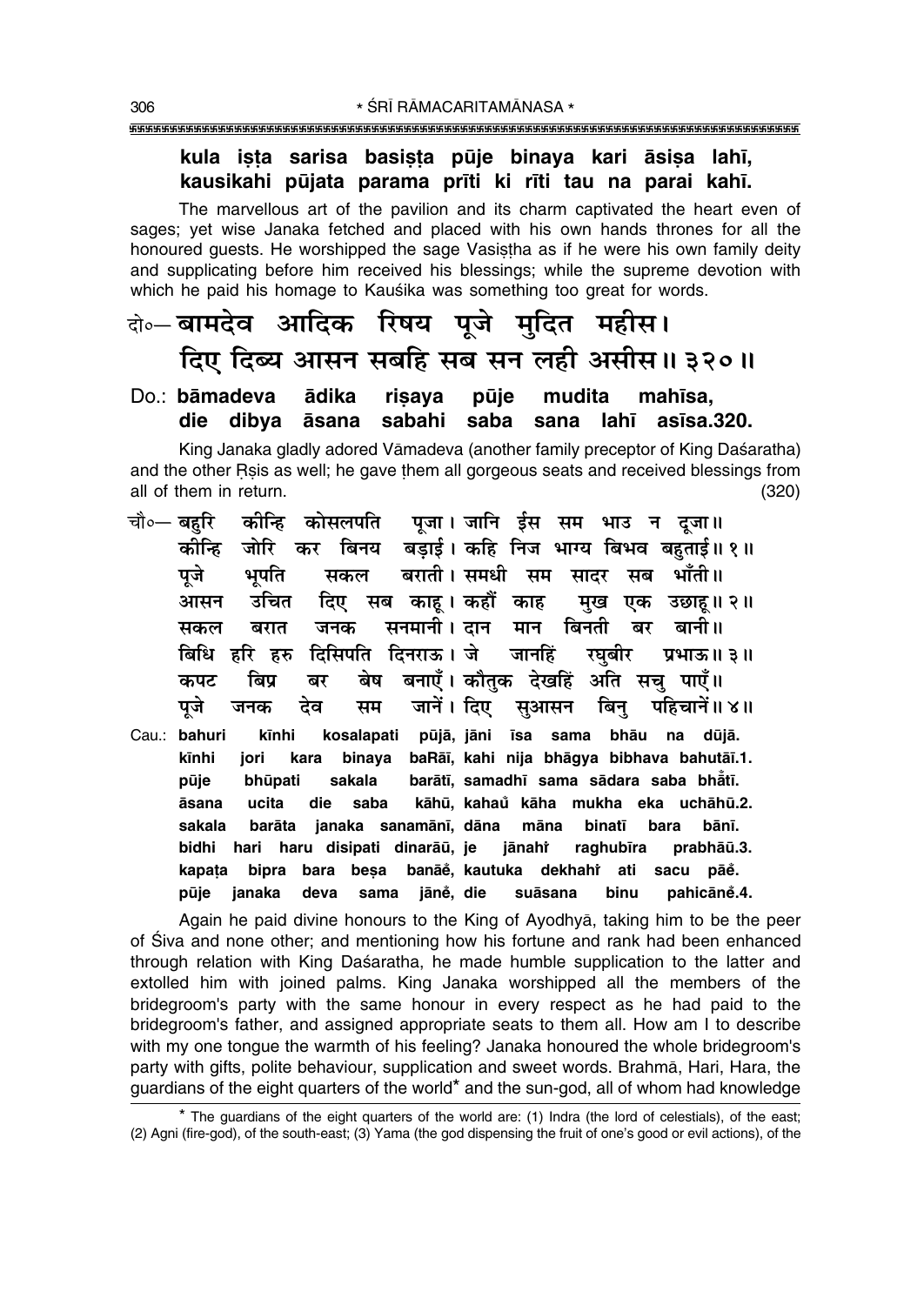of Srī Rāma's glory, disguised themselves as noble Brāhmaņas and witnessed the spectacle with great delight. Janaka worshipped them as on a par with gods and, though he recognized them not, assigned them exalted seats.  $(1-4)$ 

<u>ं .</u> पहिचान को केहि जान सबहि अपान सुधि भोरी भई। आनंद कंदु बिलोकि दूलहु उभय दिसि आनँद मई।। सुर लखे राम सुजान पूजे मानसिक आसन दए। अवलोकि सीलू सुभाउ प्रभु को बिबुध मन प्रमुदित भए।।

### Cham.: pahicāna ko kehi jāna sabahi apāna sudhi bhorī bhaī, ānamda kamdu biloki dūlahu ubhaya disi ānåda maī. sura lakhe rāma sujāna pūje mānasika āsana dae, avaloki sīlu subhāu prabhu ko bibudha mana pramudita bhae.

Who should recognize and whom should one know, when everyone had forgotten one's own self? As they gazed on the bridegroom, who was Bliss personified, joy was diffused on both sides (in the bridegroom's party as well as in the court of Janaka). The all-wise Rāma recognized the gods, worshipped them mentally and assigned them seats of His own fancy. And the immortals were delighted at heart to perceive the congenial manners and gentle disposition of the Lord.

## वे⊶रामचंद्र मुख चंद्र छबि लोचन चारु चकोर। करत पान सादर सकल प्रेमु प्रमोदु न थोर॥३२१॥

Do.: rāmacamdra mukha camdra chabi locana cāru cakora, karata pāna sādara sakala premu pramodu na thora.321.

The graceful eyes of all fondly drank in the beauty of Sri Ramacandra's countenance with the utmost love and rapture even as the Cakora bird feeds on the moon's rays.  $(321)$ 

|                     | चौ०— समउ बिलोकि बसिष्ठ बोलाए। सादर सतानंदु सुनि आए॥                                 |                                                                    |
|---------------------|-------------------------------------------------------------------------------------|--------------------------------------------------------------------|
| बेगि                |                                                                                     | कुअँरि अब आनहु जाई।चले मुदित मुनि आयसु पाई॥१॥                      |
| रानी                | सुनि उपरोहित बानी। प्रमुदित सखिन्ह समेत सयानी॥                                      |                                                                    |
| बिप्र               | बध्                                                                                 | कुलबृद्ध बोलाईं। करि कुल रीति सुमंगल गाईं॥२॥                       |
|                     | नारि बेष जे सुर बर बामा।सकल सुभायँ सुंदरी स्यामा॥                                   |                                                                    |
|                     |                                                                                     | तिन्हहि देखि सुखु पावहिं नारीं। बिनु पहिचानि प्रानहु ते प्यारीं॥३॥ |
| बार                 | बार                                                                                 | सनमानहिं रानी।उमा रमा सारद सम जानी॥                                |
| सीय                 |                                                                                     | सँवारि समाजु बनाई।मुदित मंडपहिं चलीं लवाई॥४॥                       |
| Cau.: samau<br>begi | biloki basistha bolāe, sādara satānamdu<br>aba ānahu jāī, cale mudita muni<br>kuåri | suni<br>āe.<br>pāī.1.<br>āyasu                                     |

south; (4) Nirrti (the god of death), of the south-west; (5) Varuna (the god of water), of the west; (6) Vayu (the windgod), of the north-west; (7) Kuvera (the god of riches), of the north; and (8) Isana (Siva), of the north-east.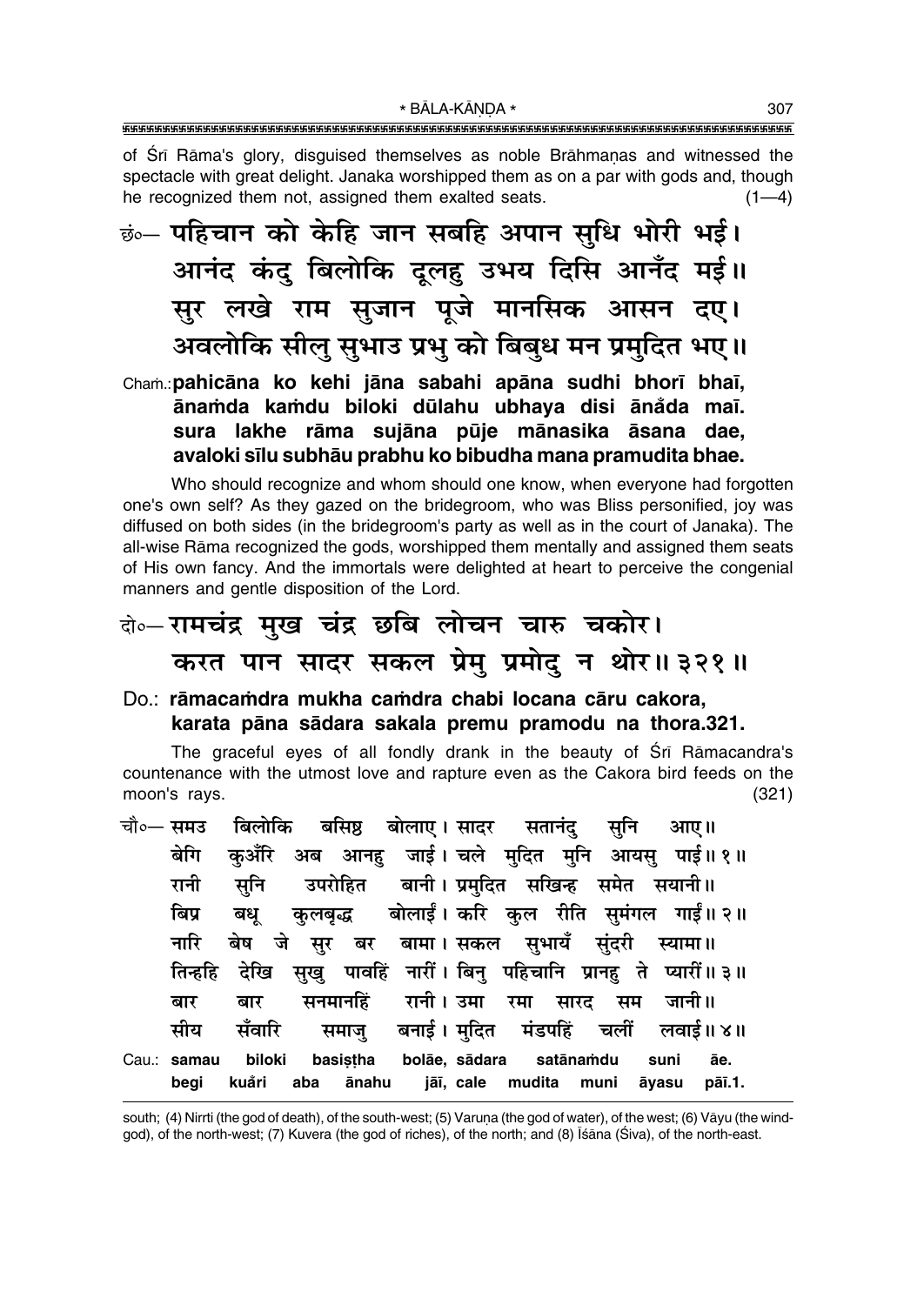| rānī  | suni   | uparohita                                                          |  | bānī, pramudita sakhinha sameta sayānī. |      |          |
|-------|--------|--------------------------------------------------------------------|--|-----------------------------------------|------|----------|
| bipra | badhū  | kulabrddha                                                         |  | bolāi, kari kula rīti sumamgala gāi.2.  |      |          |
|       |        | nāri besa je sura bara bāmā, sakala subhāyå sumdarī syāmā.         |  |                                         |      |          |
|       |        | tinhahi dekhi sukhu pāvahi nārī, binu pahicāni prānahu te pyārī.3. |  |                                         |      |          |
| bāra  | bāra   | sanamānahi rānī, umā ramā sārada                                   |  |                                         | sama | iānī.    |
| sīya  | såvāri | samāju                                                             |  | banāī, mudita mamdapahi calī            |      | lavāī.4. |

Perceiving that the time of wedding had arrived, Vasistha sent for Satananda with all the honour due to him, and on hearing the call the latter came with all reverence. "Kiindly go and bring the bride quickly now." Receiving the sage's order he gladly left. The wise queen with her associates was highly pleased to hear the priest's message; she sent for a few Brāhmaṇa ladies and the elder ladies of the family, who performed the family rites and sang charming festal songs. The consorts of the principal gods, who were disquised as mortal women, were all naturally lovely and in the prime of their youth. The ladies of Janaka's household were delighted to see them and, even though none recognized them, the ladies held them dearer than their life. The queen honoured them again and again treating them on a par with Uma, Rama and Śāradā. After adorning Sītā and forming a circle about Her they joyously conducted Her to the pavilion.  $(1-4)$ 

छंं-चलि ल्याइ सीतहि सखीं सादर सजि सुमंगल भामिनीं। नवसप्त साजें सुंदरीं सब मत्त कुंजर गामिनीं॥ कल गान सुनि मुनि ध्यान त्यागहिं काम कोकिल लाजहीं। मंजीर नूपुर कलित कंकन ताल गति बर बाजहीं।।

### Cham.: cali lyāi sītahi sakhi sādara saji sumamgala bhāmini, navasapta sājē sumdarī saba matta kumjara gāminī. kala gāna suni muni dhyāna tyāgahi kāma kokila lājahī, mamiīra nūpura kalita kamkana tāla gati bara bājahī.

Equipping themselves with auspicious materials Sita's companions and other ladies conducted Her to the pavilion with due honour; each of them was lovely of form and had practised all the sixteen forms of adornment and moved with the grace of an elephant in rut. At the sound of their melodious strains the sages felt obliged to give up their meditation, and love's own cuckoos were abashed. Their ornaments for the toes and ankles and the charming bangles on their wrists produced a delightful sound keeping tune with their songs.

# के-सोहति बनिता बुंद महँ सहज सुहावनि सीय।

- छबि ललना गन मध्य जनु सुषमा तिय कमनीय॥३२२॥
- Do.: sohati banitā brmda mahu sahaja suhāvani sīya, chabi lalanā gana madhya janu susamā tiya kamanīya.322.

Sita in Her native loveliness shone forth among the bevy of ladies as a charming personification of Beauty in the midst of the Graces.  $(322)$ 

|  |  |  | चौ०— सिय सुंदरता बरनि न जाई।लघु मति बहुत मनोहरताई॥      |
|--|--|--|---------------------------------------------------------|
|  |  |  | आवत दीखि बरातिन्ह सीता । रूप रासि सब भाँति पुनीता ॥ १ ॥ |

308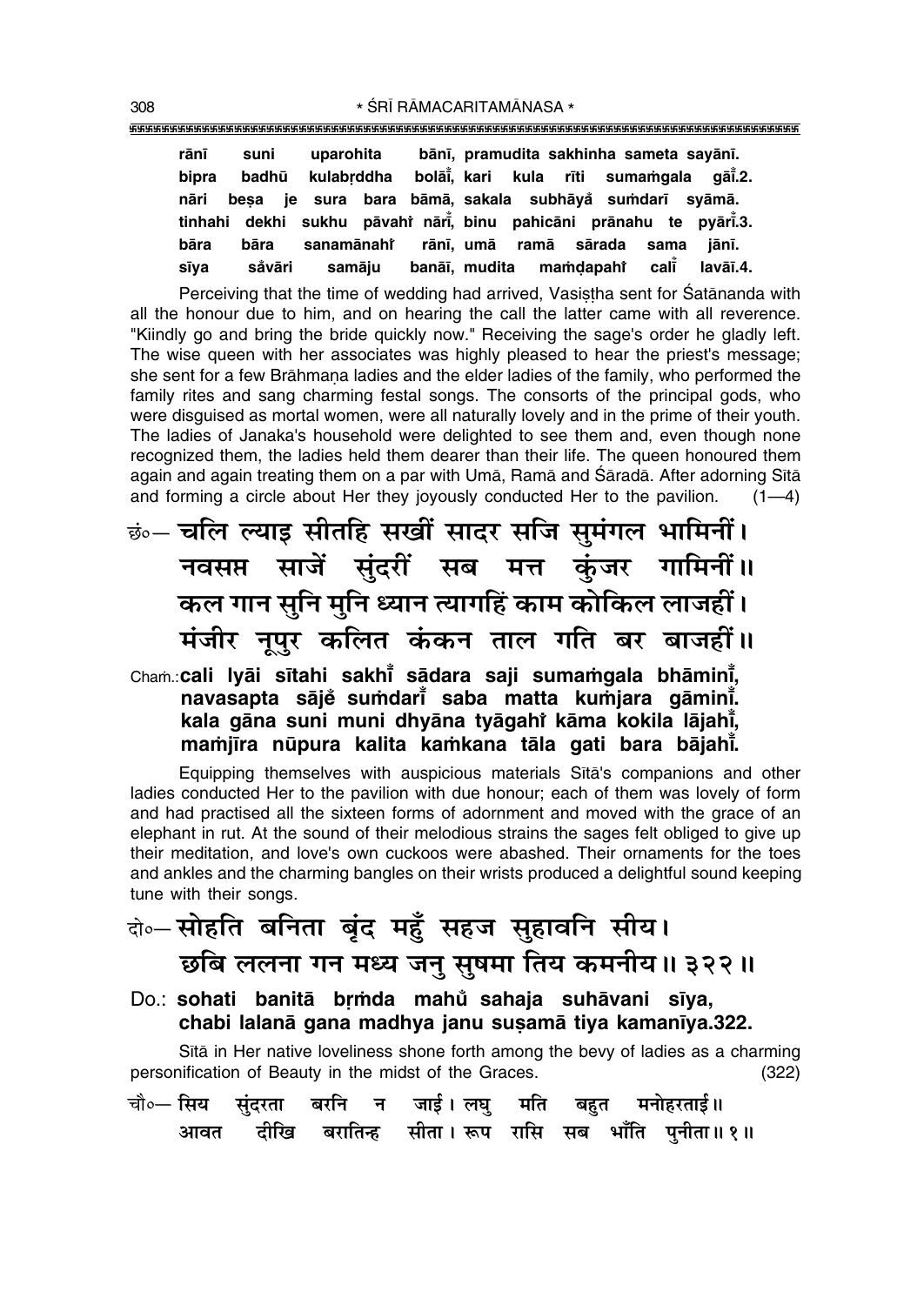सबहि मन किए प्रनामा। देखि मनहिं राम भए परनकामा ॥ समेता। कहि न जाइ उर आनँद जेता॥ २॥ हरषे सतन्ह दसरथ करि बरिसहिं फूला। मुनि असीस धुनि मंगल मूला॥ सर प्रनाम कोलाहल भारी। प्रेम प्रमोद निसान मगन नर नारी॥ ३॥ गान मंडपहिं आई। प्रमदित सांति पढहिं एहि बिधि मीय मनिराई॥ बिधि ब्यवहारू। दुहुँ कुलगुर सब कीन्ह अचारू॥४॥ तेहि अवसर कर iāī. Iaahu Cau.: siva sumdaratā barani na mati bahuta manoharatāj. dīkhi barātinha sītā, rūpa bhăti āvata rāsi saba punītā.1. sabahi manahi mana kie pranāmā, dekhi bhae pūranakāmā. rāma harase dasaratha sutanha sametā, kahi na jāi ura ānådu ietā.2. sura pranāmu kari barisahi phūlā, muni asīsa dhuni mamgala mūlā. bhārī, prema pramoda magana nara nārī.3. qāna nisāna kolāhalu sīya āī, pramudita sāmti paRhahi munirāī. bidhi mamdapahi ehi tehi avasara kara bidhi byavahārū, duhů kulagura saba kīnha acārū.4.

Sita's elegant form baffles all description: so poor is my wit and so surpassing Her charm. When the members of the bridegroom's party saw Sita approach, a veritable storehouse of beauty and spotless in everyway, all greeted Her from the core of their heart. At the sight of Jānakī Rāma had His heart's desire fulfilled. King Daśaratha with all his other sons was filled with delight; the joy of their heart could not be expressed. The gods made obeisance and rained down flowers; while the sages uttered their benedictions, which were the source of all blessings. The songs that the ladies sang, combined with the sound of kettledrums, produced a loud symphony; men and women both were lost in love and rejoicing. In this manner Sita entered the pavilion, while great sages recited propitiatory texts in great joy. The two family preceptors (Vasistha and Satānanda) performed all the religious rites and ceremonies and observed the family customs.  $(1-4)$ 

इं∘– आचारु करि गुर गौरि गनपति मुदित बिप्र पुजावहीं। सुर प्रगटि पूजा लेहिं देहिं असीस अति सुखु पावहीं॥ मधुपर्क मंगल द्रब्य जो जेहि समय मुनि मन महुँ चहैं। भरे कनक कोपर कलस सो तब लिएहिं परिचारक रहैं॥ १॥ कुल रीति प्रीति समेत रबि कहि देत सबु सादर कियो। एहि भाँति देव पुजाइ सीतहि सुभग सिंघासनु दियो ॥ सिय राम अवलोकनि परसपर प्रेमु काहु न लखि परै। मन बुद्धि बर बानी अगोचर प्रगट कबि कैसें करै।। २॥ Cham.: ācāru kari gura gauri ganapati mudita bipra pujāvahī,

sura pragati pūjā lehi dehi asīsa ati sukhu pāvahī. madhuparka mamgala drabya jo jehi samaya muni mana mahů cahať, bhare kanaka kopara kalasa so taba liehi paricāraka rahai.1. 309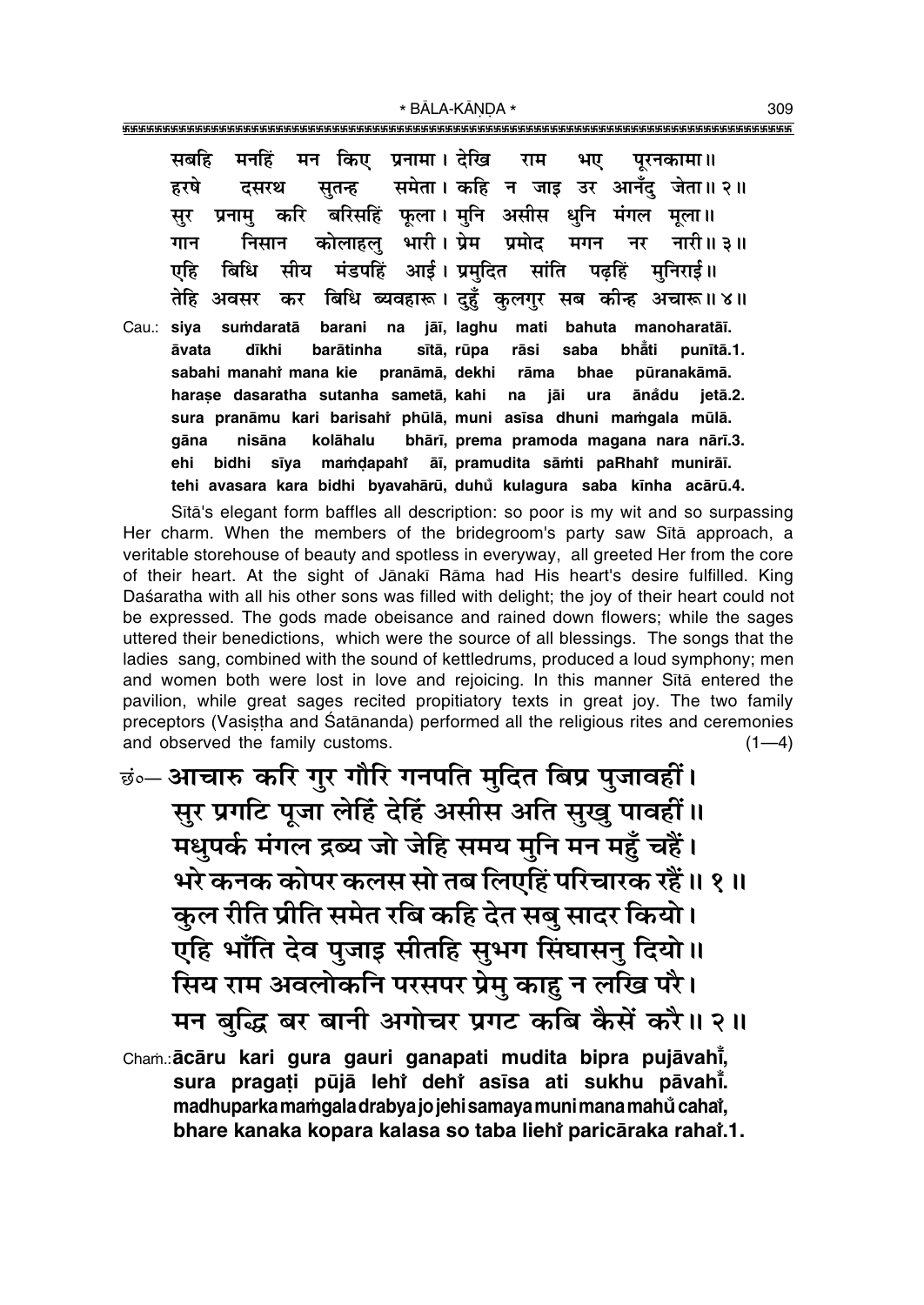### kula rīti prīti sameta rabi kahi deta sabu sādara kiyo, ehi bhăti deva pujāi sītahi subhaga simghāsanu diyo. siya rāma avalokani parasapara premu kāhu na lakhi parai, mana buddhi bara bānī agocara pragata kabi kaisē karai.2.

Having observed the family customs the Gurus (Vasistha and Śatānanda) in great joy directed the Brāhmanas to worship Goddess Gauri and Her son Ganesa: the gods accepted the homage in visible form and gave their blessing with great delight. Whatever auspicious article such as a mixture of honey\* etc., the sages mentally sought at any particular moment, attendants stood ever ready with gold trays and pitchers full of that substance. The sun-god himself lovingly pointed out the family usages, which were all scrupulously observed. Having thus caused Sita to worship the gods, the sages assigned Her a beautiful throne. The mutual love with which Sita and Rama regarded each other could not be perceived by anyone. It was beyond the reach of the best mind, intellect and speech; how then, could the poet express it?  $(1-2)$ 

## वे॰– होम समय तन् धरि अनल् अति सुख आहुति लेहिं। बिप्र बेष धरि बेद सब कहि बिबाह बिधि देहिं॥ ३२३॥

Do.: homa samaya tanu dhari analu ati sukha āhuti lehi, bipra besa dhari beda saba kahi bibāha bidhi dehi.323.

While oblations were offered to the sacred fire, the fire-god in person accepted the offerings with great delight; and the Vedas in the guise of Brahmanas directed the procedure of the nuptial ceremony.  $(323)$ 

- जानी। सीय मात किमि जाइ बखानी॥ चौ∘— जनक पाटमहिषी जग सख संदरताई। सब समेटि बिधि रची बनाई॥१॥ सकत सजस मुनिबरन्ह बोलाईं।सूनत सुआसिनि सादर ल्याईं॥ जानि समउ जनक बाम दिसि सोह सनयना। हिमगिरि संग बनी जन मयना॥ २॥ कलस मनि कोपर रूरे।सचि सगंध मंगल जल कनक परे ॥ निज कर मदित रायँ अरु रानी। धरे राम के आगें आनी॥ ३॥ मूनि मंगल बानी। गगन समन झरि अवसरु जानी॥ पढहिं बेट बरु बिलोकि दंपति अनरागे । पाय पनीत लागे।। ४॥ पखारन
- pātamahisī jānī, sīya Cau.: janaka jaga mātu kimi jāi bakhānī. suiasu sukrta sukha sumdaratāī, saba sameti bidhi racī banāī.1. jāni munibaranha bolāi, sunata suāsini sādara Ivāĭ. samau janaka bāma disi soha sunayanā, himagiri samga banī janu mayanā.2. kanaka kalasa mani kopara rūre, suci sugamdha mamgala jala pūre. nija kara mudita rāyå aru rānī, dhare rāma āgě ke ānī.3. paRhahi beda muni mamgala bānī, gagana sumana jhari avasaru jānī. anurāge, pāya **baru** biloki dampati punīta pakhārana lāge.4.

<sup>\*</sup> The mixture referred to above, which is known by the name of 'Madhuparka, is usually composed of curds, clarified butter, water, honey and sugar. It is a respectful offering made to a guest or to the bridegroom on his arrival at the door of the bride's father.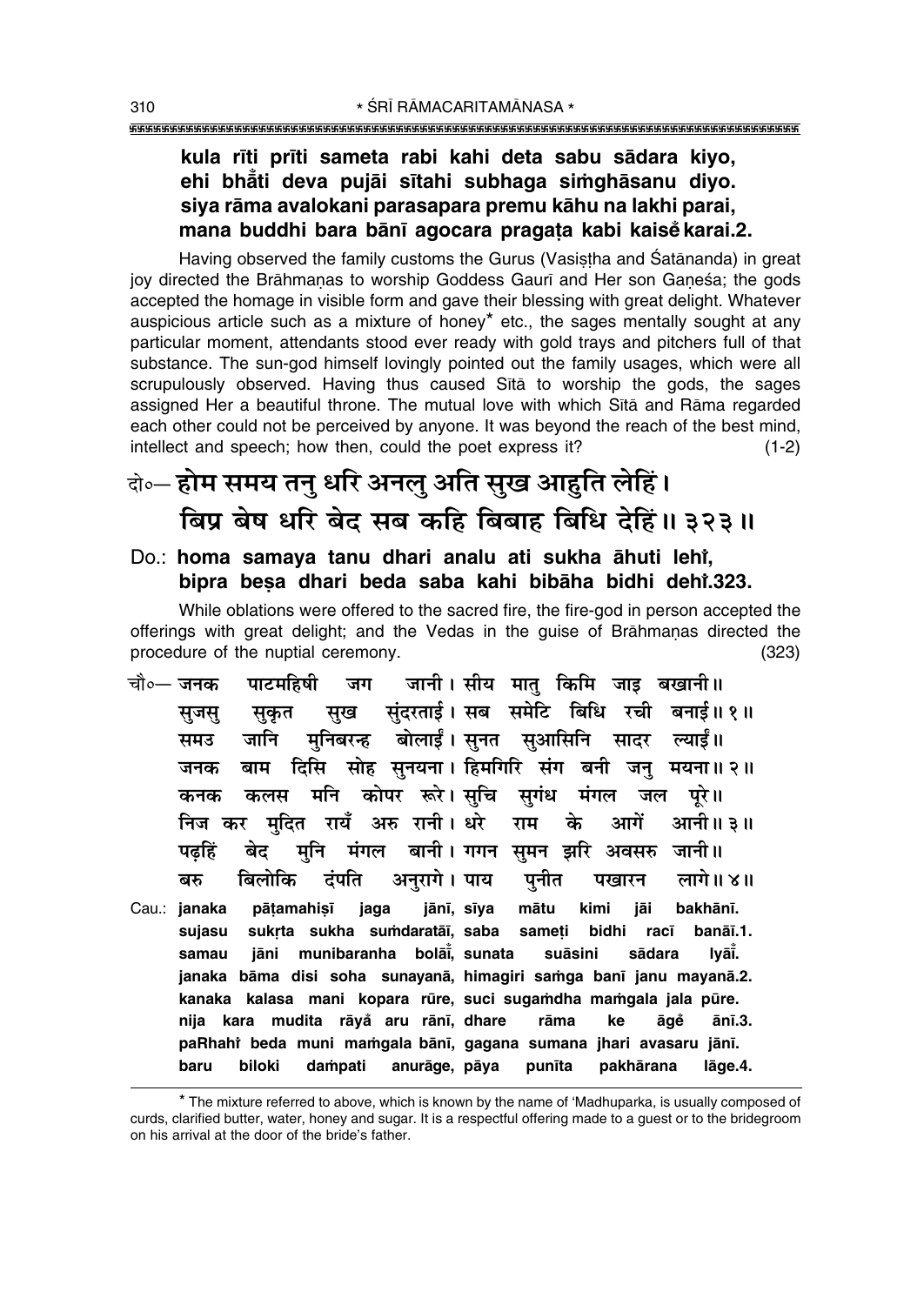What words can describe the world-renowned queen-consort of Janaka and Sita's mother? The Creator had exhausted in fashioning her all the bright glory, virtue, joy and beauty. Perceiving the appropriate time, the great sages sent for her; and in response to their call married women whose hasbands were alive brought her with due honour. Queen Sunayanā shone forth to Janaka's left even as Menā beside Himavān (the mountain-king). The king and queen joyfully brought and placed with their own hands gold vases and beautiful trays of jewels filled with holy, scented and auspicious water before Sri Rama. The sages recited the Veda in joyous tones and at the proper time flowers rained down from the heavens. The royal couple were enraptured to behold the Bridegroom and began to wash His holy feet.  $(1-4)$ 

छं०-लागे पखारन पाय पंकज प्रेम तन पुलकावली। नभ नगर गान निसान जय धुनि उमगि जनु चहुँ दिसि चली॥ जे पद सरोज मनोज अरि उर सर सदैव बिराजहीं। जे सकृत सुमिरत बिमलता मन सकल कलि मल भाजहीं ॥ १ ॥ जे परसि मुनिबनिता लही गति रही जो पातकमई। मकरंदु जिन्ह को संभु सिर सुचिता अवधि सुर बरनई।। करि मधुप मन मुनि जोगिजन जे सेइ अभिमत गति लहैं। ते पद पखारत भाग्यभाजनु जनकु जय जय सब कहैं॥ २॥ बर कुअँरि करतल जोरि साखोचारु दोउ कुलगुर करैं। भयो पानिगहनु बिलोकि बिधि सुर मनुज मुनि आनँद भरैं॥ सुखमूल दूलहु देखि दंपति पुलक तन हुलस्यो हियो। करि लोक बेद बिधानु कन्यादानु नृपभूषन कियो ॥ ३ ॥ हिमवंत जिमि गिरिजा महेसहि हरिहि श्री सागर दई। तिमि जनक रामहि सिय समरपी बिस्व कल कीरति नई।। क्यों करै बिनय बिदेह कियो बिदेह मूरति सावँरीं। करि होम् बिधिवत गाँठि जोरी होन लागीं भावँरीं ॥४॥ Cham.:lāge pakhārana pāya pamkaja prema tana pulakāvalī, nabha nagara gāna nisāna jaya dhuni umagi janu cahu disi calī. je pada saroja manoja ari ura sara sadaiva birājahi, je sakrta sumirata bimalatā mana sakala kali mala bhājahī.1.

je parasi munibanitā lahī gati rahī jo pātakamaī, makaramdu jinha ko sambhu sira sucitā avadhi sura baranaī. kari madhupa mana muni jogijana je sei abhimata gati lahai, te pada pakhārata bhāqyabhājanu janaku jaya jaya saba kaha''.2.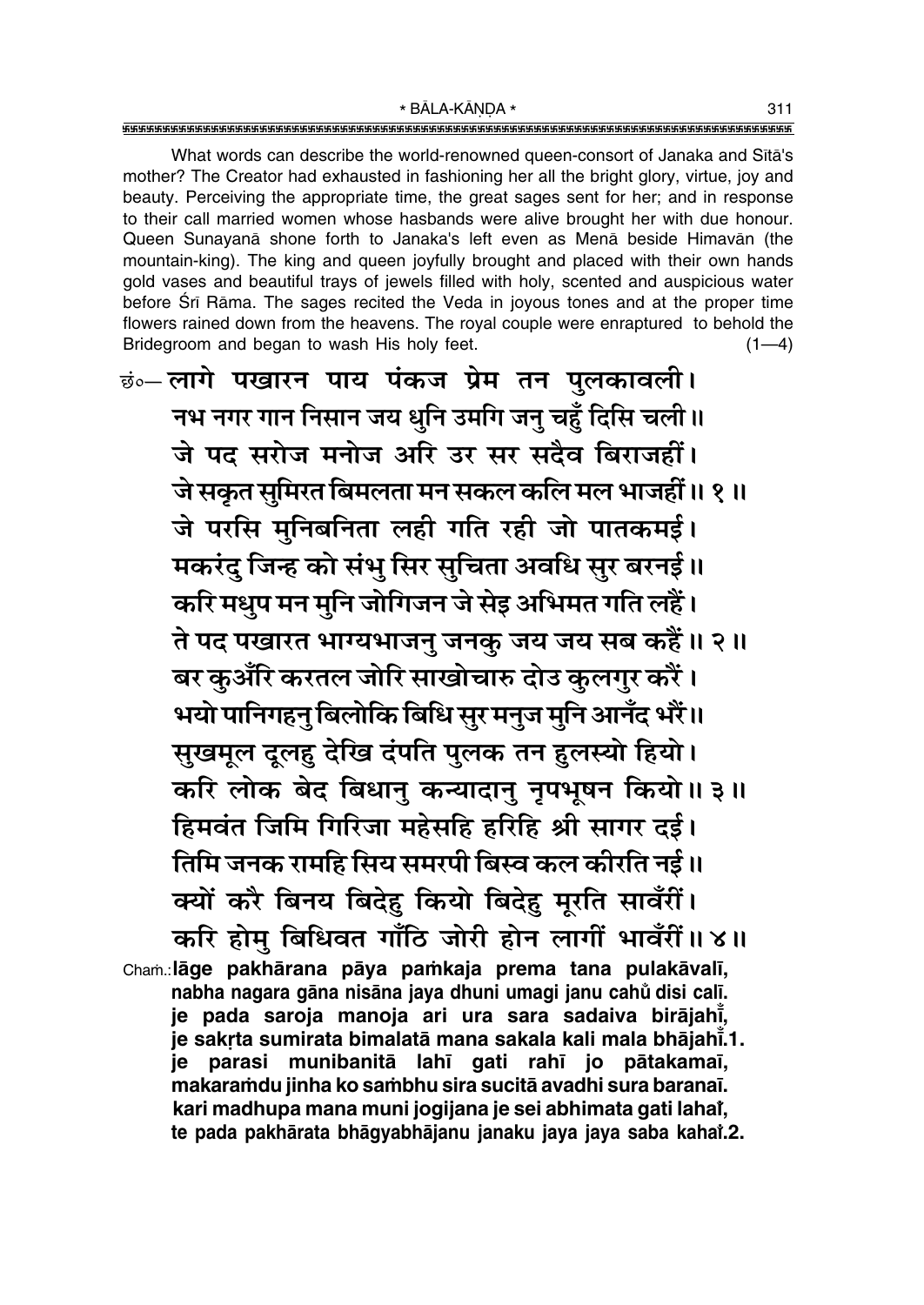bara kuåri karatala jori sākhocāru dou kulagura kara**r**, bhayo pānigahanu biloki bidhi sura manuja muni ānăda bhara<mark>î</mark>. sukhamūla dūlahu dekhi dampati pulaka tana hulasyo hiyo, kari loka beda bidhānu kanyādānu nrpabhūsana kiyo.3. himavamta jimi girijā mahesahi harihi śrī sāgara daī, **timi janaka råmahi siya samarap∂ bisva kala k∂rati na∂. kyo karai binaya bidehu kiyo bidehu mµurati såva ° °r∂° , kari homu bidhivata gå° ¢hi jor∂ hona låg∂° bhåva°r∂° .4.**

They began to love Śrī Rāma's lotus-feet; their whole frame was thrilled with emotion. The sounds of singing and kettledrums and shouts of victory in the heavens as well as in the city overflowed as it were in all direction . The lotus-feet that ever sparkle in the lake of Siva's bosom, by thinking of which even for once the mind gets purified and all the impurities of the Kali age are driven away, by whose touch the sage Gautama's wife, who was full of sin, attained salvation, whose nectar in the form of the river Gangā adorns Sambhu's head and is declared by the gods as the holiest of the holy, and by resorting to which with their bee-like minds sages and mystics attain the goal of their liking, it is those very feet that the most lucky Janaka washed amidst shouts of victory from all corners. Joining the palms of the Bride and the Bridegroom, both the family priests recited the genealogy of the two families; and perceiving that the Bridegroom had accepted the Bride's hand, Brahmå and the other divinities as well as men and sages were filled with delight. As the king and queen gazed on the Bridegroom, who was the very fountain of joy, the hair on their body stood erect, while their heart was filled with rapture. And having gone through all the rites sanctioned either by the Vedas or by family usage, the glorious King Janaka gave his Daughter to the Bridegroom. As Himavān gave away Girijā to the great Lord Śiva, and the deity presiding over seas bestowed Śrī on Hari, so did Janaka give Sītā to Rāma and thereby earned fair renown of an unprecedented character. King Videha (Janaka) was unable to make any supplication, since that Prince (Śrī Rāma) of swarthy complexion had justified his name (Videha) by making him forget everything about his body. When oblations had been offered to the sacred fire with due rite, the ends of garments of the Bride and the Bridegroom were tied together (as a token of their indissoluble union) and the couple began to circumambulate the fire (in order to show that the two had been united in the presence of the fire-god as a witness).  $(1-4)$ 

## दो**०– जय धुनि बंदी बेद धुनि मंगल गान निसान।** सूनि हरषहिं बरषहिं बिबुध सुरतरु सुमन सुजान॥ ३२४॥

Do.: **jaya dhuni bamdī beda dhuni mamgala gāna nisāna**, **suni hara¶ahiÚ bara¶ahiÚ bibudha surataru sumana sujåna.324.**

At the sound of the huzzas, the praises sung by the bards, the recitation of the Vedic texts, the din of the festal songs and the beating of kettledrums the wise immortals rejoiced and rained down flowers from the trees of paradise. (324)

| चौ∘— कुअँरु कुअँरि कल भावँरि देहीं। नयन लाभु सब सादर लेहीं॥ |  |                                                    |  |  |
|-------------------------------------------------------------|--|----------------------------------------------------|--|--|
|                                                             |  | जाइ न बरनि मनोहर जोरी। जो उपमा कछु कहौँ सो थोरी॥१॥ |  |  |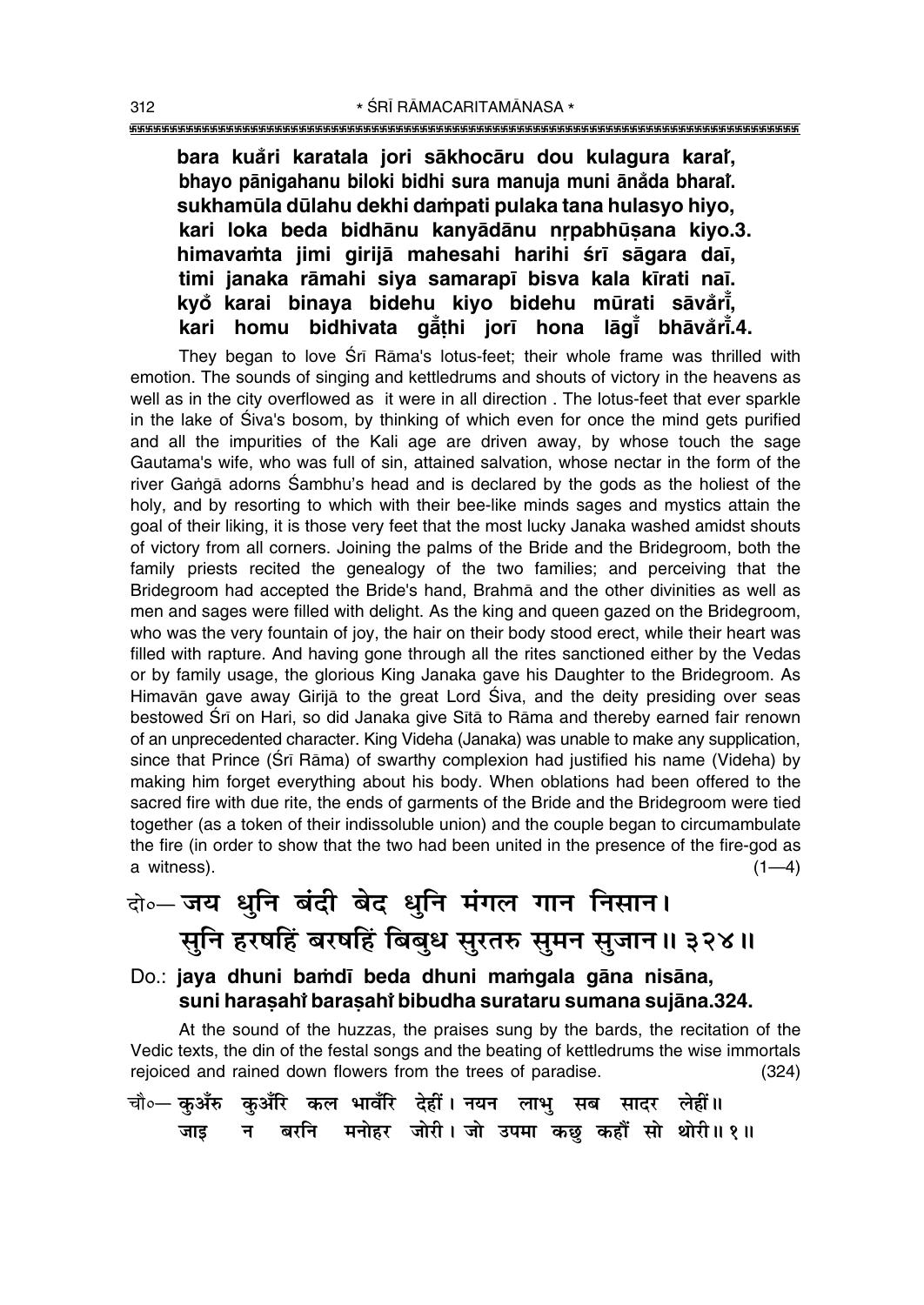| सीय सुंदर प्रतिछाहीं।जगमगात मनि खंभन माहीं॥<br>राम                      |
|-------------------------------------------------------------------------|
| मनहुँ मदन रति धरि बहु रूपा। देखत राम बिआहु अनूपा॥ २॥                    |
| लालसा सकुच न थोरी।प्रगटत दुरत बहोरि बहोरी॥<br>दरस                       |
| मगन सब देखनिहारे।जनक समान अपान बिसारे॥३॥<br>भए                          |
| प्रमुदित मुनिन्ह भाँवरीं फेरीं। नेगसहित सब रीति निबेरीं॥                |
| सीय सिर सेंदुर देहीं। सोभा कहि न जाति बिधि केहीं॥४॥<br>राम              |
| पराग जलजु भरि नीकें। ससिहि भूष अहि लोभ अमी कें।।<br>अरुन                |
| बहुरि    बसिष्ठ    दीन्हि   अनुसासन । बरु  दुलहिनि   बैठे   एक   आसन॥५॥ |
| Cau.: kuåru kuåri kala bhāvåri dehi, nayana lābhu saba sādara lehi.     |
| na barani manohara jorī, jo upamā kachu kahaŭ so thorī.1.<br>jāi        |
| sīya sumdara pratichāhī, jagamagāta mani khambhana māhī.<br>rāma        |
| manahů madana rati dhari bahu rūpā, dekhata rāma biāhu<br>anūpā.2.      |
| darasa lālasā sakuca na thorī, pragatata durata bahori bahorī.          |
| bhae magana saba dekhanihāre, janaka samāna apāna bisāre.3.             |
| pramudita muninha bhẳvari̇̃ pheri̇̃, negasahita asaba<br>rīti niberī.   |
| sīya sira semdura dehī, sobhā kahi na jāti bidhi kehī.4.<br>rāma        |
| parāga jalaju bhari nīkė, sasihi bhūsa ahi lobha amī kė.<br>aruna       |
| basistha dīnhi anusāsana, baru dulahini baithe eka āsana.5.<br>bahuri   |

The Bride and Bridegroom performed the circumambulation with charming paces; while all present feasted their admiring gaze on the spectacle. The lovely couple was beyond description; whatever comparison might be suggested would fall short of the reality. Lovely images of Rama and Sita were reflected on the pillars of jewels and shone as if Love and his consort, Rati, witnessed Sri Rāma's matchless wedding appearing in numerous forms. Their curiosity and bashfulness were equally great; that is why they revealed themselves and went out of sight again and again. All the spectators were enraptured; like Janaka they forgot all about themselves. Joyously the sages bade the Bride and Bridegroom pace round the fire and accomplished all the rites including the ceremonial gifts, Srī Rāma applied the vermilion to Sītā's forehead, a sight the charm of which was altogether beyond description. It seemed as if with a lotus surcharged with reddish pollen a serpent thirsting for nectar decorated the moon. Then Vasistha gave the direction and the Bride and Bridegroom sat together on the same seat.  $(1 - 5)$ 

<u>छंल्</u> बैठे बरासन रामु जानकि मुदित मन दसरथु भए। तनु पुलक पुनि पुनि देखि अपने सुकृत सुरतरु फल नए॥ भरि भुवन रहा उछाहु राम बिबाहु भा सबहीं कहा। केहि भाँति बरनि सिरात रसना एक यह मंगलु महा॥ १॥ तब जनक पाइ बसिष्ठ आयसु ब्याह साज सँवारि कै। मांडवी श्रुतकीरति उरमिला कुअँरि लईं हँकारि कै।। कुसकेतु कन्या प्रथम जो गुन सील सुख सोभामई। सब रीति प्रीति समेत करि सो ब्याहि नृप भरतहि दई।। २ ॥ 313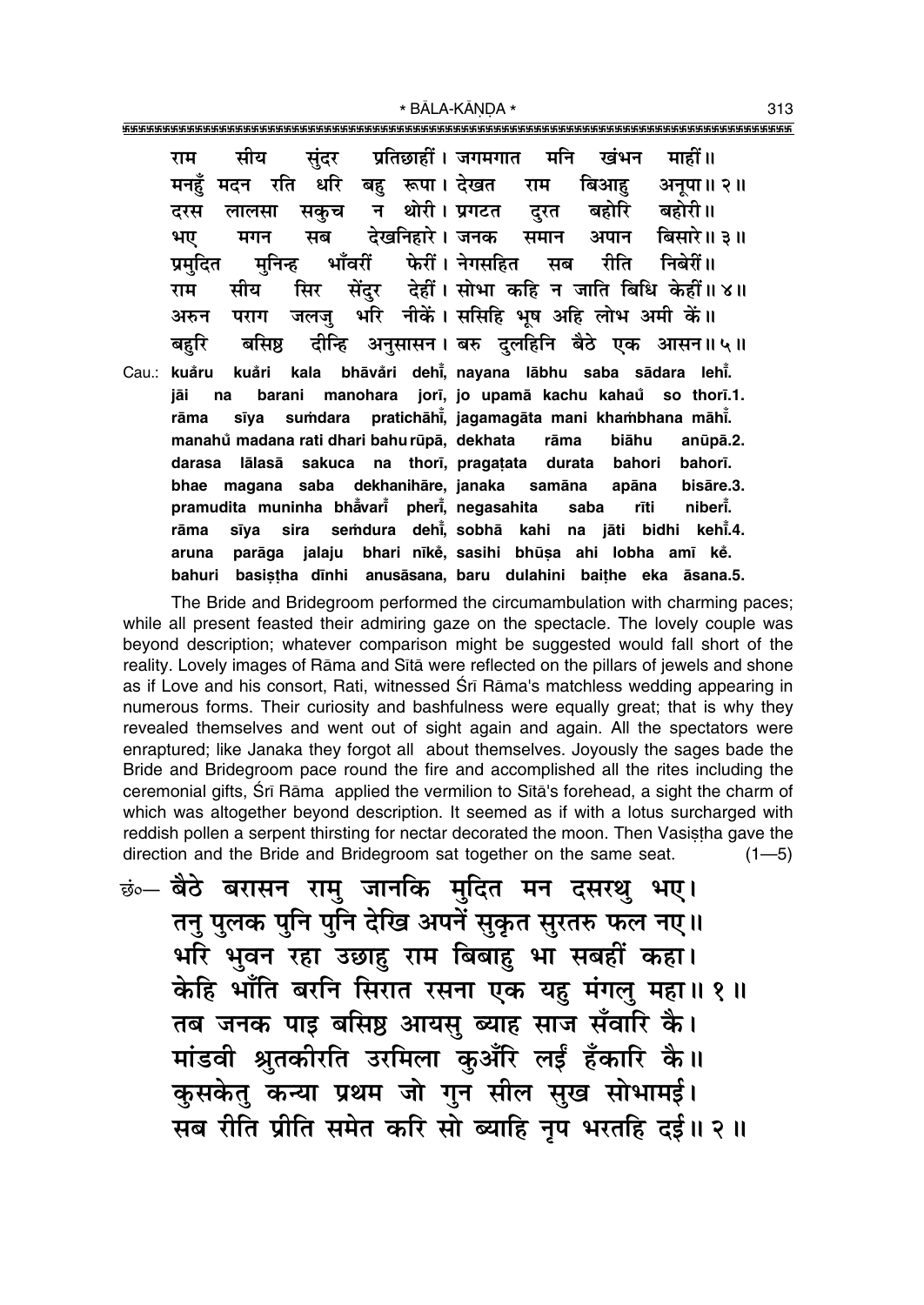जानकी लघु भगिनी सकल सुंदरि सिरोमनि जानि कै। सो तनय दीन्ही ब्याहि लखनहि सकल बिधि सनमानि कै।। जेहि नाम श्रुतकीरति सुलोचनि सुमुखि सब गुन आगरी। सो दई रिपुसूदनहि भूपति रूप सील उजागरी।। ३॥ अनुरूप बर दुलहिनि परस्पर लखि सकुच हियँ हरषहीं। सब मुदित सुंदरता सराहहिं सुमन सुर गन बरषहीं।। सुंदरीं सुंदर बरन्ह सह सब एक मंडप राजहीं। जन जीव उर चारिउ अवस्था बिभन सहित बिराजहीं॥४॥

Cham.: baithe barāsana rāmu jānaki mudita mana dasarathu bhae, tanu pulaka puni puni dekhi apaně sukrta surataru phala nae. bhari bhuvana rahā uchāhu rāma bibāhu bhā sabahī kahā, kehi bhăti barani sirāta rasanā eka yahu mamqalu mahā.1. taba janaka pāi basistha āyasu byāha sāja såvāri kai, māmdavī śrutakīrati uramilā kuåri lai håkāri kai. kusaketu kanyā prathama jo guna sīla sukha sobhāmaī, saba rīti prīti sameta kari so byāhi nrpa bharatahi daī.2. jānakī laghu bhaginī sakala sumdari siromani jāni kai, so tanaya dinhi byahi lakhanahi sakala bidhi sanamani kai. jehi nāmu śrutakīrati sulocani sumukhi saba guna āgarī, ripusūdanahi bhūpati rūpa sīla ujāgarī.3. **SO** daī anurūpa bara dulahini paraspara lakhi sakuca hiyå harasahi, saba mudita sumdaratā sarāhahi sumana sura gana barasahī. sumdari sumdara baranha saha saba eka mamdapa rājahi, janu jīva ura cāriu avasthā bibhuna sahita birāiahī.4.

Śrī Rāma and Princess Jānakī sat together on a costly seat and King Daśaratha was glad of heart to see them. Joy thrilled along his veins again and again as he perceived the wish-yielding tree of his meritorious deeds bear new fruits. There was rejoicing all over the universe; everyone proclaimed that Sri Rama's wedding had been accomplished. With one tongue how could anyone describe in full the joy which knew no bounds? Then, receiving Vasistha's order, Janaka sent for the other three princesses, Māndavī, Śrutakīrti and Urmila, each clad in a bride's attire. The eldest daughter of his younger brother Kuśaketu, who was an embodiment of goodness, virtue, joy and beauty, he gave in marriage to Bharata after performing every rite with love. Jānakī's younger sister (Urmilā), whom he knew to be the crest-jewel of charming girls, Janaka gave in marriage to Laksmana with all honour. Finally the bright-eyed and fair-faced princess Srutakirti, who was a mine of all virtues and was well-known for her beauty and amiability, the king gave to Ripusūdana. When each pair of bride and bridegroom saw that they were wellmatched with each others<sup>\*</sup>, they felt shy, but rejoiced in their heart of hearts; everyone

<sup>\*</sup> Rāma and Bharata, who had a swarthy complexion were united with Sītā and Māndavī respectively (who were both fair in complexion); while Laksmana and Satrughna (who were fair of hue) were married with Urmilā and Śrutakīrti (both of whom were swarthy of complexion).